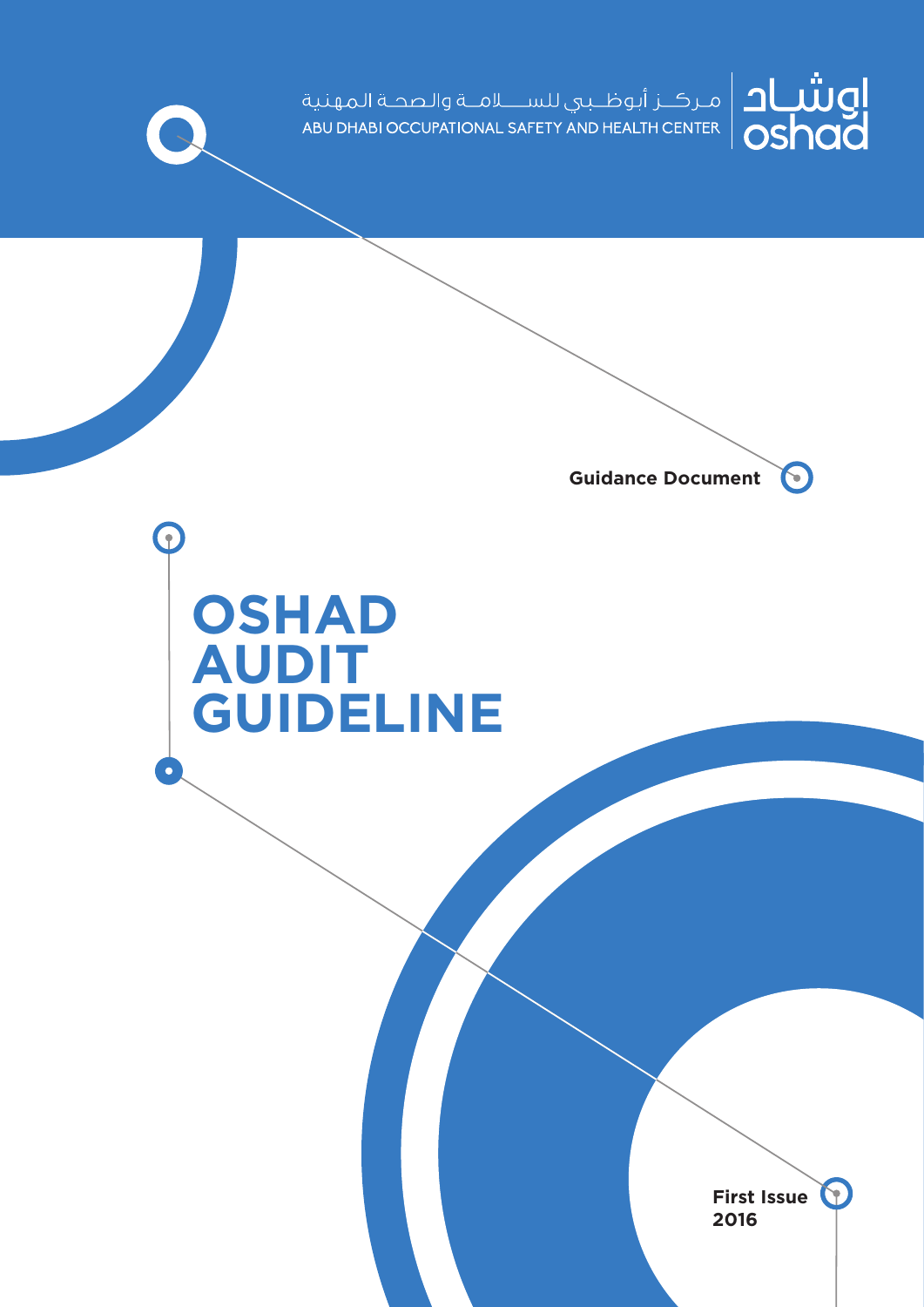

## **Important Disclaimer:**

The contents of this document are intended solely for the purpose of guidance and awareness. Users shall refer to www.oshad.ae for the published version of the OSHAD-SF. If any conflict is found between the requirements listed within this document and those within the OSHAD-SF, the requirements within the OSHAD-SF shall prevail.

The aim of the guideline is to raise awareness on OSHAD SF requirements by sharing the following:

- a) Positive points which are considered as good initiatives adapted by some entities. These points are intended to encourage / inspire the entities on OSH initiatives.
- b) Noncompliances (NCs) are considered gaps which require corrective action. These NCs are listed which are the most commonly observed in the entities.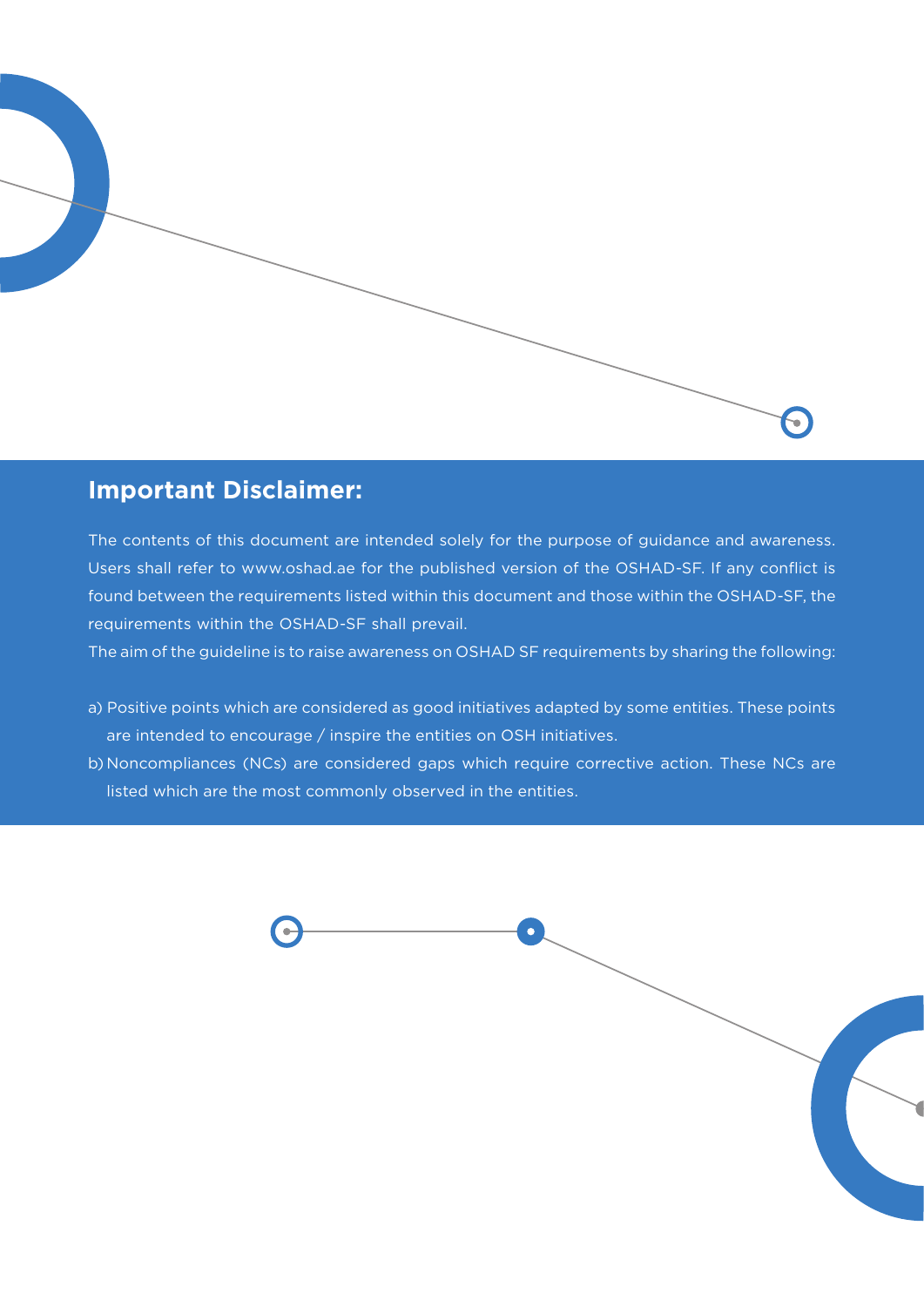## Contents:

| 1. |                                  | Introduction                                 | 01 |  |
|----|----------------------------------|----------------------------------------------|----|--|
| 2. | <b>Purpose</b>                   |                                              | 01 |  |
| 3. |                                  | <b>Audit Terms Definitions</b>               | 02 |  |
| 4. |                                  | <b>OSHAD Audit Process</b>                   | 03 |  |
| 5. |                                  | <b>Entities Roles &amp; Responsibilities</b> | 08 |  |
| 6. |                                  | <b>Audit Process Summary</b>                 | 09 |  |
| 7. |                                  | <b>Detailed Requirements</b>                 | 10 |  |
|    | 7.1                              | <b>OSH Policy</b>                            | 11 |  |
|    | 7.2                              | <b>OSH Roles and Responsibilities</b>        | 12 |  |
|    | 7.3                              | <b>OSH Targets and Objectives</b>            | 13 |  |
|    | 7.4                              | <b>Legal Compliance</b>                      | 14 |  |
|    | 7.5                              | <b>Risk Management</b>                       | 15 |  |
|    | 7.6                              | <b>Management of Contractors</b>             | 18 |  |
|    | 7.7                              | <b>Emergency Management</b>                  | 20 |  |
|    | 7.8                              | <b>Operational Procedures</b>                | 23 |  |
|    | 7.9                              | <b>Management of Change</b>                  | 25 |  |
|    | 7.10                             | <b>Training and Competency</b>               | 26 |  |
|    | 7.11                             | <b>Incident Reports and Investigation</b>    | 29 |  |
|    | 7.12                             | <b>Communication and Consultation</b>        | 31 |  |
|    | 7.13                             | <b>Inspection and Audit</b>                  | 33 |  |
|    |                                  | 7.14 OSH Performance Monitoring              | 35 |  |
|    | 7.15                             | <b>Document Control and Record Retention</b> | 37 |  |
|    | 7.16<br><b>Management Review</b> |                                              |    |  |
| 8. |                                  | <b>References</b>                            | 39 |  |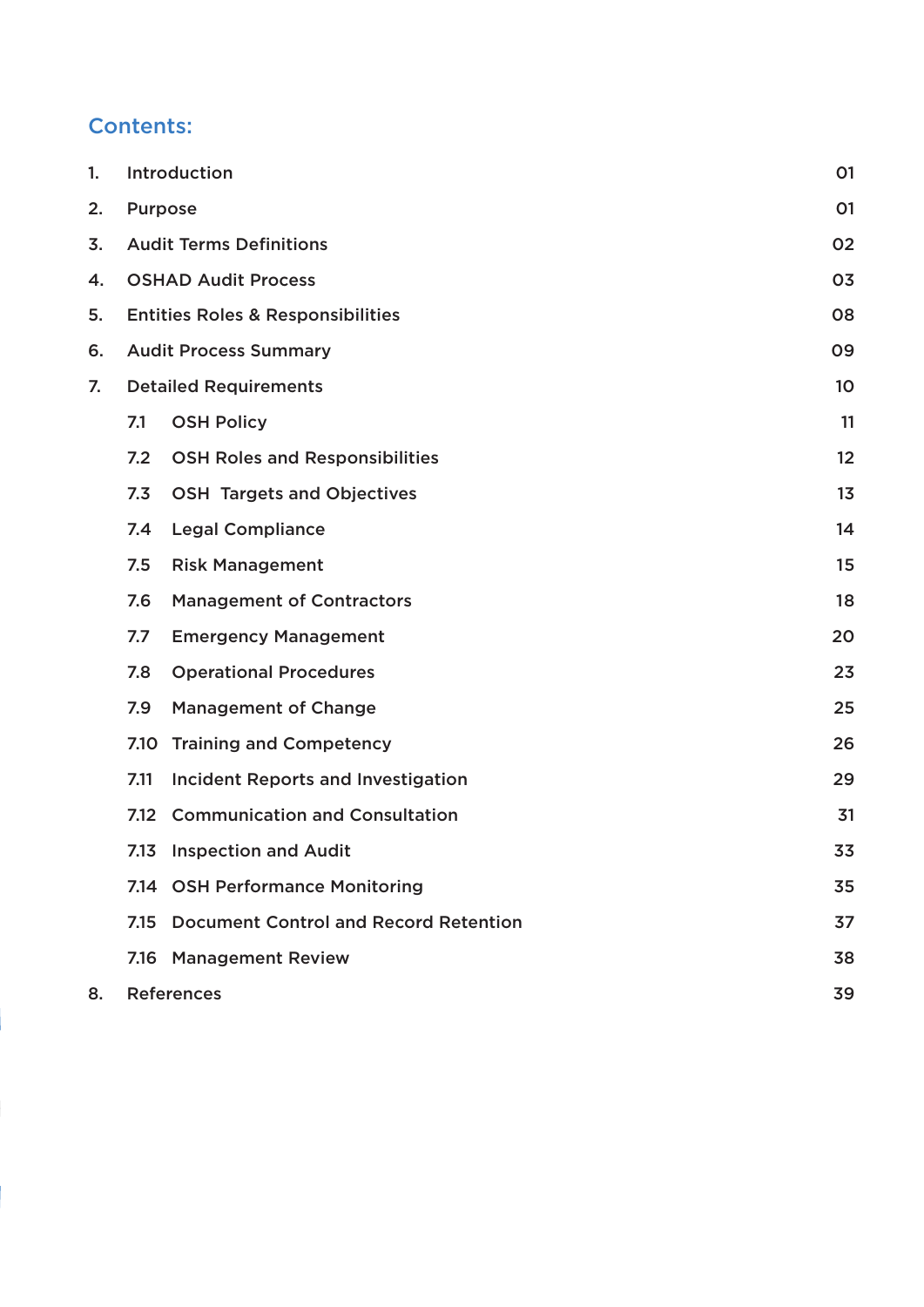## **1. Introduction:**

In February 2010, Abu Dhabi Occupational Safety and Health Center (OSHAD) was established to ensure the implementation of a comprehensive and integrated management system for occupational safety and health (OSH) and to oversee all OSH issues at Emirate level, to ensure reduction of incidents, injuries and illnesses and provision of safe and healthy workplaces.

## **2. Purpose:**

As part of OSHAD's endeavor to ensure the implementation of Abu Dhabi Occupational Safety and Health System Framework (OSHAD-SF) requirements which will lead to the provision of safe and healthy workplaces for all in Abu Dhabi Emirate. This Guideline has been developed to explain OSHAD-SF requirements, and highlight audit findings for improving compliance of OSHAD-SF requirements.

The guideline includes OSHAD Audit Process and selected findings of OSHAD OSHMS Compliance Audits. The aim of providing examples from OSHAD audits including positive points and noncompliance is to clarify compliance expectations and ensure effective implementation of an OSHMS.

Therefore, this guideline is intended to contribute to both (a) enhancing entity's understanding of compliance requirements and (b) improving internal auditors and practitioners' skills in the government and private sector.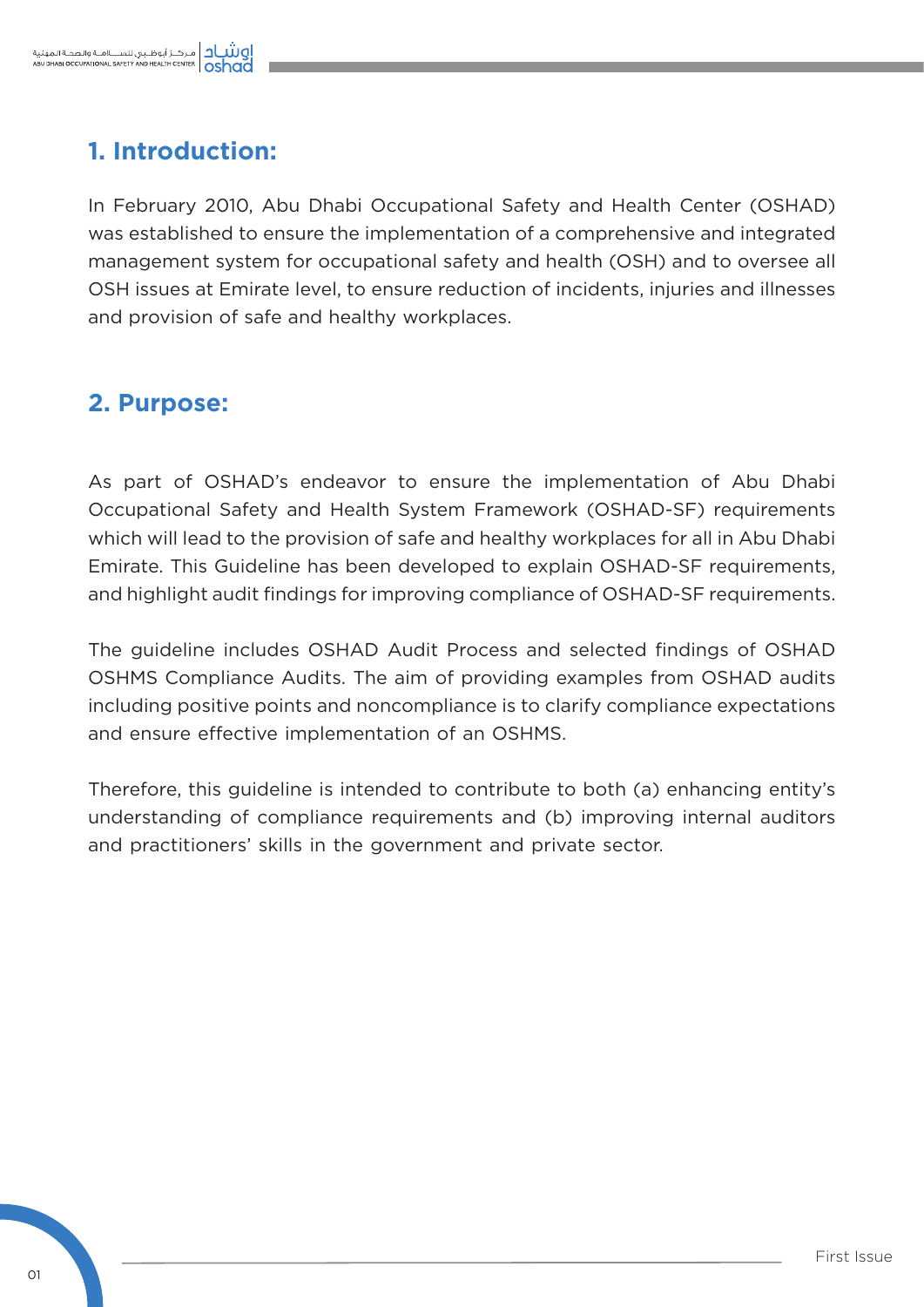## **3. Audit terms Definitions:**

| <b>Audit:</b>                | A systematic, independent and documented process for obtaining audit<br>evidence and evaluating it objectively to determine the extent to which audit<br>criteria are fulfilled.                                                                                 |  |  |  |
|------------------------------|------------------------------------------------------------------------------------------------------------------------------------------------------------------------------------------------------------------------------------------------------------------|--|--|--|
| <b>Audit Criteria:</b>       | A set of policies, procedures or requirements (used as a reference).                                                                                                                                                                                             |  |  |  |
| <b>Audit Scope:</b>          | The boundaries of audit, i.e. location, organizational units, activities and<br>processes to be audited.                                                                                                                                                         |  |  |  |
| <b>Auditor:</b>              | A person who is registered by OSHAD based on Qudorat requirements,<br>international standards, experience and qualifications in conducting OSH<br>audits.                                                                                                        |  |  |  |
| <b>Lead Auditor:</b>         | A person who is registered by OSHAD as «Lead Auditor» based on Qudorat<br>requirements, international standards, experience and qualifications in<br>conducting OSH audits.                                                                                      |  |  |  |
| <b>Audit Evidence:</b>       | Implies records, statements of facts or other information relevant to the<br>audit criteria and verifiable                                                                                                                                                       |  |  |  |
| <b>Objective Evidence:</b>   | Qualitative or quantitative information, records, or statements of<br>fact, pertaining to implementation of OSHMS based on observation,<br>measurement, or test, and which can be verified.                                                                      |  |  |  |
| <b>OSHAD Audit Findings:</b> | <b>Positive Point:</b><br>Worth mentioning points of strength, good practice which organization<br>should continue.                                                                                                                                              |  |  |  |
|                              | <b>Satisfactory:</b><br>Fully meets requirements and expectations and effectively implemented.                                                                                                                                                                   |  |  |  |
|                              | <b>Observation:</b><br>Requirements and expectations are met, but with minor inadequacies<br>or omissions and/ or in the opinion of the auditor preventive action will<br>improve effectiveness of the implemented OSHMS; corrective action is not<br>mandatory. |  |  |  |
|                              | <b>Minor Non Compliance:</b><br>Issues which reduce the effectiveness of the OSHMS implementation, partial<br>breakdown of a process of OSHAD-SF; corrective action is mandatory                                                                                 |  |  |  |
|                              | <b>Major Non Compliance:</b><br>Issues which can result in harm to human health & safety or a complete<br>breakdown of a process of OSHAD-SF or 'Minor NC' which is observed<br>consistently in the organization; corrective action is mandatory.                |  |  |  |
| <b>Corrective Action:</b>    | Steps that are taken by an entity to remove the causes of a non conformity<br>or undesirable situation. The corrective action aims to prevent the<br>recurrence of non-conformities or undesirable situations.                                                   |  |  |  |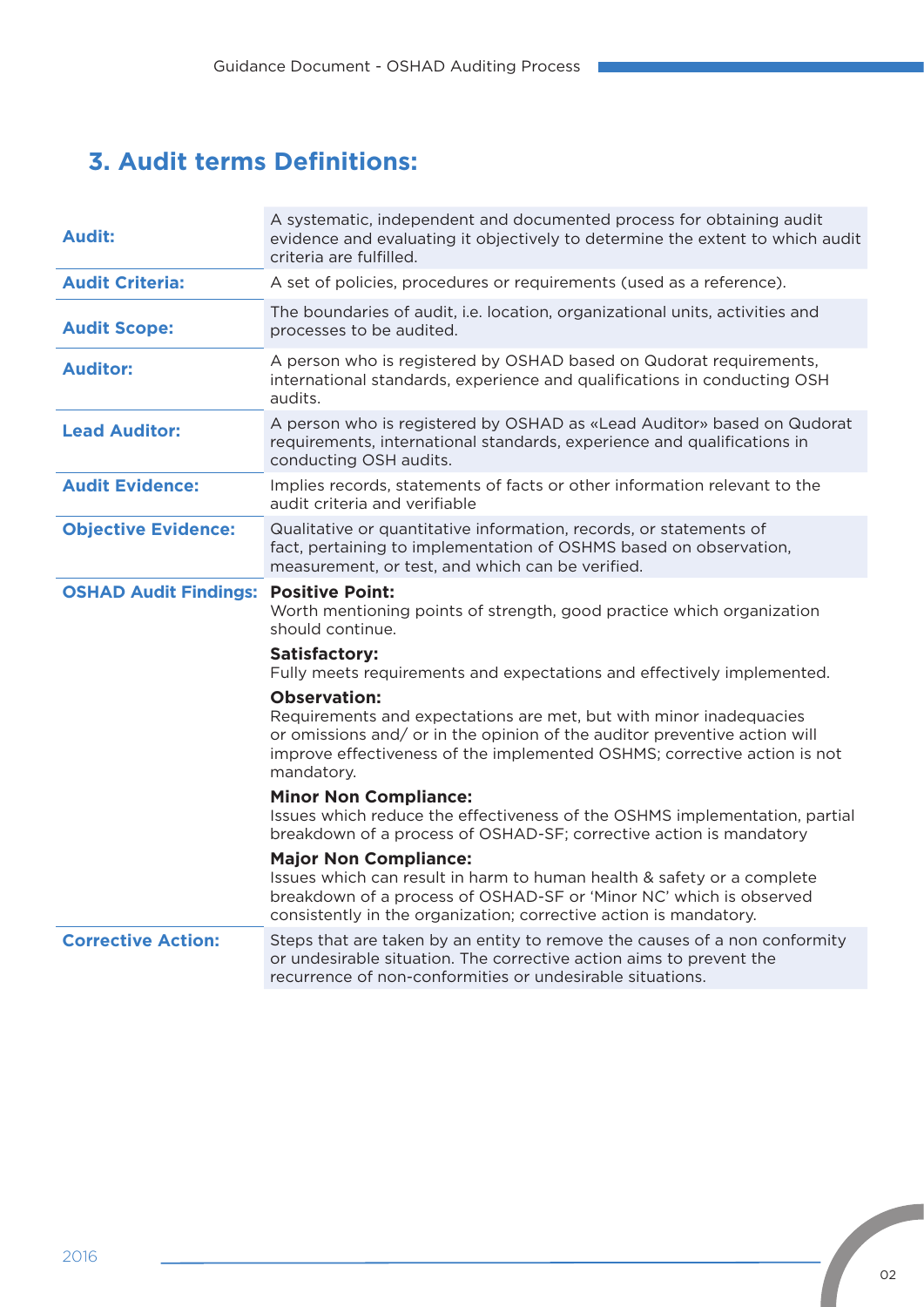## **4. OSHAD Audit Process:**

This section presents OSHMS Compliance Audit Process. The objective of presenting OSHAD Audit Process is to help the entities in understanding expectations on establishing an OSHMS Audit Program.

Entities' OSHMS Audit program shall comply with the OSHAD-SF requirements including:

- OSHAD SF Elements
- OSHAD SF Technical Guidelines

### 4.1 Before the Audit

The pre-audit phase includes preparation of the audit schedule, determining the scope of the audit, formation of the audit team and developing the audit plan of the entity to be audited.



#### **4.1.1 Audit Schedule:**

An annual audit schedule is developed by identifying the entities to be audited taking into consideration the risk level, entities activities, performance and other criteria. The audit dates and duration (number of audit days) selected for each entity based on the risk level, complexity of operations and entity's number of locations required to be audited.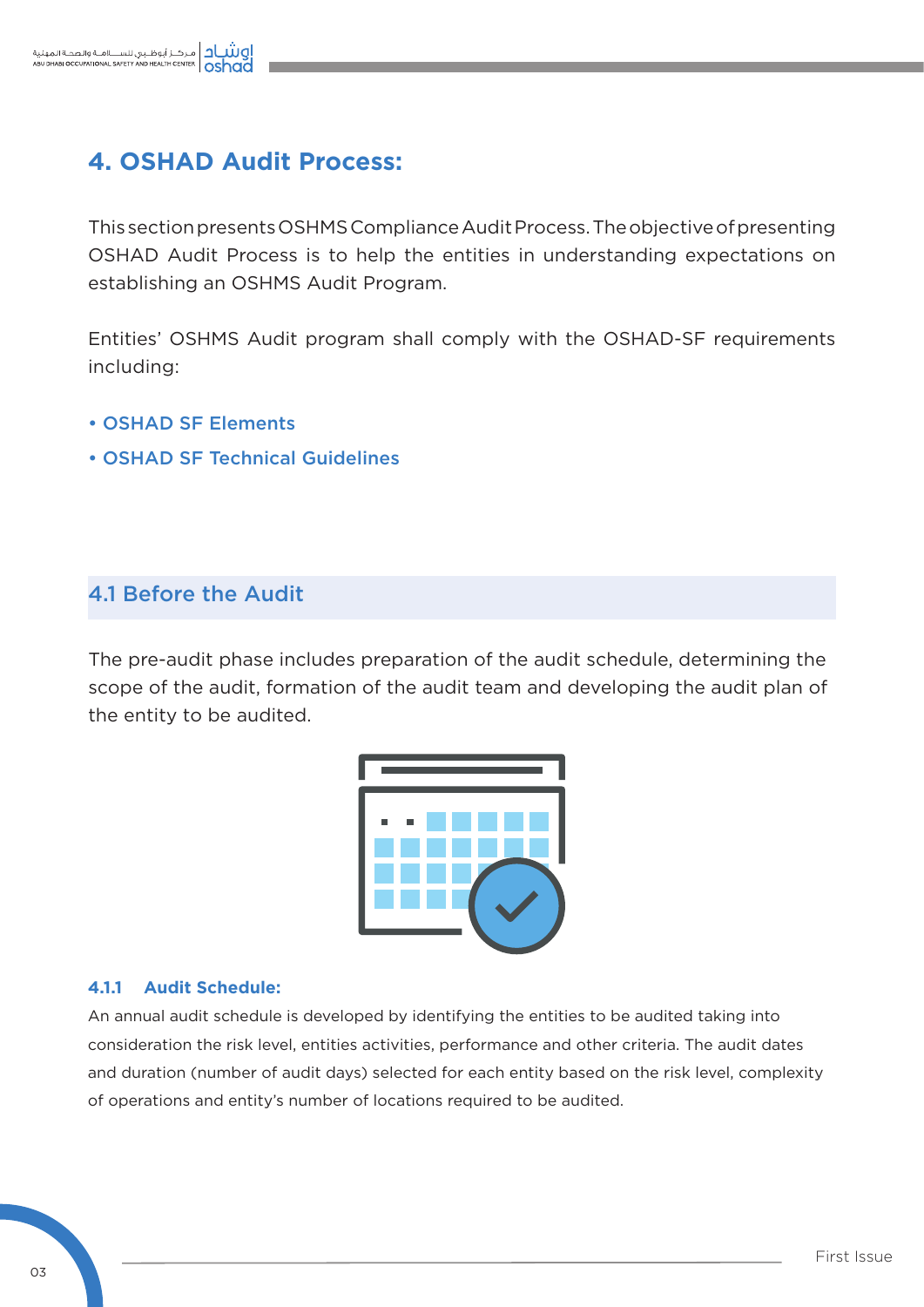

#### **4.1.2 Audit Scope:**

The objective of audit is to verify the effective implementation of OSHAD-SF requirements as applicable to the entity's operations and activities.

The scope of OSHMS compliance audit includes review of documents & records, interviews with selected facility staff and a sample inspection of equipment, operations, activities, facilities and locations of the audited entity.



#### **4.1.3 Audit Team:**

The audit team consists of lead auditor and a number of OSHAD auditors as per audit requirements. The auditors are selected based on their experience and accredited training.

#### **4.1.4 Audit Plan:**

OSHAD focal point contacts the entity to be audited requesting the below listed pre audit information as minimum which are important for the lead auditor:

- Main activities
- Locations details
- High risk activities
- Audit focal point
- Any other information

The lead auditor develops the audit plan based on the information provided by the entity and on OSHAD-SF criteria (Elements).

#### **The audit plan generally includes:**

- Meeting with the entity's focal point
- Opening meeting with the entity's top management representative
- Review the entity's OSHMS documents including manual, procedures and records to ensure complying with OSHAD-SF requirements (Elements)
- Auditors meeting to review and finalize the audit findings
- Closing meeting with the entity representative to inform about audit findings and signoff

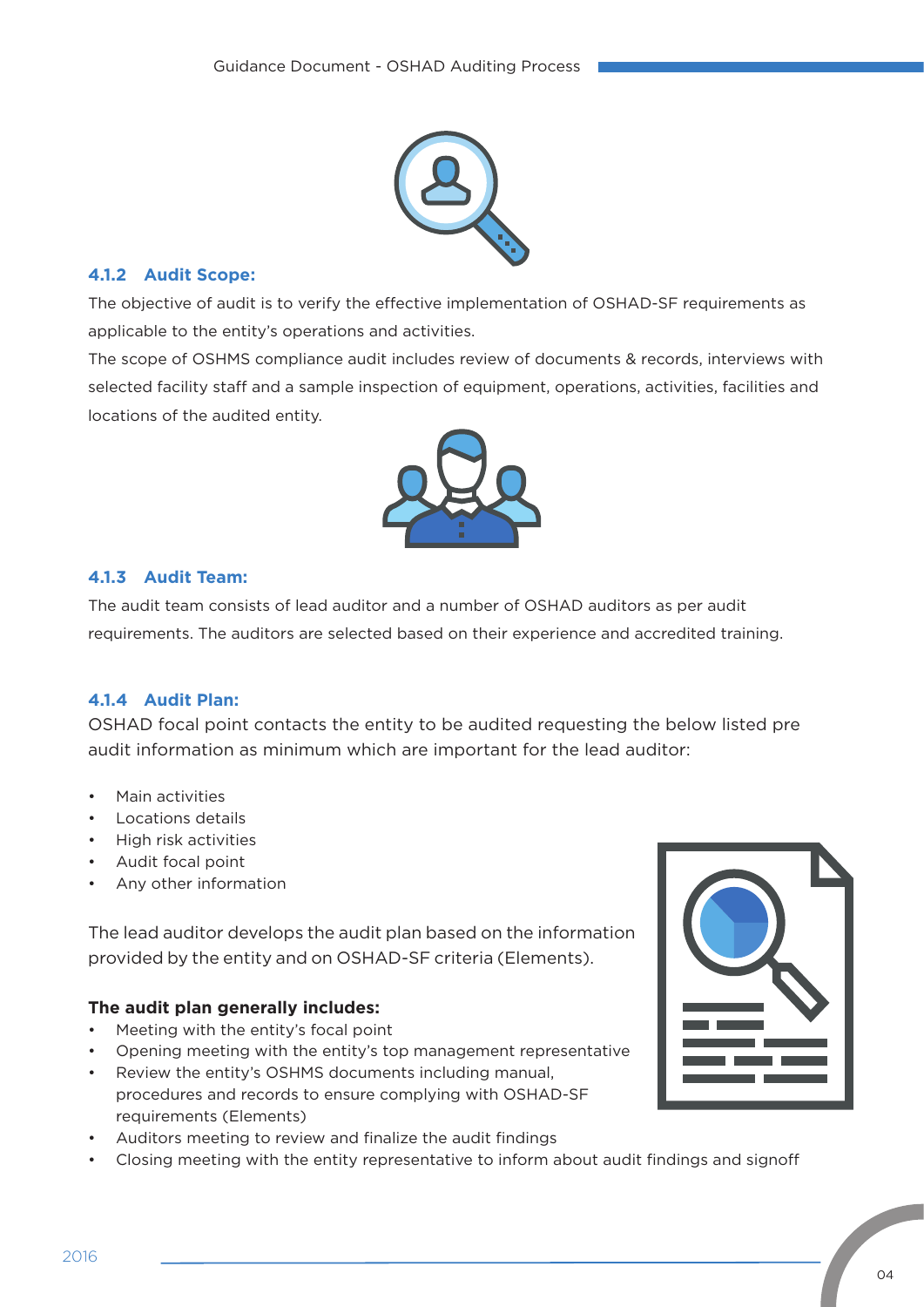## 4.2 Conducting the Audit:

OSHAD audit team conduct the audit according to the audit plan using audit checklist and following the audit scope through the following steps:



#### **4.2.1 Opening Meeting:**

The lead auditor conducts the opening meeting with entity's representatives and he/she introduces the audit team memebers, agrees on the audit plan and clarifies the scope of the audit and the mechanism for determining the outcome of the audit and reviews previous results.

#### **4.2.2 Evaluation Compliance:**

The audit team reviews all related documents including manual / SoPs / procedures and samples of records and related documents such as:

- Risk registers
- Training matrix
- Emergency response plans
- Evacuation drill reports
- Inspection reports
- Internal audit reports
- Legal registers
- Targets and objectives programs
- Incident records
- Management review MoM,
- Other related documents and records.

It also involves verifying the implementation of the corrective actions for non-compliance raised in any previous audit reports (where applicable).

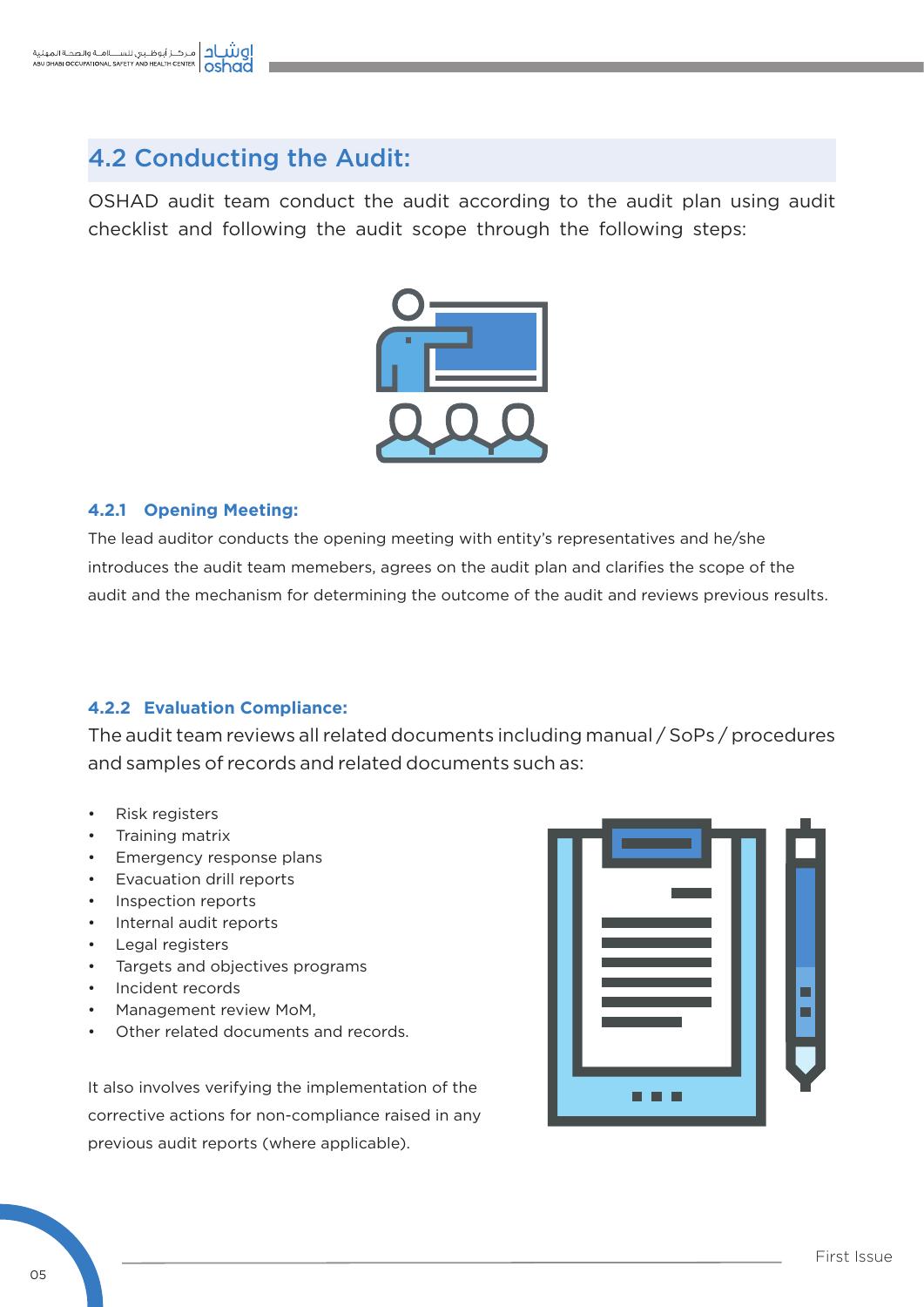## **Mechanism of identifying audit findings:**

The Audit process also includes random interviews of the entity's staff and a sample inspection of equipment, operations, activities, facilities and locations of the audited entity. The audit is conducted on a sample basis being used by the audit team in concluding the audit findings. Audit findings are based on the information provided by the entity; therefore, the entity should ensure the accuracy or completeness of the information provided to the auditors. The lead auditor will determine the audit results according to the following criteria:

- Level of entity's OSHMS compliance with OSHAD-SF requirements.
- Comparing the level of compliance with the established criteria.
- Evaluating the effectiveness of the entity's approved OSHMS and its suitability to the entity's scope of work.
- Evaluating the effectiveness of implementing the entity's approved OSHMS and comparing the level and suitability of implementation to the complexity and type of activities.
- Assess the level of impact of certain practices on employees' and contractors' Safety and Health.
- Evaluating the entity's performance in terms of the overall commitment to OSH matters.
- Evaluation of entity's employees and contractors to understand their OSH roles and responsibilities which are specified in the approved OSHMS.

However, there may be instances of non-compliance which may not have been identified in the audit sample during the audit. Entity must ensure its OSHMS is robust and proactive, as intended in OSHAD-SF and is capable of identifying non-compliance at an early stage.



#### **4.2.3 Closing Meeting:**

The lead auditor and the entity representative signoff the "Closing Meeting Report" which includes the noncompliance identified during the meeting.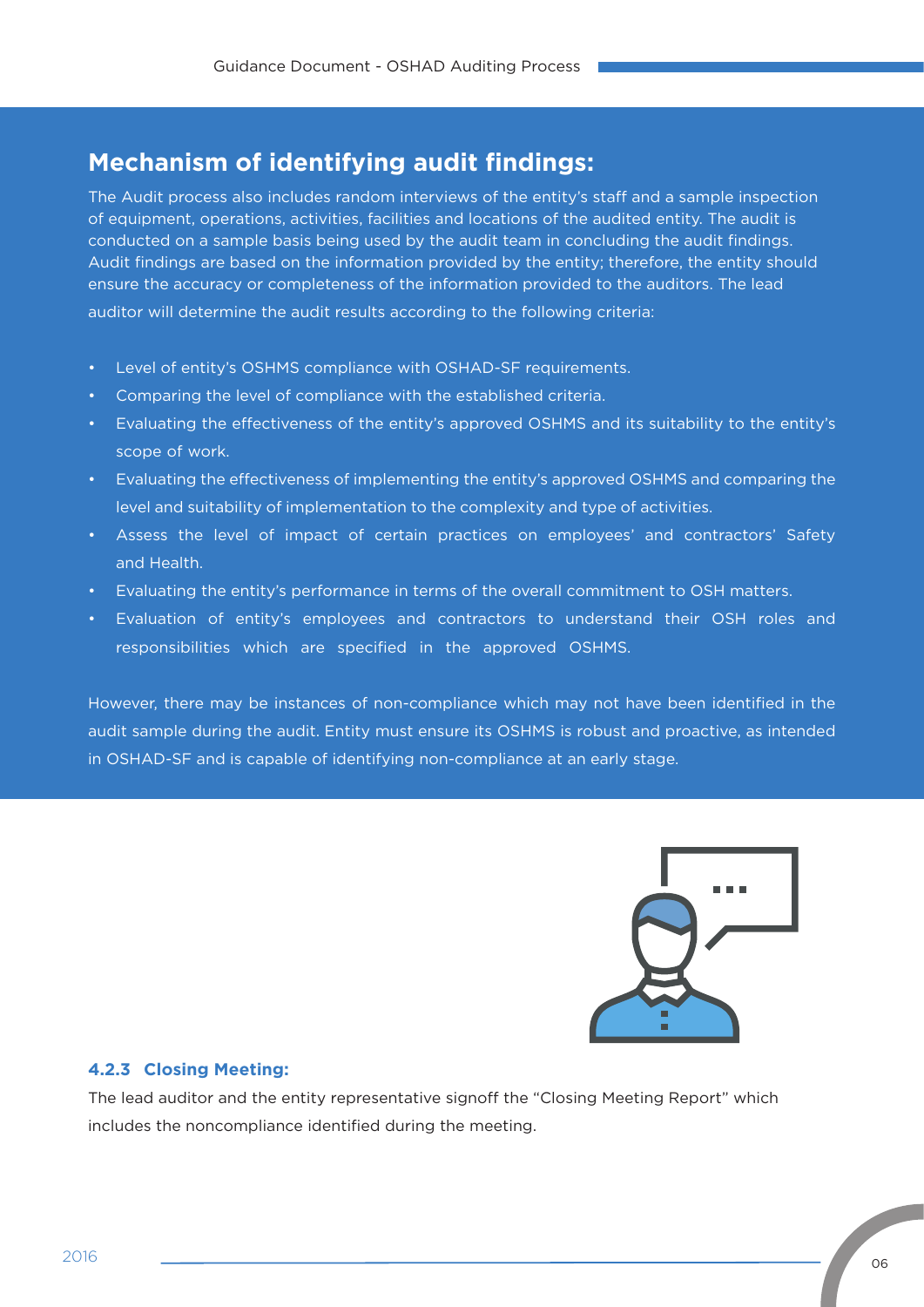## 4.3 After the Audit

This phase includes issuance of the audit report and sending it to the entity audited. Then the entity sets the corrective action plans to close noncompliances identified in the reports. These plans are reviewed and approved by the lead auditor.

#### **4.3.1 Preparing Audit Report:**

The lead auditor writes the audit report, and then the report is reviewed and approved internally. The audit report consists of the below findings:

- Positive
- **Satisfactory**
- Observation
- Minor Non-compliance
- Major Non-compliance

#### **4.3.2 Issuing the Audit Report:**

The audit report and the non-compliance forms are sent to the entity within an agreed timeframe. The entity shall submit the corrective action plans to OSHAD within 30 days of receiving the report.



Lead auditor reviews and accepts the corrective

action plan. OSHAD audit team verifies the effective implementation of the corrective actions in the next audit.



#### **4.3.3 Follow-up Audit:**

OSHAD may conduct a follow up audit on the entity depending on the audit findings and compliance status. The follow-up audit schedule will be agreed with the entity.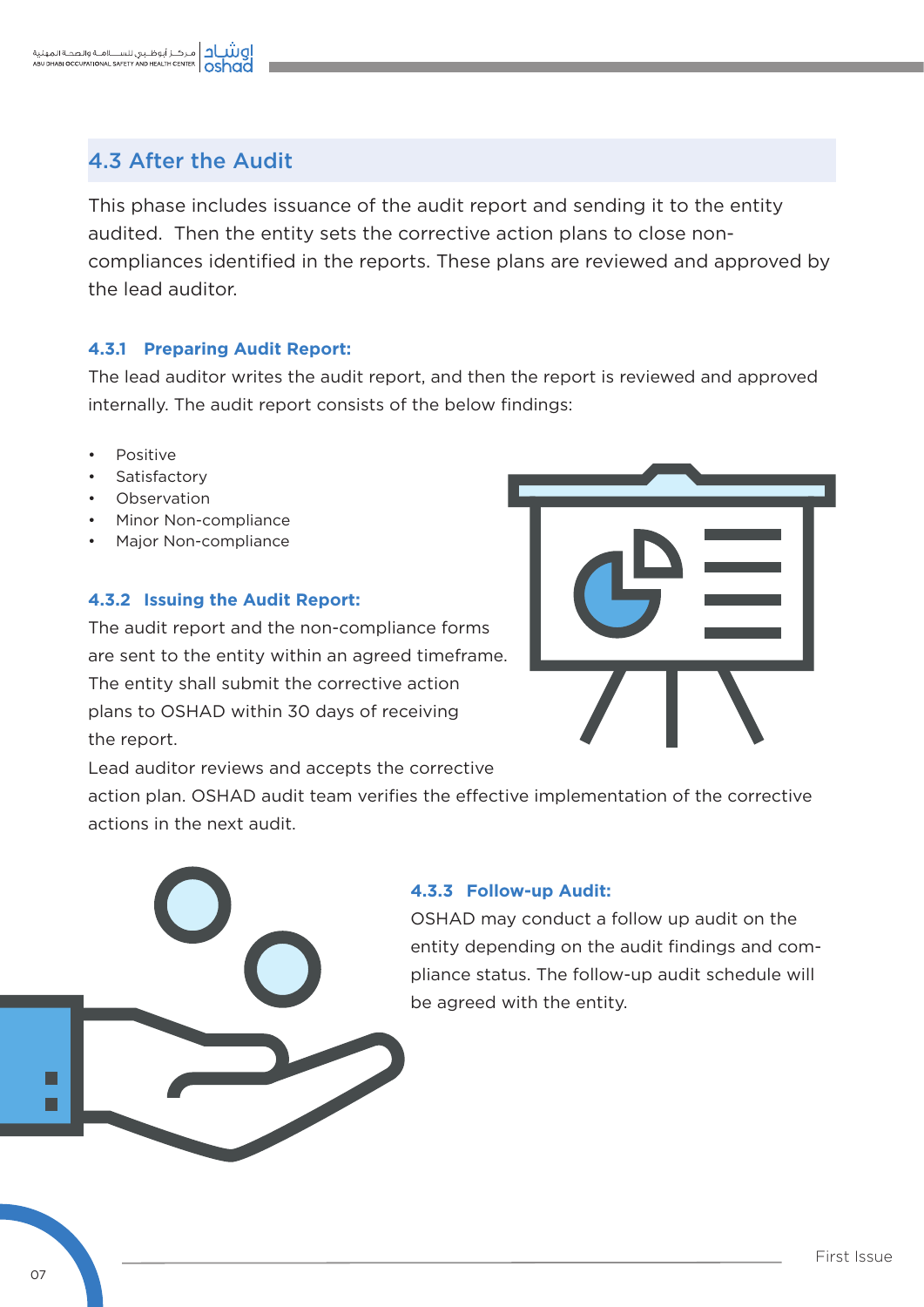## **5. Entities Roles & Responsibilities**

Entities that will be audited by OSHAD shall ensure implementing the below requirements before, during and after OSHAD audits:

### 5.1 Before the Audit

- Provide the necessary training and qualifications to relevant employees to be specialized in internal audit process including auditors and lead auditors accredited training courses.
- Conducting OSH internal audit on the entity approved OSHMS.
- Provide the pre audit information to OSHAD.
- Ensure the availability of OSH Staff / and OSHMS Documents (in an organized manner) and make all arrangements as per the audit plan.

### 5.2 Conducting the Audit

- Welcoming audit team
- Safety orientation
- Provide PPE to the audit team when needed
- Provide all required documents and records to the auditors in an organized manner.
- Provide access to departments and staff as required by the audit plan and facilitate the auditors for interviews
- Provide representatives to accompany the audit team throughout the audit period
- Provide status of corrective actions implementation of the previous audit NCs.
- Attend the opening and closing meeting
- Signing off the audit findings (Closing Meeting Report) during the closing meeting

### 5.3 After the Audit

- Receive and review Audit Report
- Generate Corrective Action Plan
- Fill the Non-compliance reports "action plan" and submit to OSHAD within 30 days.
- Track the implementation of the corrective action plans to close all non-compliances as scheduled in the action plans.
- Update OSHAD on status / progress of Corrective Action Plan.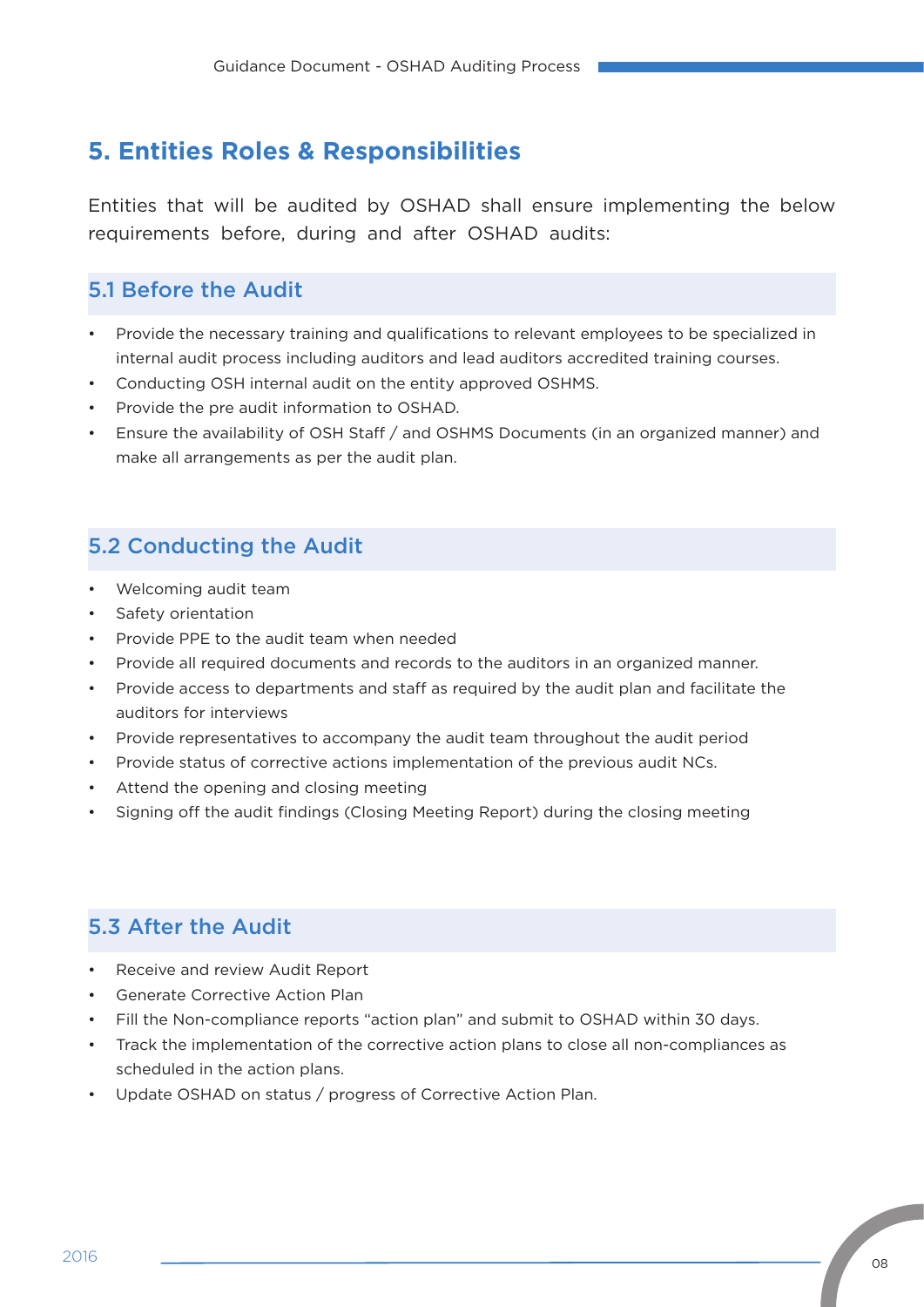## **6. Audit Process Summary**

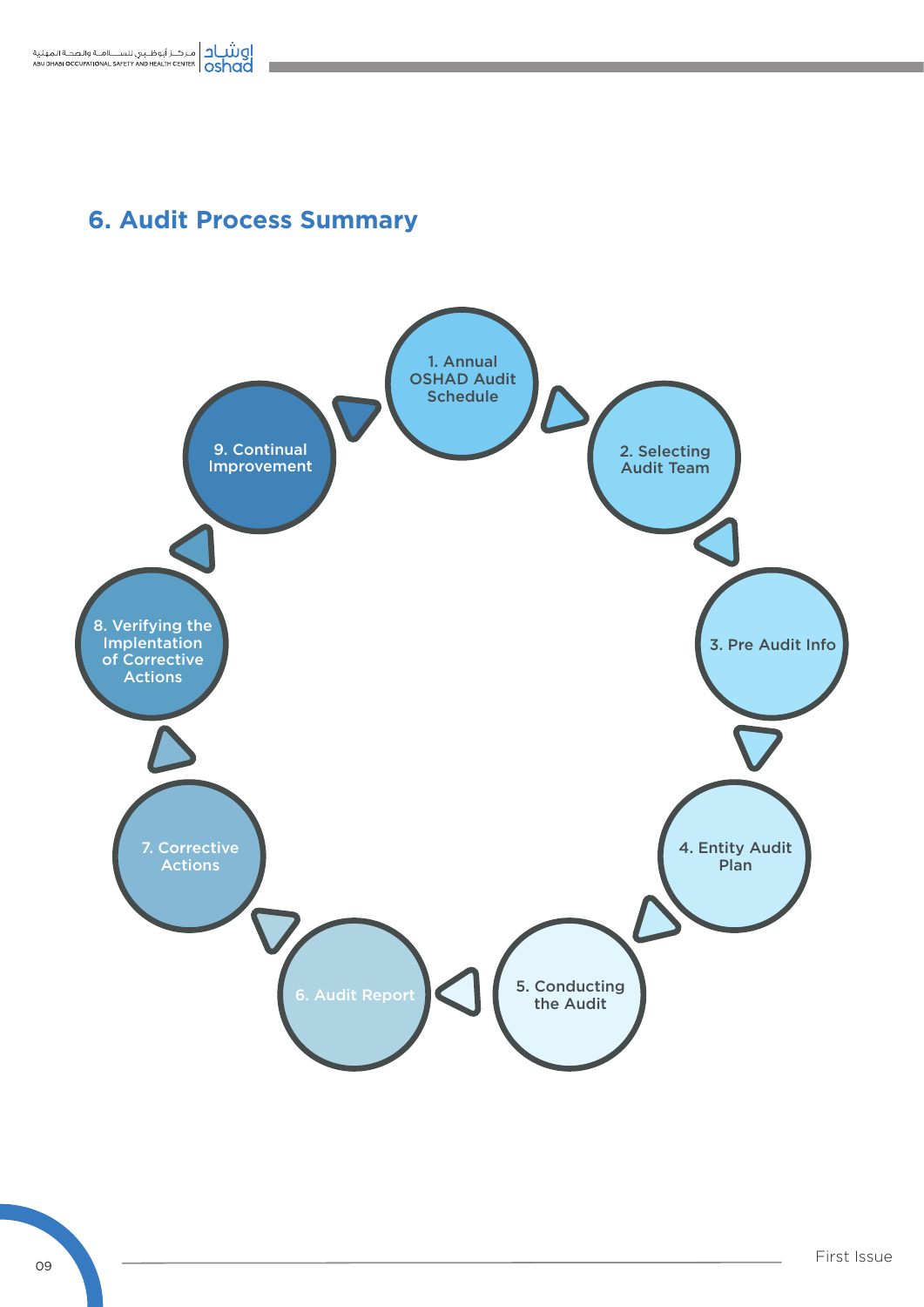## **7. Detailed Requirements:**

This section presents three main subjects based on OSHAD Audits on Govt. Entities OSHMS:

- 1. First: OSHAD SF requirements for each element (listed below).
- 2. Second: Positive points examples observed during the audit for each element
- 3. Third: Examples that can lead to non-compliances (NC) that were observed during the audit for each element. The entities should avoid these points to ensure compliance.

The three above subjects are explained for the following OSHAD SF elements:

- 1. OSH Policy
- 2. OSH Roles and Responsibilities
- 3. Targets and Objectives
- 4. Legal Compliance
- 5. Risk Management
- 6. Contractor Management
- 7. Emergency Management
- 8. Operational Controls
- 9. Management of Change
- 10. Training and Competency
- 11. Incident Notification and Reporting
- 12. Communication and Consultation
- 13. Inspection and Audit
- 14. OSH Performance Monitoring
- 15. Document Control and Record Retention
- 16. Management Review

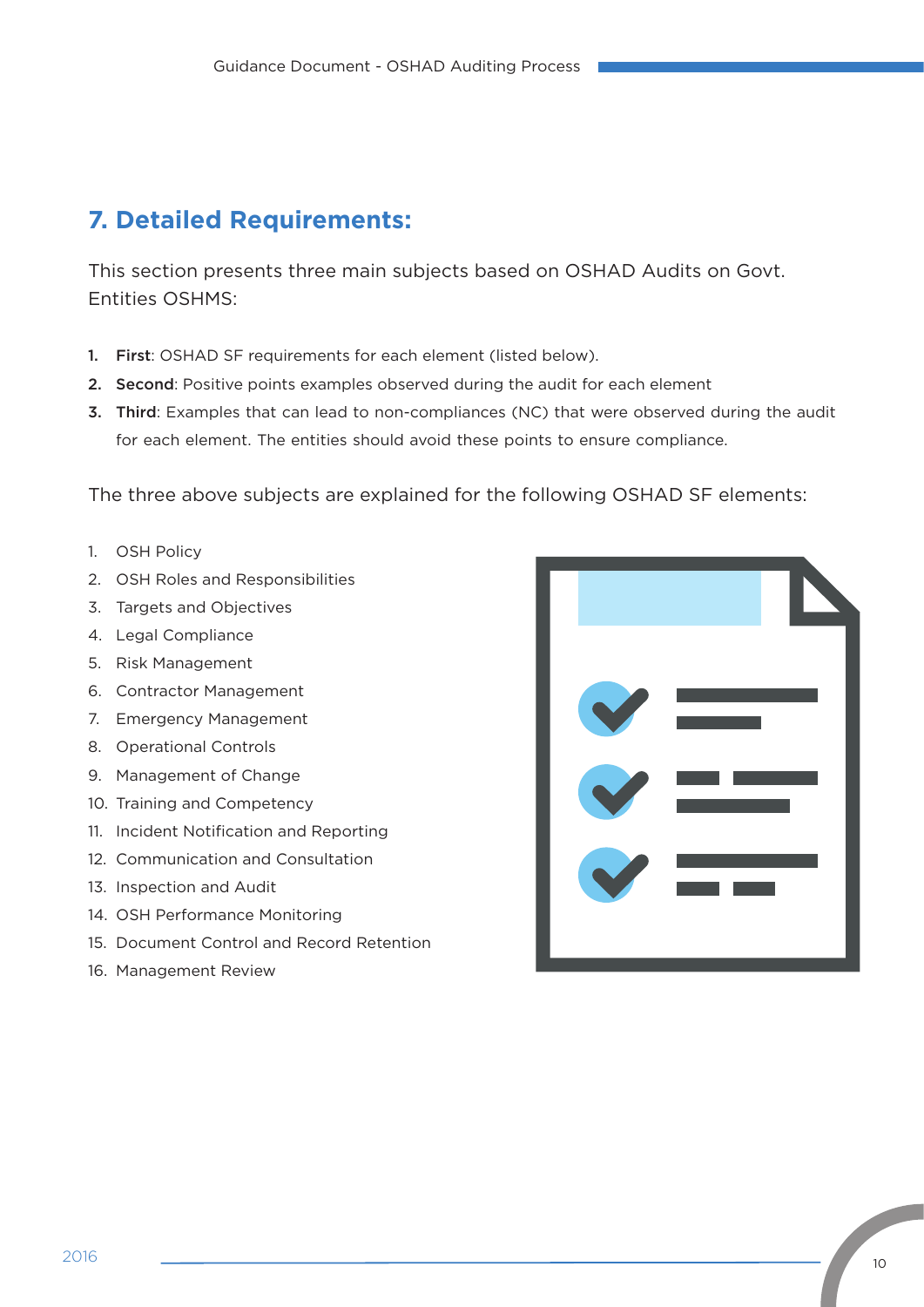# **7.1 OSH Policy:**

## 7.1.1 OSHAD-SF Requirements:

### **The entity's OSH policy shall, at a minimum:**

- demonstrate Occupational Safety and Health commitment;
- be authorized by Top Management;
- be appropriate to the nature and scale of the entity's OSH risks;
- include commitment to:
	- a. prevention of injury and illness;
	- b. enhancement of employee health and wellbeing;
	- c. legal compliance;
	- d. setting, monitoring and reviewing OSH targets and objectives;
	- e. provision of appropriate OSH resources; and
	- f. continual improvement.
- be communicated to all relevant stakeholders;
- be reviewed periodically to ensure it remains relevant and appropriate.



### 7.1.2 Positive points observed, for example but not limited to:

• OSH Policy effectively communicated to employees, contractors and visitors through distribution of the policy in the appropriate locations and intranet.

| <b>Document &amp;</b>     |           | OSH policy does not refer to OSHAD-SF.                            |
|---------------------------|-----------|-------------------------------------------------------------------|
| <b>Commitments:</b>       | $\bullet$ | OSH policy is not appropriate to the nature of the entity's risk. |
|                           |           | OSH policy is not signed by the entity's top management.          |
| <b>Communication:</b>     |           | OSH Policy is not communicated to employees, contractors          |
|                           |           | and other concerned persons by the available and appropriate      |
|                           |           | communication means.                                              |
| <b>Review and Update:</b> |           | Review frequency of the OSH policy is not defined.                |
|                           |           | OSH Policy not reviewed or updated as per the set review          |
|                           |           | frequency.                                                        |

## 7.1.3 Points could lead to NC, for example but not limited to: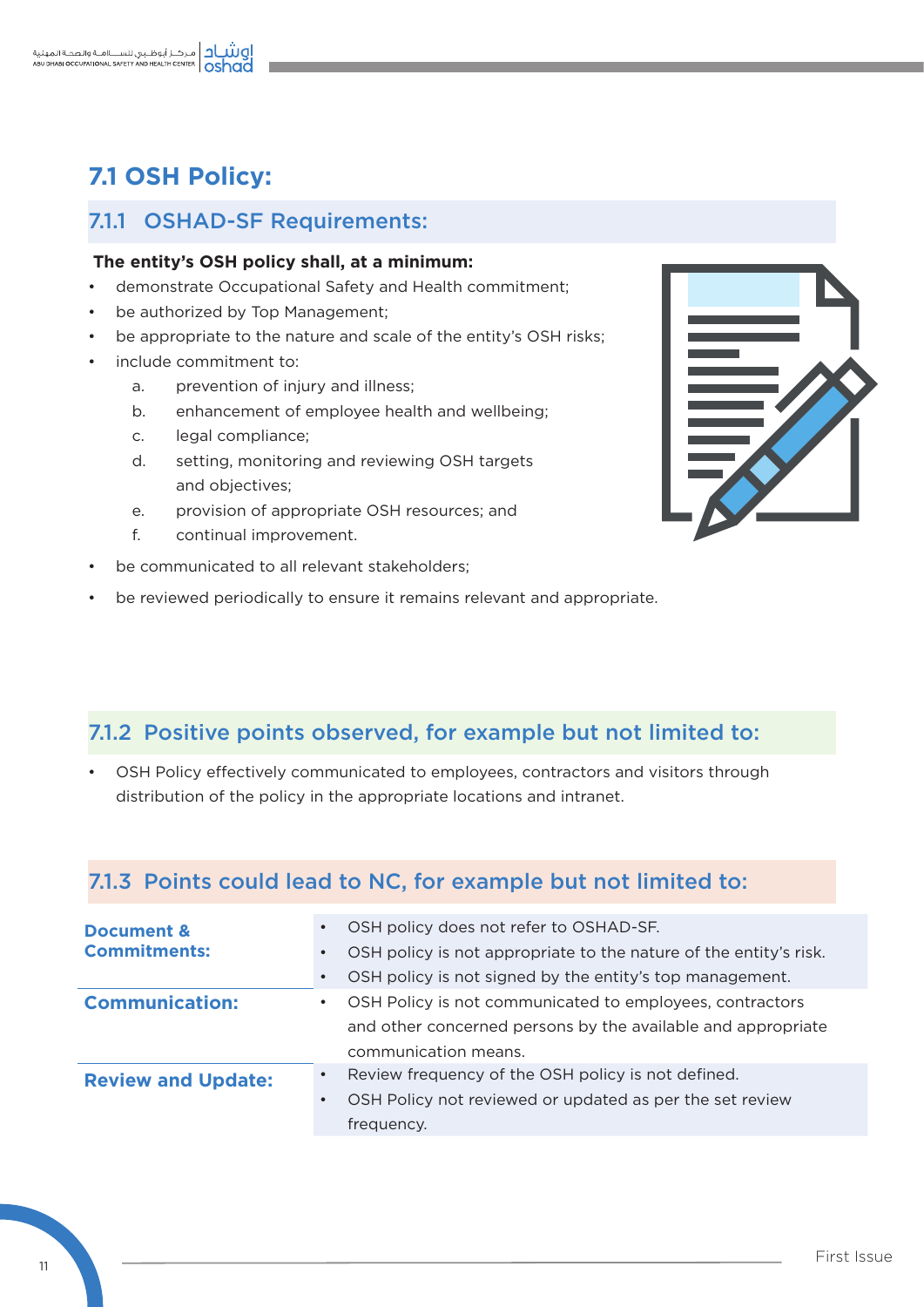## **7.2 OSH Roles and Responsibilities:**

### 7.2.1 OSHAD-SF Requirements:

#### **The entity OSH Roles and Responsibilities procedure(s) shall, at a minimum:**

- ensure top management is ultimately responsible for the OSHMS and OSH matters;
- ensure appropriate competent OSH resources to develop, implement and maintain an OSHMS;
- establish clearly defined and documented OSH roles, responsibilities and delegating authorities for each role within the entity;
- ensure effective communication of roles & responsibilities to all employees and stakeholders;
- establish the means to measure employee conformance against their defined roles, responsibilities and accountabilities.
- OSHAD SF Guidance Document Roles and Responsibilities can be used while developing the entity's OSH Roles and Responsibilities Procedure.



## 7.2.2 Positive points observed, for example but not limited to:

- Auditee positive approach and openness towards the audit process.
- OSH Roles and Responsibilities are included in all employees' job descriptions.
- Employees are aware of their OSH related roles and responsibilities.
- OSH roles and responsibilities undertaken signed by the entity's employees.

### 7.2.3 Points could lead to NC, for example but not limited to:

| <b>Procedure:</b>     |           | • OSH Roles and Responsibilities Procedure not complying with     |
|-----------------------|-----------|-------------------------------------------------------------------|
|                       |           | OSHAD SF requirements.                                            |
| <b>Resources:</b>     | $\bullet$ | OSH resources are inadequate according to the entity's scope of   |
|                       |           | activities and operations.                                        |
| <b>Communication:</b> |           | • OSH roles and responsibilities are not communicated effectively |
|                       |           | within the organization.                                          |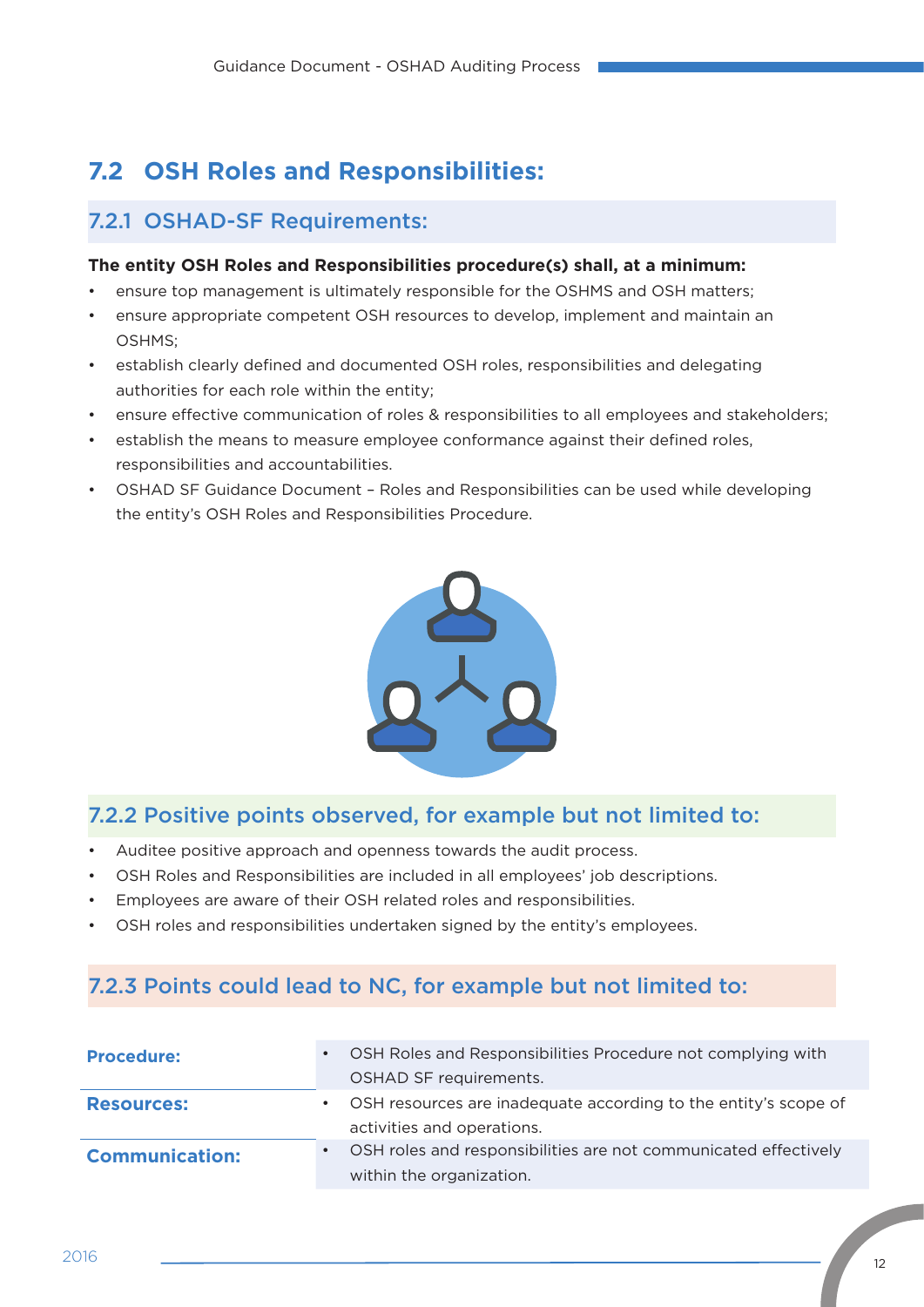## **7.3 OSH Targets and Objectives:**

### 7.3.1 OSHAD-SF Requirements:

#### **The entity's OSH policy shall, at a minimum:**

- ensure documented and effectively communicated OSH targets and objectives;
- ensure targets and objectives, where practicable shall be measureable;
- incorporates requirements of:
	- a. the entity's OSH policy;
	- b. legal requirements;
	- c. relevant Competent Authorities requirements;
	- d. OSHAD-SF mandatory key performance indicators, as defined in OSHAD SF.
	- e. Sector specific targets and objectives, if applicable.
- set program(s) for achieving the targets and objectives, including, the methods, timeframes, monitoring activities and responsibilities; and



• ensure targets, objectives and procedure(s) are reviewed periodically to ensure they remain relevant and appropriate.

### 7.3.2 Positive points observed, for example but not limited to:

- Well defined Objectives and KPI's monitoring system.
- KPI's are periodically monitored for on time completion. This information is also used as one of the inputs for Directors performance appraisal.
- The Entity has implemented an automated KPI's monitoring software.
- Well developed and detailed management programs.
- Significant reduction in Incident Rate.
- Detailed analysis of OSH KPI is done, which contributes towards improving the OSH performance.

### 7.3.3 Points could lead to NC, for example but not limited to:

| <b>Procedure:</b>                                  | Targets and Objectives Procedure not complying with OSHAD SF<br>requirements.                                                                                                                                                                                                                                                                                                                                                                                                                                                                                                                                                                                        |
|----------------------------------------------------|----------------------------------------------------------------------------------------------------------------------------------------------------------------------------------------------------------------------------------------------------------------------------------------------------------------------------------------------------------------------------------------------------------------------------------------------------------------------------------------------------------------------------------------------------------------------------------------------------------------------------------------------------------------------|
| <b>Targets &amp; Objectives</b><br><b>Program:</b> | OSH Targets & Objectives not adequately established at an organizational level.<br>Objectives related to incident and injury did not have measureable targets.<br>OSH Targets & Objectives are not (SMART)<br>OSH Targets & Objectives does not cover all OSHAD-SF requirements<br>OSH targets and objectives program not developed (including the<br>methods, timeframe, monitoring activities and responsibilities).<br>Targets & Objectives are not in compliance with the entity's OSH Policy.<br>Targets and objectives are not aligned with the risk register or the OSH policy.<br>Legal requirements are not incorporated in the OSH Targets and Objectives. |
| <b>Monitoring &amp; Review:</b>                    | Objectives not monitored / reviewed periodically as defined in the<br>$\bullet$<br>entity action plan.                                                                                                                                                                                                                                                                                                                                                                                                                                                                                                                                                               |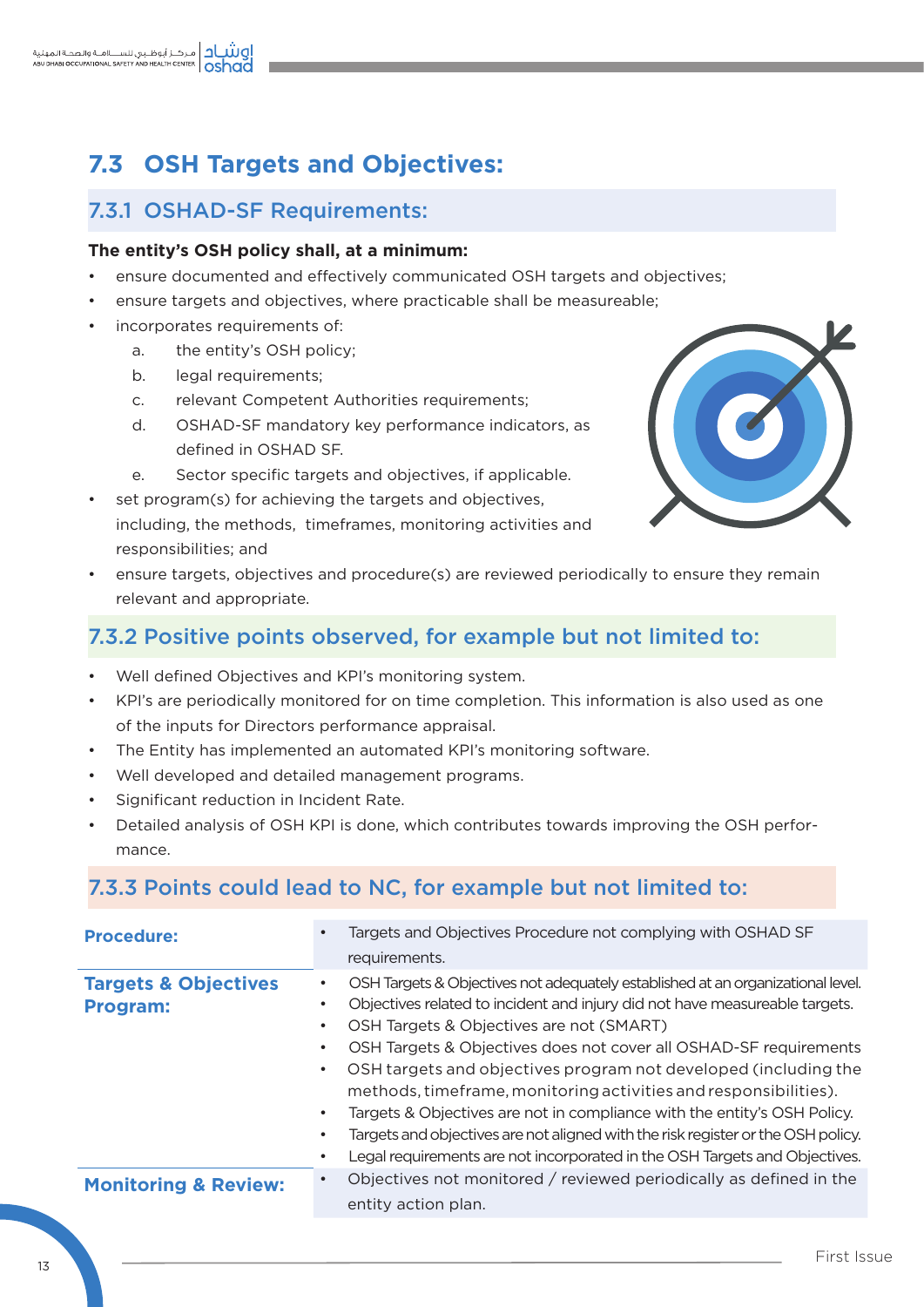## **7.4 Legal Compliance:**

## 7.4.1 OSHAD-SF Requirements:

#### **The entity's Legal Compliance Procedure(s) shall, at a minimum:**

- identify and access relevant legal and other requirements (e.g. Legal Register);
- ensure compliance to relevant legal and other requirements when developing OSHMS procedures, processes and programs;
- ensure communication to relevant stakeholders of legal and other requirements; and
- be reviewed periodically to ensure it remains relevant and appropriate.

### 7.4.2 Positive points observed, for example but not limited to:

- Legal Register is comprehensive and detailed.
- OSH Legal Register is being updated / reviewed regularly by Legal Dept.



### 7.4.3 Points could lead to NC, for example but not limited to:

| <b>Procedure:</b>        | Legal Compliance Procedure not complying with OSHAD SF<br>$\bullet$<br>requirements.                                                                                                                                                                                                                                                                                                                                                                       |
|--------------------------|------------------------------------------------------------------------------------------------------------------------------------------------------------------------------------------------------------------------------------------------------------------------------------------------------------------------------------------------------------------------------------------------------------------------------------------------------------|
| <b>Legal Register:</b>   | Legal register not available<br>$\bullet$<br>Evidence of legal compliance monitoring was not available.<br>$\bullet$<br>Legal register is not making a reference between 'operational controls'<br>$\bullet$<br>and identified legal requirements.<br>Legal register is not identifying all the applicable requirements of the<br>$\bullet$<br>OSHAD-SF.<br>Legal register is not identifying all the applicable OSH laws and<br>$\bullet$<br>regulations. |
| <b>Legal Compliance:</b> | Legal Compliance Register does not refer to all operational<br>$\bullet$<br>procedures developed as tools / evidence of compliance to the<br>related laws.<br>There is no evidence of compliance to all legal requirements<br>$\bullet$<br>identified in the legal register.                                                                                                                                                                               |
| <b>Communication:</b>    | There was no evidence to show that the legal Register has been<br>$\bullet$<br>communicated to the concerned/responsible persons.                                                                                                                                                                                                                                                                                                                          |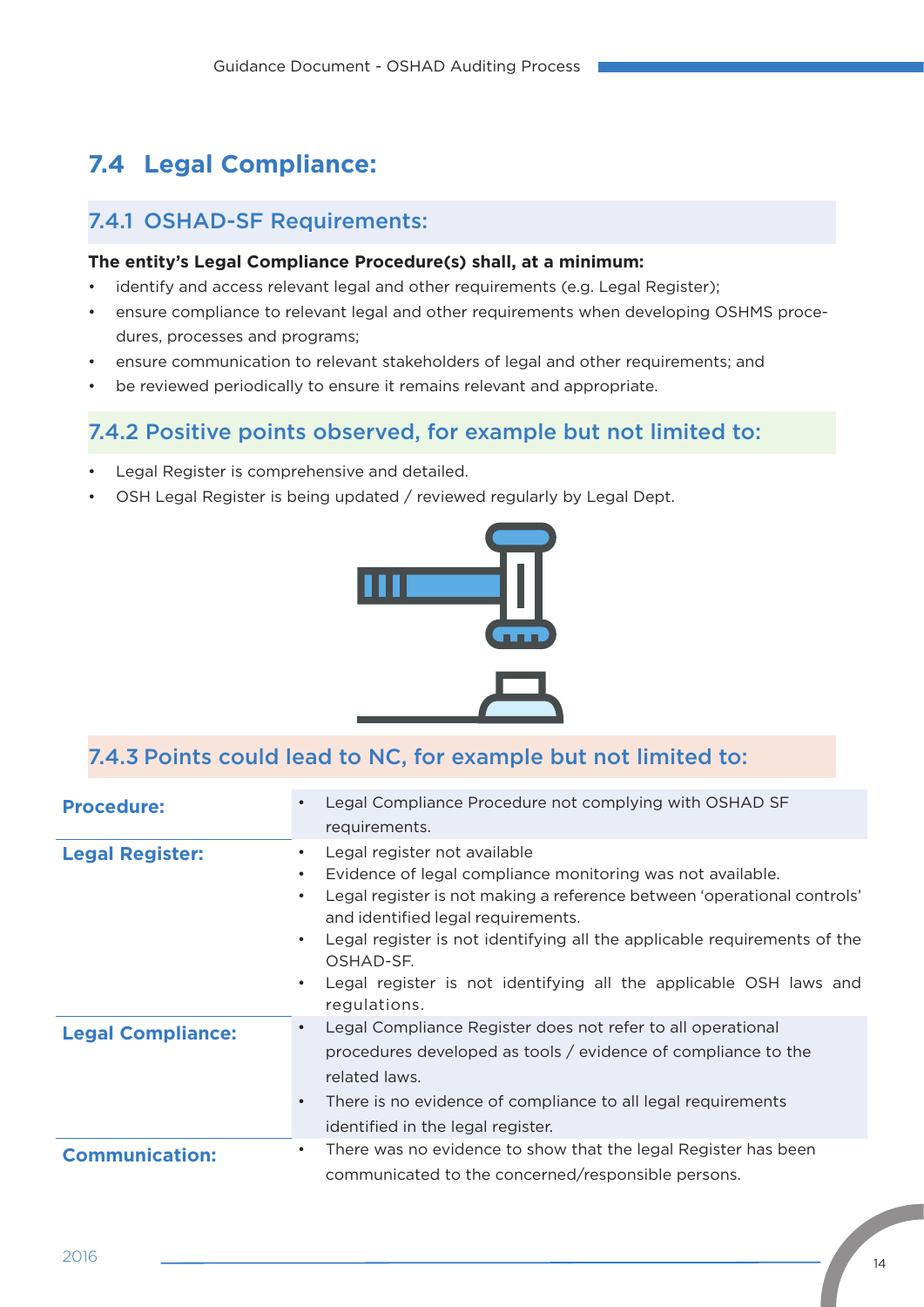## **7.5 Risk Management:**



### 7.5.1 OSHAD-SF Requirements:

#### **The entity's Risk Management program shall, at a minimum:**

- ensure risk management is an integral part of management and is embedded in the entity's culture and practices;
- ensure risk management shall be applicable to all activities that an entity undertakes and /or phases of a project /development (from design to decommissioning / demolition);
- define risk management methodologies and competencies;
- be based on consultation with employees, contractors and other relevant stakeholders;
- incorporate the recognized steps of risk management, which include:
	- a. identify all OSH hazards in the workplace;
	- b. assess the risks of these hazards;
	- c. formulate control measures to reduce the risk to an acceptable and as low as reasonably practicable (ALARP) level;
	- d. review the program on a regular basis; and
	- e. incorporate a management of change process within the entity.
- address routine & non-routine activities of all persons having access to the workplace;
- address supply chain and contractor undertakings;
- address human behavior;
- identify hazards outside the workplace capable of adversely affecting the safety and health of employees;
- address potential risk to persons not in the entity's employment;
- address plant, machinery, equipment , substances and materials at the workplace;
- address the design or work areas, processes, work organization and operating procedures;
- and ensures documentation, recording and communication of the results of risk management activities

When determining control measures, or changes to existing control measures, consideration shall be given to reducing the risks according to Occupational Health and Safety Control Hierarchy.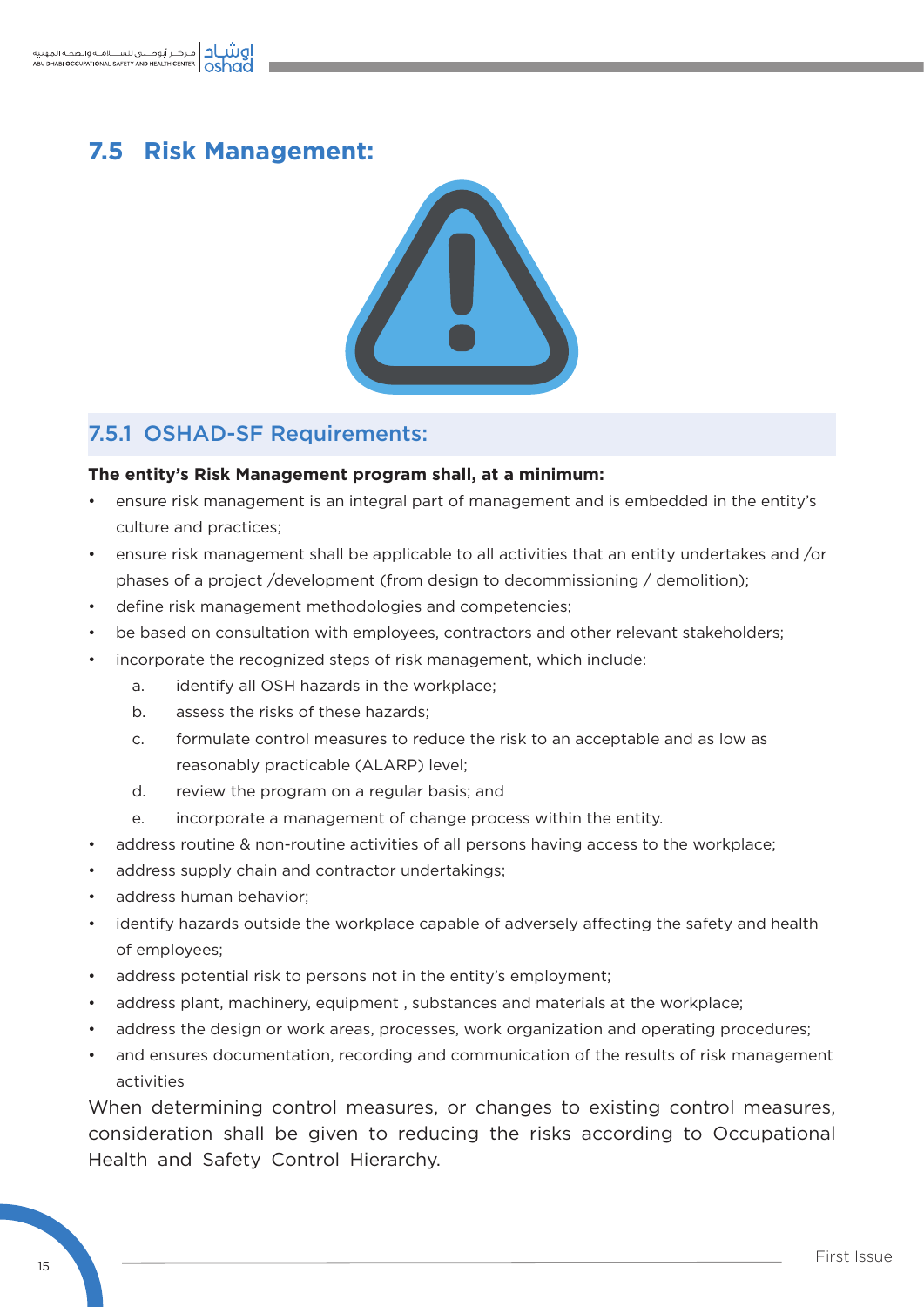## 7.5.2 Positive points observed, for example but not limited to:

- Comprehensive risk assessment has been developed which covers all the activities undertaken by the entity.
- Risk assessment and operational controls process being implemented and managed in all activities projects.
- Expectant mother risk assessment done for all expectant mothers once they report the same. This may lead to necessary changes in their work assignment.

## 7.5.3 Points could lead to NC, for example but not limited to:

| <b>Procedure:</b>                                                    | Risk Management Procedure not complying with OSHAD SF                                                                                                                                                                                                                                                                                                                                                                                                                                                                                                                                                                                                                                                                                                                                                                                                                                                                                                                                                              |
|----------------------------------------------------------------------|--------------------------------------------------------------------------------------------------------------------------------------------------------------------------------------------------------------------------------------------------------------------------------------------------------------------------------------------------------------------------------------------------------------------------------------------------------------------------------------------------------------------------------------------------------------------------------------------------------------------------------------------------------------------------------------------------------------------------------------------------------------------------------------------------------------------------------------------------------------------------------------------------------------------------------------------------------------------------------------------------------------------|
|                                                                      | requirements.                                                                                                                                                                                                                                                                                                                                                                                                                                                                                                                                                                                                                                                                                                                                                                                                                                                                                                                                                                                                      |
| <b>Risk Register:</b>                                                | Risk Register is not adequate and not unified among the entity's site<br>$\bullet$<br>offices.<br>Risk Register is developed; however, some hazards were not<br>$\bullet$<br>identified.<br>Risk assessment is not considering the exposure of 'other persons'<br>to health and safety hazards resulted from the workplace.                                                                                                                                                                                                                                                                                                                                                                                                                                                                                                                                                                                                                                                                                        |
| <b>Covering All Routine</b><br>and Non-Routine<br><b>Activities:</b> | Risk assessment not covering the work related travel over water and<br>$\bullet$<br>visit of employees to construction site.<br>Some activities exposing employees to the possibilities of cuts from<br>$\bullet$<br>sharp objects are not identified in the risk assessment, even though<br>there had been previous incidents.<br>Construction Activities were being undertaken without adequate<br>$\bullet$<br>OHS precautions posing a high risk to the workers and public.<br>Risk assessment does not cover all the activities / processes, e.g.:<br>$\bullet$<br>driving, animal handling, etc.<br>The risk management program does not cover all foreseeable risks<br>$\bullet$<br>within the organization, such as storage and use of hazardous<br>materials.<br>'Site Visit Activity' categorized as high risk in risk assessment.<br>$\bullet$<br>While operational control highlighted the need for a detailed risk<br>assessment; however, no evidence of a detailed risk assessment is<br>available. |
| <b>Risk Matrix:</b>                                                  | The risk matrix used in not consistent across organization all sites<br>$\bullet$<br>and locations.                                                                                                                                                                                                                                                                                                                                                                                                                                                                                                                                                                                                                                                                                                                                                                                                                                                                                                                |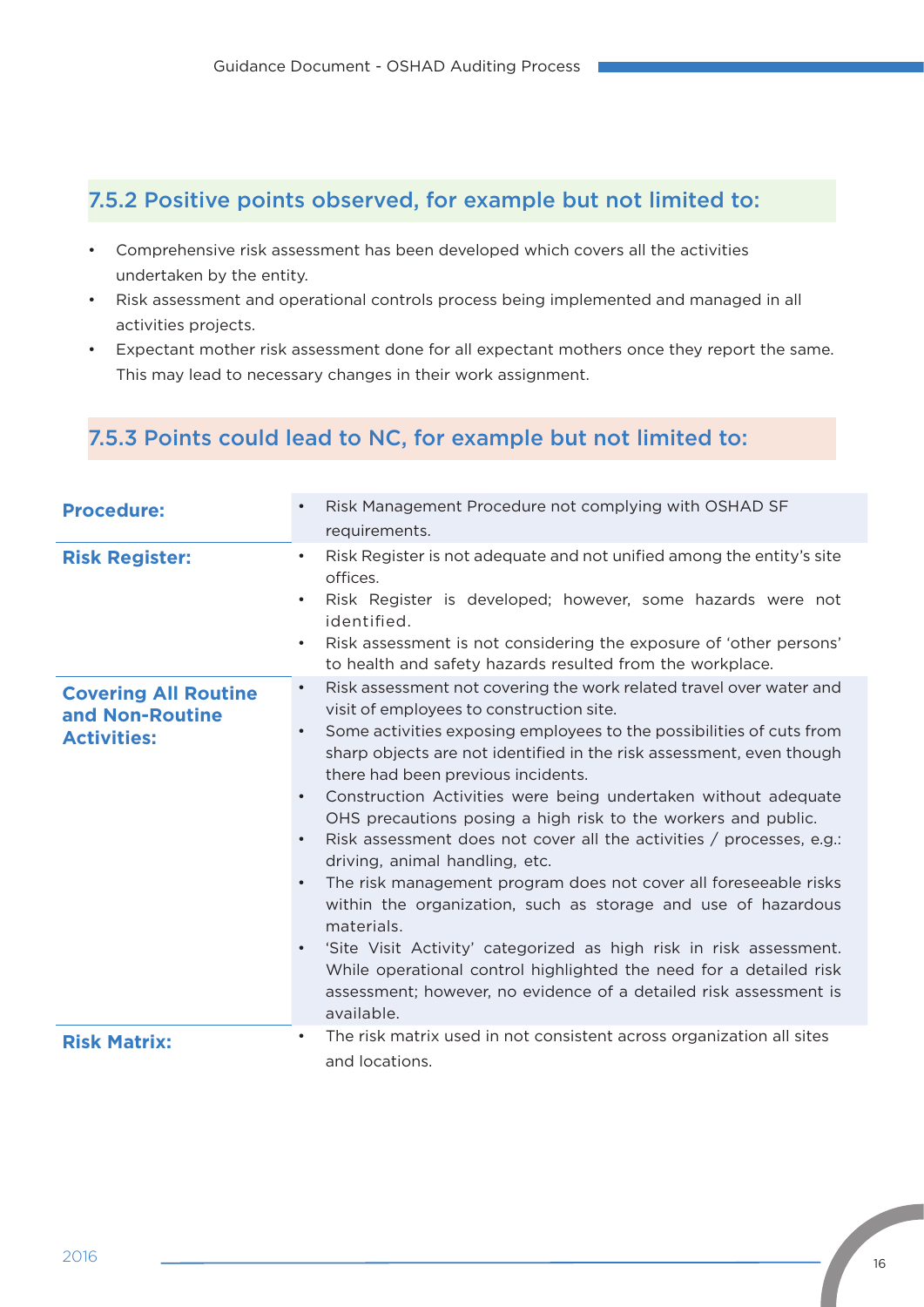

| <b>OSH Hierarchy of</b><br><b>Control:</b> |           | There was no evidence to show that the legal Register has been       |
|--------------------------------------------|-----------|----------------------------------------------------------------------|
|                                            |           | communicated to the concerned/responsible persons.                   |
| <b>Consultation:</b>                       | $\bullet$ | There was no evidence showing consultation with employees when       |
|                                            |           | conducting the risk assessments.                                     |
| <b>Communication:</b>                      | $\bullet$ | Inadequate communication of risk register to ensure implementation   |
|                                            |           | of the control measures e.g. no MSDS available in Chemical Storage.  |
|                                            | $\bullet$ | There was no evidence to show that the risk register has been        |
|                                            |           | communicated to stakeholders (Employees, Contractors, etc.) within   |
|                                            |           | the organization                                                     |
|                                            | $\bullet$ | Employees interviewed not aware of the operational controls as       |
|                                            |           | defined in the risk register.                                        |
| <b>Implementation of the</b>               | $\bullet$ | Responsibilities for individual control measures have not been       |
| <b>Controls:</b>                           |           | assigned along with timescales for implementation. Further no        |
|                                            |           | process in place to monitor the implementation of control measures.  |
|                                            | $\bullet$ | Operational controls related to specific activities e.g. smoking not |
|                                            |           | implemented as evidence of smoking seen in offices.                  |
|                                            | $\bullet$ | Control measures identified within the risk register have not been   |
|                                            |           | implemented.                                                         |
|                                            |           | Some operational controls were not implemented as defined in the     |
|                                            |           | risk assessment examples are: First Aid training of Contractor Staff |
|                                            |           | hired for specific activity.                                         |
|                                            | $\bullet$ | No evidence was available to show controls had been monitored or     |
|                                            |           | the timescales for implementation.                                   |
| <b>Review and Update:</b>                  | $\bullet$ | Risk Assessment is not reviewed annually as stated in the entity     |
|                                            |           | "Risk Management Procedure" Risk assessments are not reviewed        |
|                                            |           | after the incidents occurrence and before closing out the incident   |
|                                            |           | investigation reports.                                               |
|                                            |           | Risk Assessment has not been updated to cover all the Activities of  |
|                                            |           | the entity's operations activities.                                  |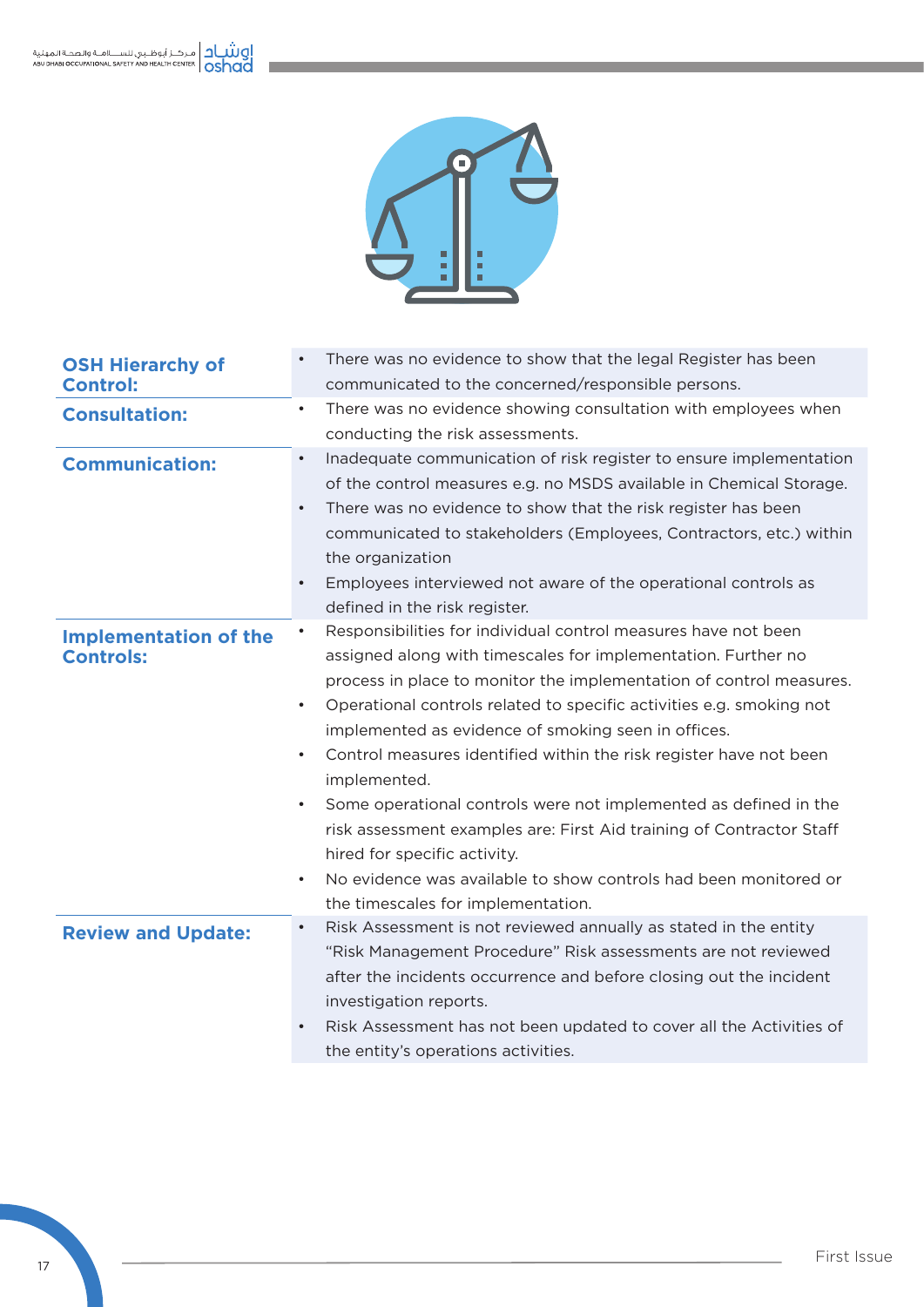## **7.6 Management of Contractors**

## 7.6.1 OSHAD-SF Requirements:

- Management of Contractors Process
	- a. Establishment of Project OSH Requirements
	- b. Evaluation / Selection
	- c. Contractual Agreement
	- d. Co-ordination and Communication
	- e. Mobilization / Work in Progress
	- f. Monitoring Performance
	- g. Commissioning
	- h. Demobilization / Decommissioning
	- i. Contract Closeout



## 7.6.2 Positive points observed, for example but not limited to:

- Effective OSH pre-qualification and assessment during projects tendering and contractor selection process.
- Health & safety requirements are incorporated in Project Document like "Instruction for Technical Tender Document" which is used at the RFP stage.
- OSH review of the service providers / contractors is done at tender evaluation stage.
- OSH requirements comprehensively defined in "Project Contract" document.
- Safety and Health on the construction sites are effectively managed using Safety and Health assessment, regular inspection and weekly site management meetings.
- Permit to Work (PTW) is being implemented for different types of contractors' activities.
- Contractor monitoring includes process for issuance of OSH Violation Notices on noncompliances to OSH requirements.

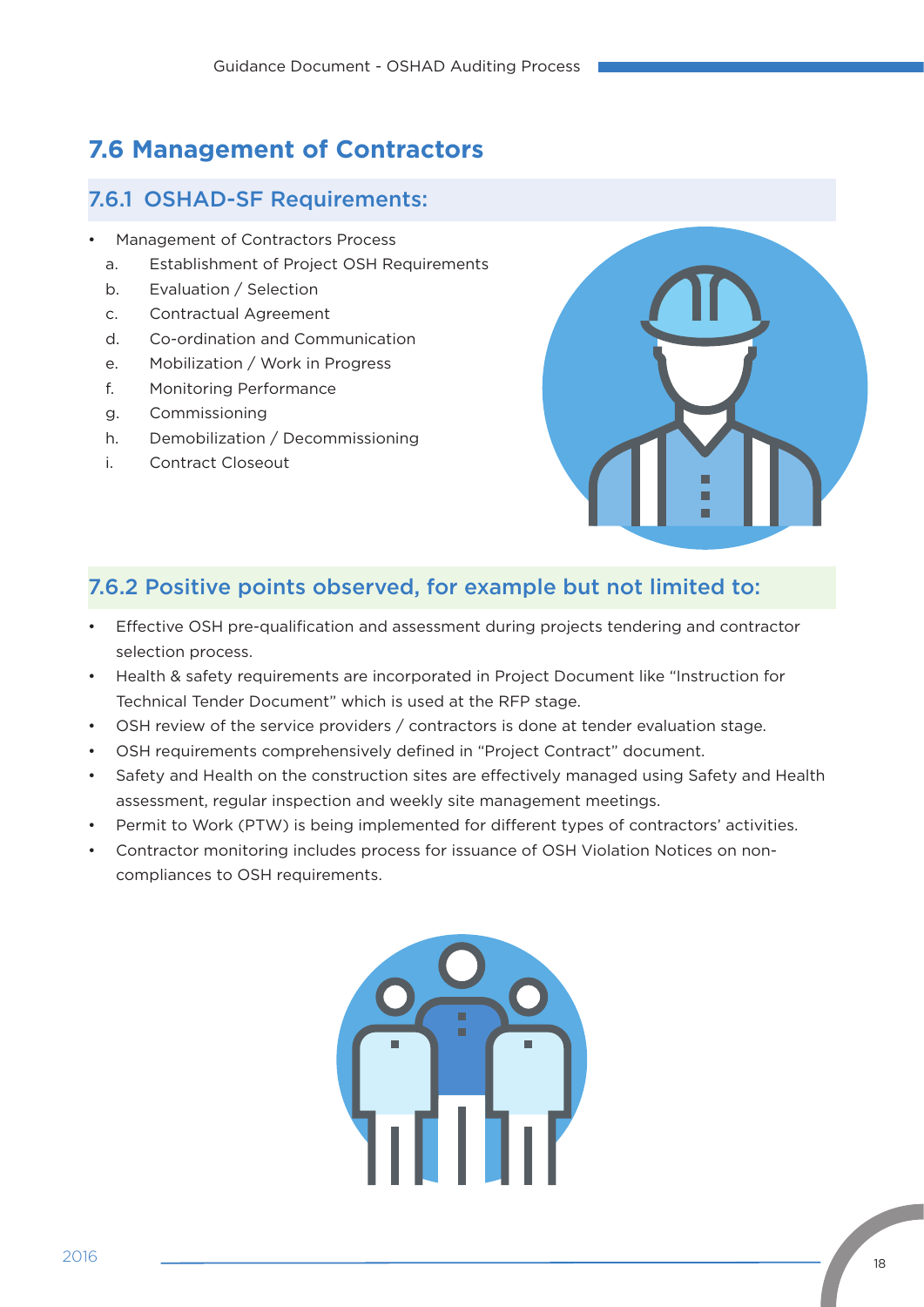## 7.6.3 Points could lead to NC, for example but not limited to:

| <b>Procedure:</b>                                              |                                     | Management of Contractors Procedure does not comply with OSHAD<br>SF requirements.                                                                                                                                                                                                                                                                                                                                                                                                                                                                                                                                                                                                   |
|----------------------------------------------------------------|-------------------------------------|--------------------------------------------------------------------------------------------------------------------------------------------------------------------------------------------------------------------------------------------------------------------------------------------------------------------------------------------------------------------------------------------------------------------------------------------------------------------------------------------------------------------------------------------------------------------------------------------------------------------------------------------------------------------------------------|
| <b>Including the</b><br>requirements:                          | $\bullet$                           | OSH requirements are not included in the Contractor Management<br>documents                                                                                                                                                                                                                                                                                                                                                                                                                                                                                                                                                                                                          |
| <b>Evaluation and</b><br><b>Selection:</b>                     | $\bullet$<br>$\bullet$<br>$\bullet$ | OSH requirements are not evaluated during tender / contract<br>evaluation stage. Even though contract management program states<br>for evaluation of the same.<br>A tender evaluation criterion doesn't include OSH.<br>Contractor Selection Process is not based on minimum acceptable<br>OSH rating, which is not defined. Bidders scoring high or low<br>scores can still be awarded the contract in spite of low OSH<br>rating. Contractor selection Process shall ensure that (a) minimum<br>acceptable OSH rating (score) is defined (b) only those bidders<br>can be awarded the contract whose OSH rating is higher than the<br>minimum acceptable score.                    |
| <b>Contractor</b><br><b>Performance</b><br><b>Monitoring:</b>  | $\bullet$<br>$\bullet$<br>$\bullet$ | OSH criteria / requirements are not defined within the contractor<br>management process (monitoring of performance)<br>OSH performance of contractors not monitored through the contract<br>life cycle. No evidence of OSH evaluation during tender, ongoing<br>operations and contract close out are observed. This includes OSH<br>inspections / audits of contractor activity as well.<br>Site inspectors don't review the control measures identified in the<br>risk register before performing inspection on the site. Inspectors<br>visiting hazardous environment (oxygen cylinders, forklift trucks etc.)<br>without proper preparations / awareness of the site conditions. |
| <b>Control and</b><br><b>Coordination:</b>                     | $\bullet$<br>$\bullet$              | Lack of control and coordination from the entity to its contractors<br>Unsafe scaffold used by a contractor working at height                                                                                                                                                                                                                                                                                                                                                                                                                                                                                                                                                        |
| <b>Contractors</b><br><b>Performance</b><br><b>Evaluation:</b> | $\bullet$<br>$\bullet$              | Contractors are not evaluated against OSH requirements during all<br>the stages of project life cycle.<br>Contractor OSH assessment and evaluation not done after the close-<br>out of the contract.                                                                                                                                                                                                                                                                                                                                                                                                                                                                                 |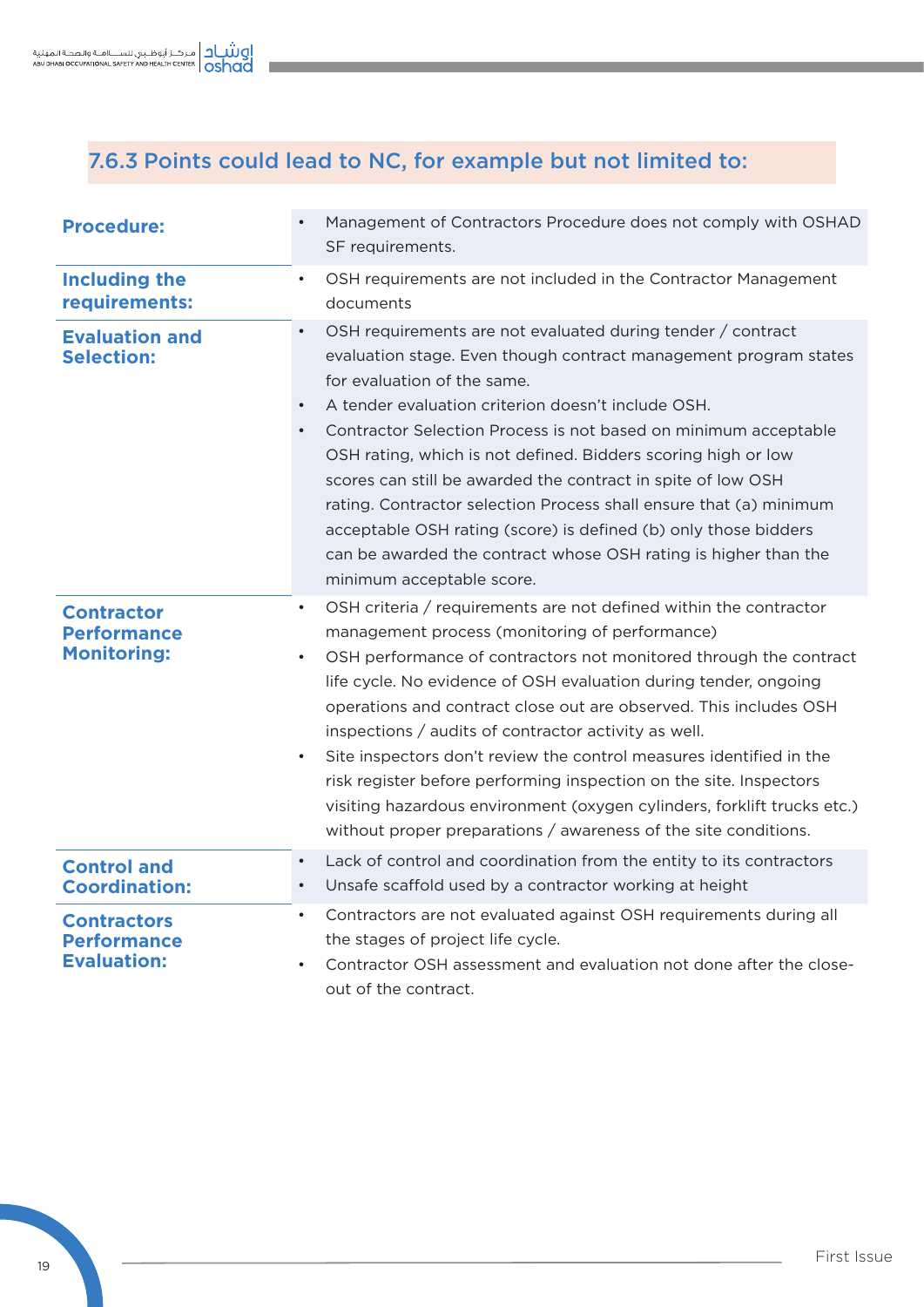## **7.7 Emergency Management**

### 7.7.1 OSHAD-SF Requirements:

#### **Emergency Management Program:**

#### **The entity's Emergency Response and Management program / procedure(s) shall address, at a minimum:**

- risk-based identification & response to potential emergency situations;
- specific emergency response & management roles, responsibilities and resources;
- appropriate risk-based emergency response and management plan(s), including:
	- a. threat-specific plan(s);
	- b. facility specific(s); and
	- c. appropriate support / functional plans.
- provision of appropriate resources (e.g. human, equipment, facilities, training, etc.);
- arrangements for external stakeholder communications;
- arrangement for communications with concerned SRA's and emergency services, if applicable;
- periodic emergency response and management tests and exercises; and
- monitoring and review of plans and procedures.

#### **Specific Emergency Response and Management Plans:**

- Entity specific risk assessment of potential emergency scenarios shall identify reasonably foreseeable emergencies and hazards.
- Specific plans shall be developed to deal with reasonably foreseeable emergencies and highrisk hazards.



### 7.7.2 Positive points observed, for example but not limited to:

- Emergency Management Procedures and Emergency Response Plans in place with clear safety signage and adequate emergency response equipment provided.
- Emergency evacuation chairs provided for disabled employees.
- Each work area has a displayed list of first aiders, fire wardens, emergency numbers and graphical illustration of how to use fire extinguishers.
- The emergency plan is communicated to visitors by using simple tools like pocket cards, etc.
- Good response times following activation of emergency alarms.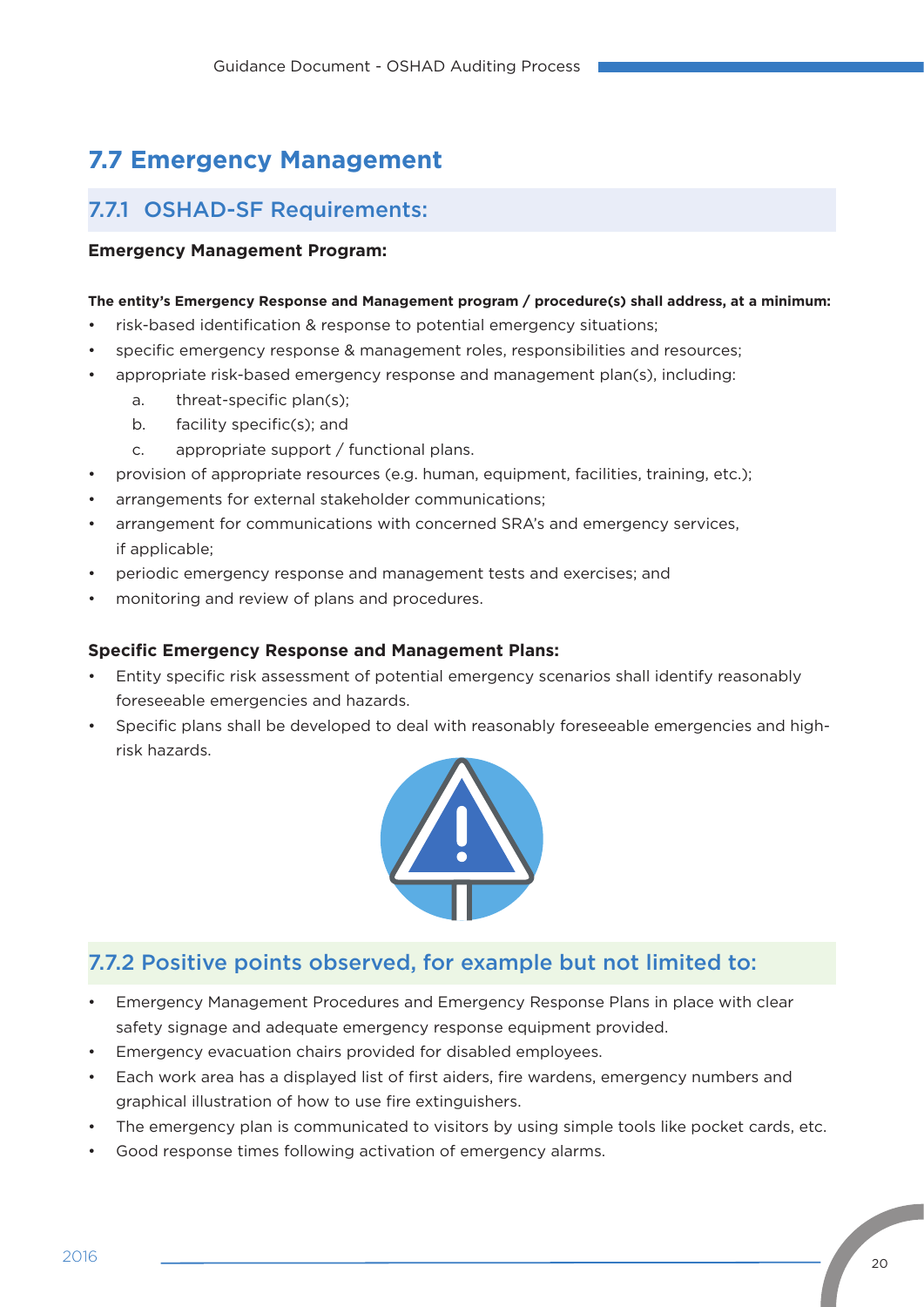## 7.7.3 Points could lead to NC, for example but not limited to:

| <b>Procedure:</b>                          |           | Emergency Management Procedure not complying with OSHAD<br>SF requirements.                                     |
|--------------------------------------------|-----------|-----------------------------------------------------------------------------------------------------------------|
| <b>Emergency Response</b><br><b>Plans:</b> |           | Not all locations have emergency response plan (entity with<br>multiple locations).                             |
|                                            | $\bullet$ | Emergency management procedure / plan does not identify and<br>refer to all the risk based emergency scenarios. |
|                                            | $\bullet$ | Employees while interviewed have different (inadequate)                                                         |
|                                            |           | understanding about Emergency response.                                                                         |
|                                            | $\bullet$ | Employees are not aware of emergency response procedure / plan.                                                 |
|                                            | $\bullet$ | Emergency response plan does not identify emergency scenarios                                                   |
|                                            |           | other than fire.                                                                                                |
|                                            | $\bullet$ | The entity did not consider the requirements of UAE Fire & Life                                                 |
|                                            |           | Safety Code.                                                                                                    |
| <b>Safety Signs:</b>                       | $\bullet$ | Some locations do not have emergency exit signs.                                                                |
|                                            | $\bullet$ | Emergency evacuation plan / evacuation layout are not displayed.                                                |
| <b>Review and Update:</b>                  | $\bullet$ | Review of emergency response plans not done after emergency drills                                              |
|                                            |           | or occurrence of actual emergency situation.                                                                    |
| <b>Evacuation Drill:</b>                   | $\bullet$ | Emergency drill conducted but not analyzed (critiques) for any                                                  |
|                                            |           | desired improvement in the Emergency Response System.                                                           |
|                                            | $\bullet$ | Emergency procedure does not specify the frequency for the                                                      |
|                                            |           | Emergency Drills / Exercises.                                                                                   |
|                                            | $\bullet$ | Emergency drills not conducted.                                                                                 |
|                                            | $\bullet$ | No records were available of the actual emergency evacuations                                                   |
|                                            |           |                                                                                                                 |

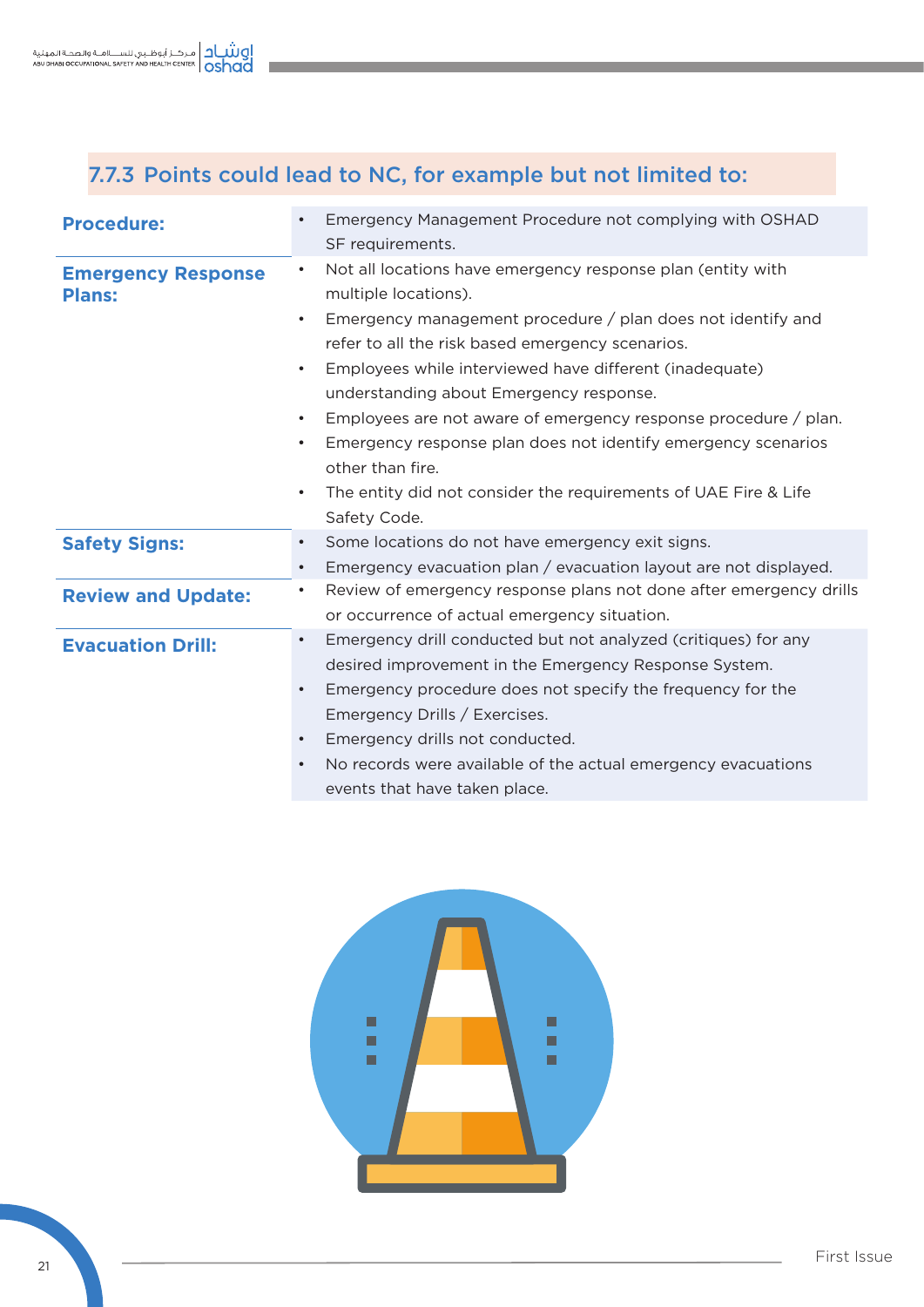| <b>Emergency Team:</b> |           | No emergency response team was assigned.                           |
|------------------------|-----------|--------------------------------------------------------------------|
|                        | $\bullet$ | No first aiders or fire wardens have been identified.              |
|                        | $\bullet$ | First aiders and fire marshal list / names not updated and         |
|                        |           | communicated to employees.                                         |
| <b>Fire System:</b>    |           | The building does not have fire Safety Systems in place.           |
|                        | $\bullet$ | There was no Emergency System available such as (Water Sprinklers, |
|                        |           | Smoke/Heat Detectors and Fire alarm) in the designated areas.      |
|                        | $\bullet$ | Smoke detectors in the building found covered with plastic tape.   |
|                        | $\bullet$ | Not enough portable fire extinguishers were available.             |
|                        | $\bullet$ | Fire extinguishers were observed not maintained and expired.       |
| Passageway:            | $\bullet$ | Corridors were not free for emergency evacuation.                  |
| <b>First Aid Box:</b>  |           | The contents of First Aid boxes were expired and inadequate.       |
|                        | $\bullet$ | First aid box not available or accessible                          |

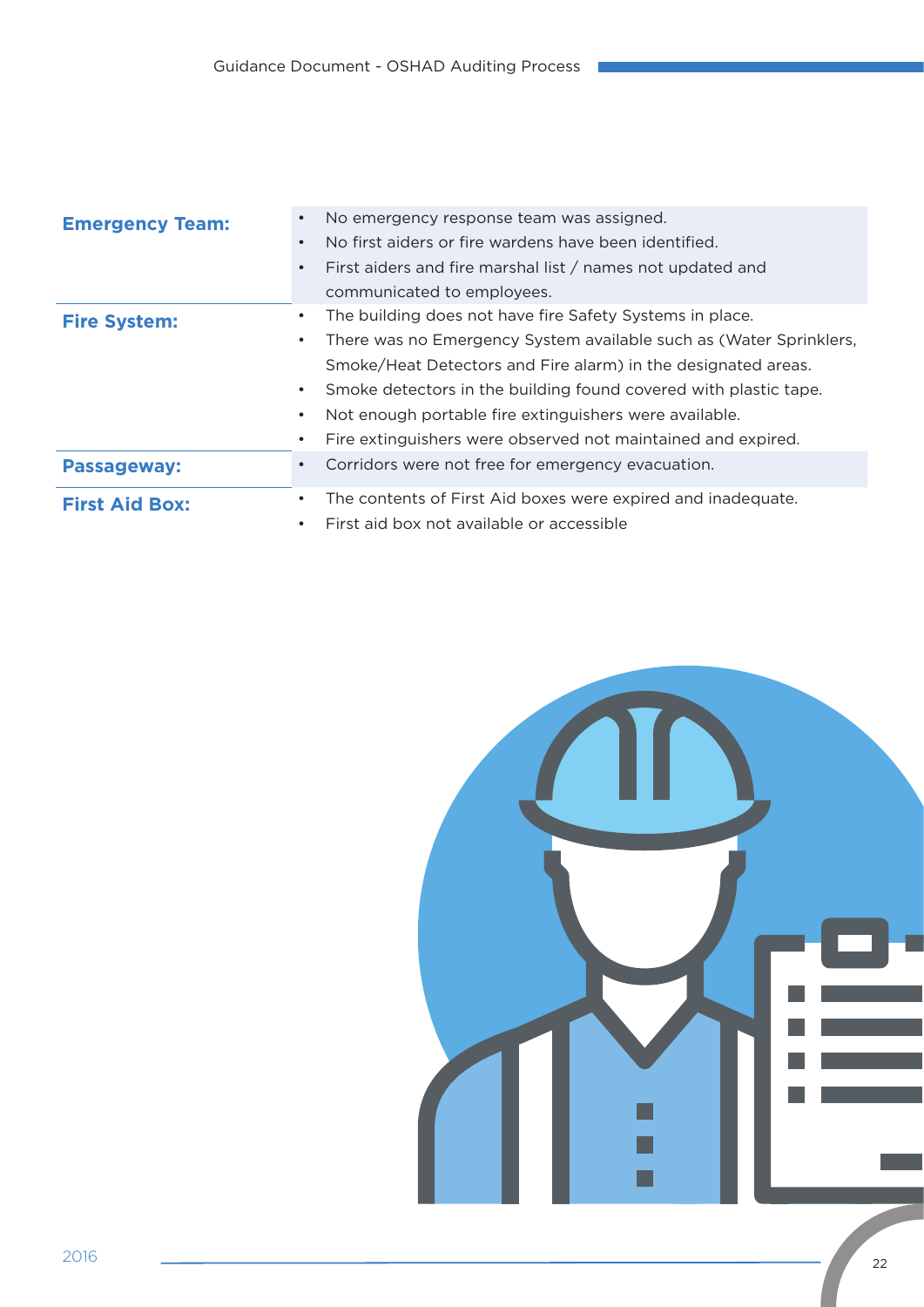## **7.8 Operational Procedures**

### 7.8.1 OSHAD-SF Requirements:

#### **The entity's operational program(s) / procedure(s) shall address, at a minimum:**

- Operations and activities that are associated with identified hazard(s) that require implementation of control measure(s) to manage risk(s);
- Control measures related to supply chains (purchase of goods, equipment and services);
- Control measures related to contactors and other visitors to the workplace; and
- Stipulated operating criteria / instructions, maintenance instructions / integrity programs where their absence could lead to an increase in OSH risk(s).

### 7.8.2 Positive points observed, for example but not limited to:

- Photocopy machines are kept in a confined and segregated space away from employees.
- Well defined operational controls incorporated into operational procedures (Division Processes & Procedure Manual)
- Entity has comprehensively documented its operational controls.
- Project Manual includes detailed OSH processes related to all the stages of project life cycle.
- Robust process within licensing and permitting for inspection of facilities
- Pre travelling checklist developed and implemented for abroad missions.

| <b>Procedure:</b>                                                 | Operational Procedures not developed for high risk activities.<br>$\bullet$                                                                                                                                                                                                                                                                                                                                                                                                                                                                                                                                                                                                                                                                                                                                                                                                                                                                                                                                                                                                                                                                 |
|-------------------------------------------------------------------|---------------------------------------------------------------------------------------------------------------------------------------------------------------------------------------------------------------------------------------------------------------------------------------------------------------------------------------------------------------------------------------------------------------------------------------------------------------------------------------------------------------------------------------------------------------------------------------------------------------------------------------------------------------------------------------------------------------------------------------------------------------------------------------------------------------------------------------------------------------------------------------------------------------------------------------------------------------------------------------------------------------------------------------------------------------------------------------------------------------------------------------------|
| <b>Unsafe Conditions in</b><br>the<br><b>Buildings / Offices:</b> | Poor housekeeping.<br>$\bullet$<br>Electrical cable creating a tripping hazard and internal coating was<br>$\bullet$<br>exposed posing risk for electrocution.<br>Office cleaning chemicals were stored in a non-designated area.<br>٠<br>Employees were observed smoking inside the office building.<br>$\bullet$<br>Cartons found placed at non-designated areas and were stacked on top<br>$\bullet$<br>of each other in an unsafe manner<br>MSDS not available for the chemicals which are being used by the<br>$\bullet$<br>cleaning<br>contractors.<br>Employee working alone while risk assessment did not cover lone<br>$\bullet$<br>works activity.<br>Access in the corridor was blocked with boxes, which was also creating<br>$\bullet$<br>a fire hazard.<br>Unsafe condition in laboratories:<br>$\bullet$<br>Operational controls defined for the lab operations require gloves to be<br>$\bullet$<br>used as PPE. However, it does not specify type of gloves to be used for<br>specific hazard.<br>Air conditioner vents observed to be dirty with accumulation of dust<br>$\bullet$<br>etc., which can pose health hazard. |

### 7.8.3 Points could lead to NC, for example but not limited to: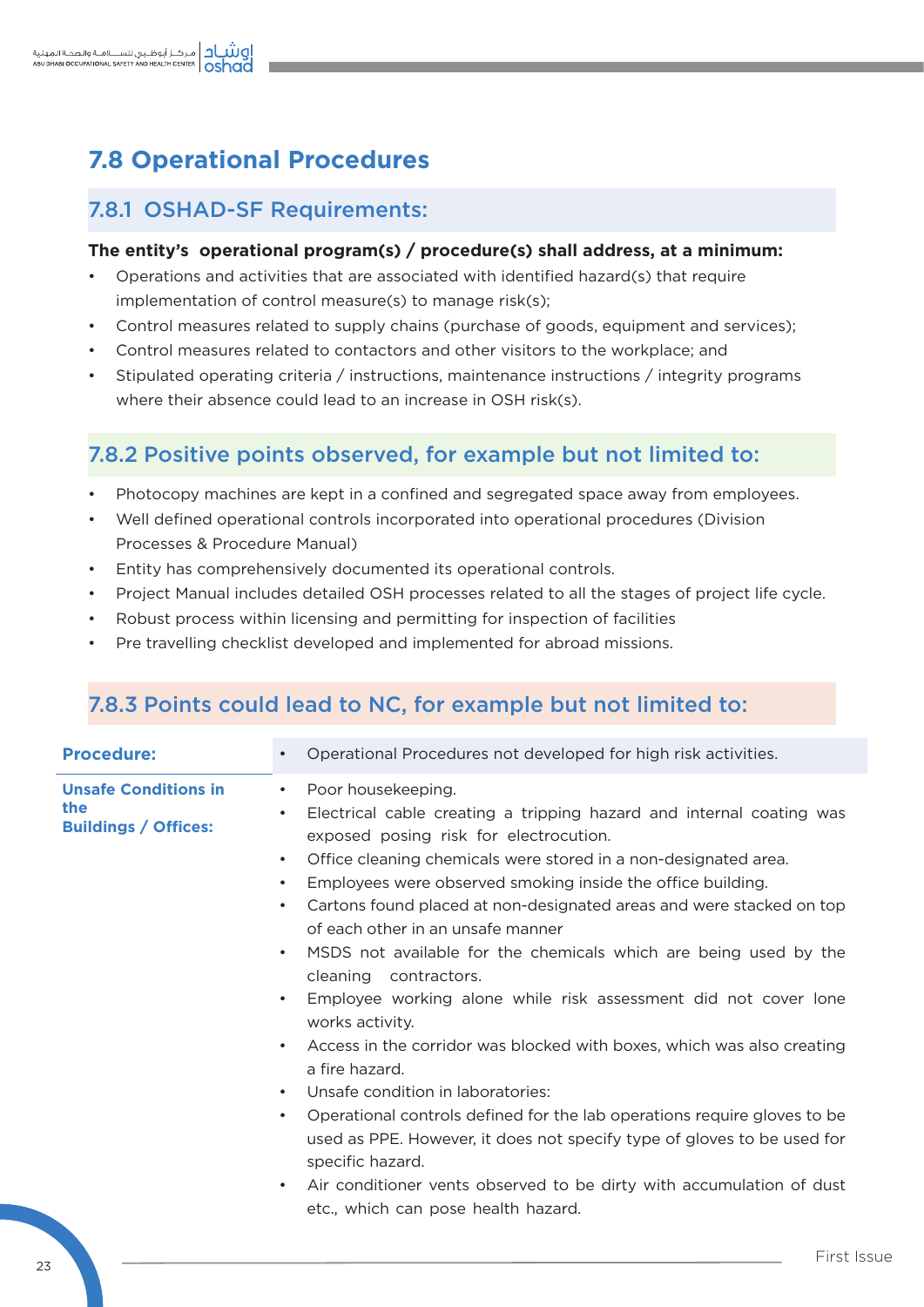| <b>Unsafe Conditions in</b><br><b>Sites / Workshops:</b>                              | Emergency response plan not available.<br>$\bullet$<br>No assigned first aiders and fire wardens.<br>$\bullet$<br>First aid kit was not available.<br>$\bullet$<br>Warehouse has poor housekeeping.<br>$\bullet$<br>MSDS not available for stored chemicals.<br>$\bullet$<br>Different chemicals were not segregated and stored together.<br>$\bullet$<br>Risk assessment of the fuel storage facility was not done.<br>$\bullet$<br>Fuel loading and offloading procedure not documented.<br>$\bullet$<br>Emergency response plan not available.<br>$\bullet$<br>Operators / drivers not aware of safety procedures for handling diesel<br>$\bullet$<br>pumping operations.<br>Fuel tanker / truck has empty fire extinguisher.<br>Vaccination and periodic medical check-up of staff handling animals<br>$\bullet$<br>was not done.<br>Diesel storage does not have a spill containment area (boundary wall).<br>Diesel stored in overhead fiber glass tank, which is designed for<br>$\bullet$<br>water storage.<br>Safety signs not displayed as required.<br>Construction site band saw was observed which did not have a safety<br>$\bullet$<br>sign. Plant, equipment & pedestrian pathways not segregated (Traffic<br>Management);<br>Lack of banks-men to control heavy equipment while reversing;<br>$\bullet$<br>Damaged barriers and signage observed;<br>$\bullet$ |
|---------------------------------------------------------------------------------------|---------------------------------------------------------------------------------------------------------------------------------------------------------------------------------------------------------------------------------------------------------------------------------------------------------------------------------------------------------------------------------------------------------------------------------------------------------------------------------------------------------------------------------------------------------------------------------------------------------------------------------------------------------------------------------------------------------------------------------------------------------------------------------------------------------------------------------------------------------------------------------------------------------------------------------------------------------------------------------------------------------------------------------------------------------------------------------------------------------------------------------------------------------------------------------------------------------------------------------------------------------------------------------------------------------------------------------------------------------------------------------|
| <b>Unsafe Conditions</b><br>in Workers<br><b>Accomodations (where</b><br>applicable): | Cooking stove in kitchen placed on wooden top / shelves, which has<br>$\bullet$<br>wood underneath. This is creating a fire hazard.<br>Unsafe living conditions at the workers accommodation observed<br>$\bullet$<br>including fire hazards because of temporary kitchens made of plywood<br>walls and next to living quarters and improper welfare conditions.                                                                                                                                                                                                                                                                                                                                                                                                                                                                                                                                                                                                                                                                                                                                                                                                                                                                                                                                                                                                                |
| <b>High Risk Activities:</b>                                                          | X-Ray equipment safety guideline does not include 2 hrs. max exposure<br>$\bullet$<br>limit, while operating an x-ray machine, as practiced by employees.<br>Standard Operation Procedures are developed; however, they are not<br>linked with the risk assessment associated with activity.<br>Detailed operational controls are documented as Standard Operating<br>$\bullet$<br>Procedures; however, not referenced, as applicable, within the control<br>measures column of the risk assessments.<br>Manual handling is considered as a routine activity, yet the operational<br>$\bullet$<br>control procedures do not include instructions for the safe operation<br>of this activity.<br>Contractor staff while polishing the fire exit door was not wearing<br>appropriate PPE.                                                                                                                                                                                                                                                                                                                                                                                                                                                                                                                                                                                         |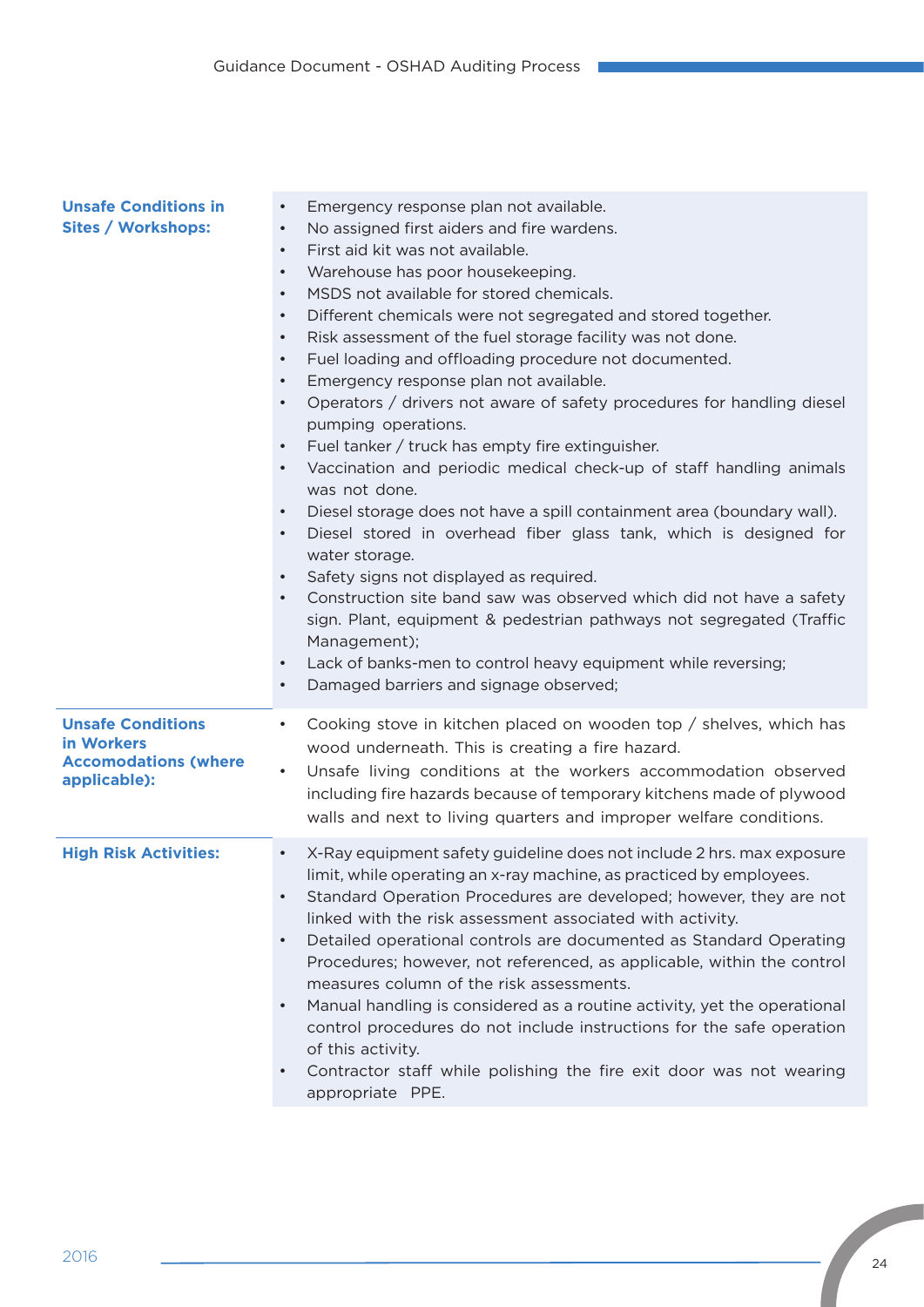## **7.9 Management of Change**

## 7.9.1 OSHAD-SF Requirements:

#### **The entity's Management of Change process shall, at a minimum:**

- ensure that changes in organizational structure, personnel, plant, machinery, equipment, materials, documentation, processes or procedures do not result in the inadvertent introduction of hazards and increased risk;
- analyze changes in operational procedures or processes to identify any required changes in training, documentation or equipment;
- analyze changes in location, equipment or operating conditions for potential hazards; and
- ensure that all personnel are made aware of and understand any changes in requirements, procedures and applicable control measures.



### 7.9.2 Positive points observed, for example but not limited to:

• Corrective action to close the audit findings (NC's) effectively implemented with the required revision in entity's OSHMS.

### 7.9.3 Points could lead to NC, for example but not limited to:

- No process developed by the entity for Management of Change (e.g. organization structure, location, change of equipment, work shift, operating conditions, work procedures, etc.)
- No link between Training Procedure and Communication Procedure with Management of Change Process.
- Management of change requirements for upgrading OSHMS in accordance with OSHAD SF v2.0 requirement not implemented.
- No evidence for updating Risk Register, Emergency Response Plan etc. following changes in regulations or incidents investigations.
- No clear process documented or implemented for managing OSH aspects upon establishment of new division under the entity, e.g. performance reporting and risk management. The entity OSHMS not updated to account this major change in organization.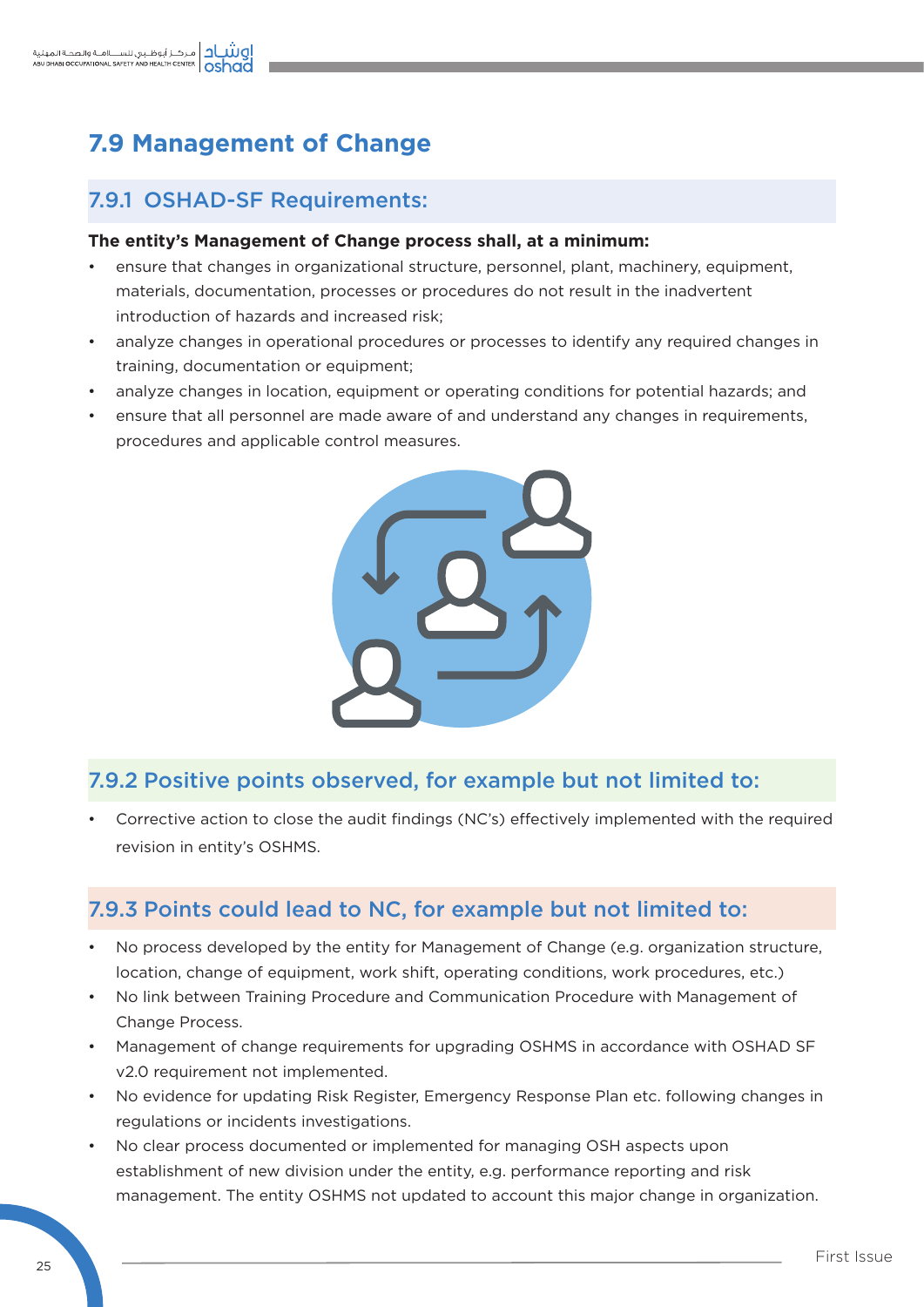## **7.10 Training and Competency**

## 7.10.1OSHAD-SF Requirements:

#### **The entity's Management of Change process shall address, at a minimum:**

- identifying and evaluating OSH training needs (e.g. Training Needs Analysis and OSH Training Matrix), and providing appropriate OSH training including:
	- a. OSH Management System training;
	- b. OSH roles and responsibilities;
	- c. OSH emergency response and management;
	- d. OSH inductions (generic and site-specific);
	- e. OSH consequences of non-conformance to specified procedures;
	- f. relevant subject specific OSH training;
	- g. specialized task-specific training.
- planning the implementation of the training:
	- a. level of responsibility and competence;
	- b. frequency of training;
	- c. types of training;
	- d. literacy, numeracy, language and other learning requirements;
	- e. course selection / material development;
	- f. trainer competency;
	- g. assessment activities;
	- h. training records; and
	- i. refresher training requirements
- monitoring, measuring results; and
- review of OSH training procedure.

#### **The entity's Management of Compentency process shall address, at a minimum:**

- ensure that employees and other persons under its control performing tasks are competent on the basis of appropriate education, training and/or experience;
- a process to identify and evaluate OSH competency requirements, including:
	- a. relevant OSH competencies; and
	- b. task-specific competencies.
- methods of assessing competencies;
- process to record competencies;
- maintaining and improving competencies; and
- a system to review the OSH competency procedure.

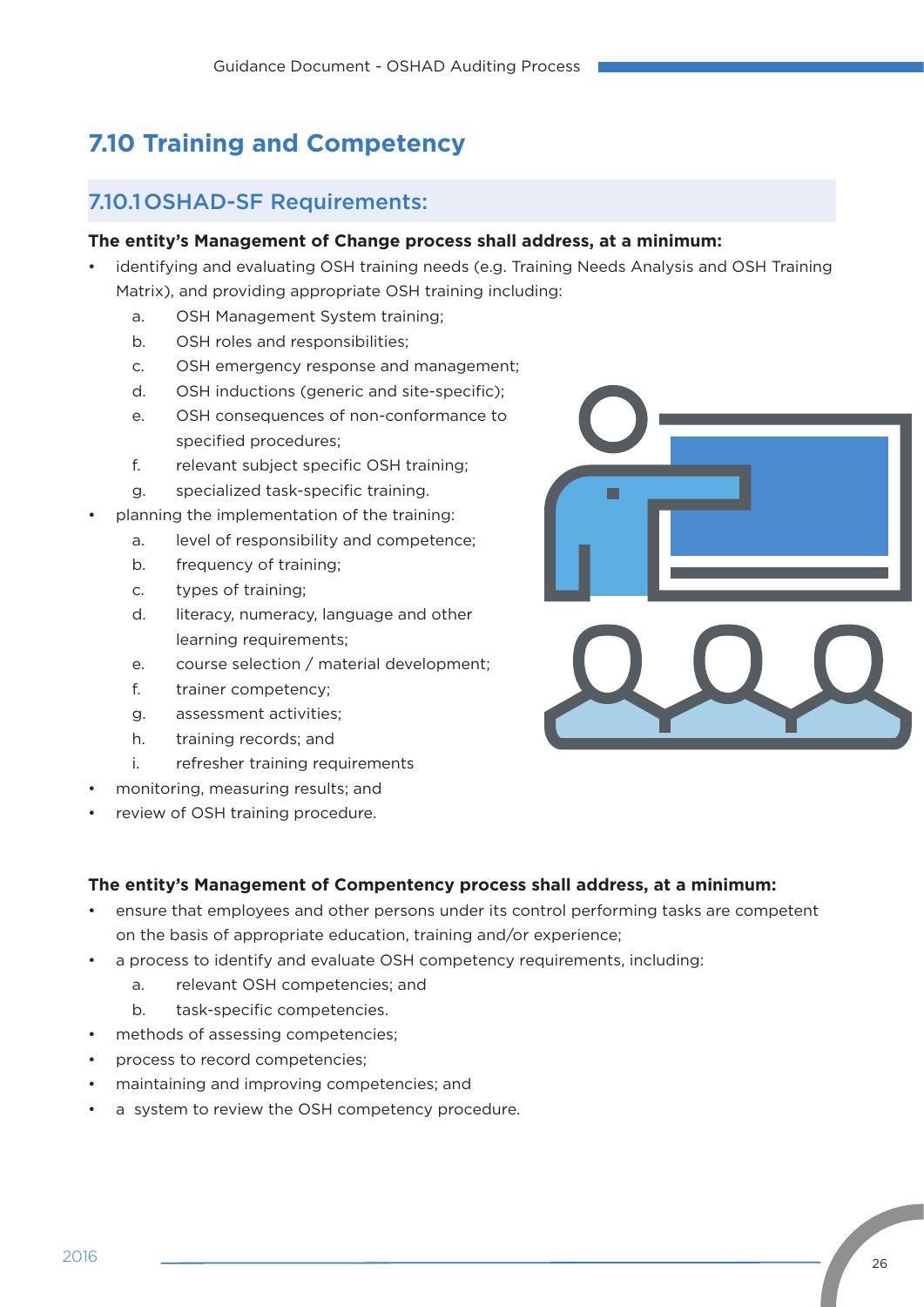### 7.10.2 Positive points observed, for example but not limited to:

**Training:** • Providing specialized OSH training to all staff meeting or exceeding OSHAD-SF requirements.

- Comprehensive induction booklet developed & distributed to all employees.
- Development of an OSH portal internally for the department website and OSH E-awareness & training for their staff.
- Comprehensive OSH induction program implemented.
- Extensive OSH awareness training conducted using internal resources.
- Safety & emergency hand book developed and distributed to all employees.
- Good management practices established for field surveys such as providing OSH induction to all surveyors.
- OSH induction is done on a one to one basis for all employees to ensure staff is fully aware of their roles and responsibilities with regards to OHS.
- All employees are trained on basic first aid.
- An extensive OSH training program is developed for all employees.
- Training evaluation is conducted and analyzed by HR and used for training providers continuous performance monitoring.
- Detailed and comprehensive training matrix developed and implemented.
- An effective process for training evaluation. In case of unsatisfactory performance feedback is provided to the training provider.
- Intensive OSH E-training system which can monitor and ensure that all mandatory trainings are conducted and proper evaluation is done to the employees.
- 
- **Competency:** Special need student's capacity is evaluated before assigning them in the technical workshops. Capacity assessment is done to ensure that every student is capable of performing the complex tasks in a safe manner.
	- OSH competencies are included in employee's performance appraisals.

### 7.10.3 Points could lead to NC, for example but not limited to

| <b>Procedure:</b>                 | $\bullet$ | Training and Competency Procedure not complying with OSHAD SF             |
|-----------------------------------|-----------|---------------------------------------------------------------------------|
|                                   |           | requirements.                                                             |
| <b>Training Needs Analysis: •</b> |           | OSH training need analysis was not conducted for employees at all levels. |
|                                   | $\bullet$ | Heavy equipment operators training not identified in the training matrix. |
|                                   |           | Neither records of training for the safe use of the specialist equipment  |
|                                   |           | (scissor lift) were available.                                            |
|                                   | $\bullet$ | Training is on general awareness rather than risk based.                  |
|                                   | $\bullet$ | Employees training on "Incident Reporting" not conducted; (even though    |
|                                   |           | zero incidents / near miss were reported) leading to incidents' non-      |
|                                   |           | reporting because employees considered OSH incidents as insignificant.    |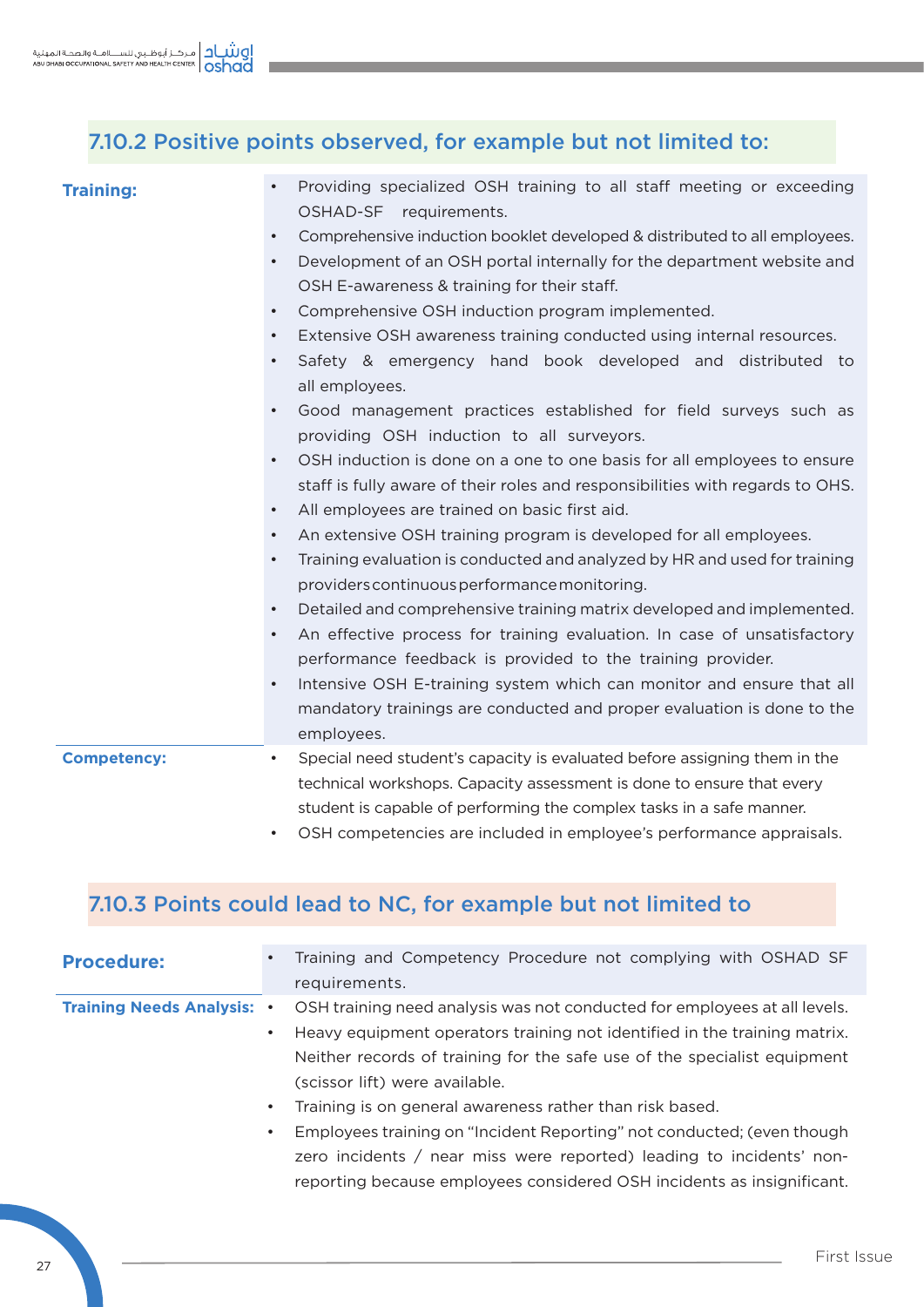

| <b>Inductions:</b>             | There was no OHS induction provided to the new employees and<br>visitors.<br>The induction presentation for new employees does not cover the<br>$\bullet$<br>Emergency Response Plan.<br>No OSH Induction/training conducted to Contractors<br>$\bullet$<br>No OSH induction of 'work placement' students.<br>$\bullet$ |
|--------------------------------|-------------------------------------------------------------------------------------------------------------------------------------------------------------------------------------------------------------------------------------------------------------------------------------------------------------------------|
| <b>Training plan:</b>          | OSH Training Matrix was developed. However, training plan was not<br>$\bullet$<br>developed to ensure the delivery of targeted trainings for the current year.<br>Language barrier is not considered while delivering the OSH trainings<br>$\bullet$<br>to different levels in the organization / contractors.          |
| <b>Refresher requirements:</b> | Refresher training requirements not documented in the training matrix.                                                                                                                                                                                                                                                  |
| <b>Review and update:</b>      | Training program not updated to add new training as per new activities<br>٠<br>added.                                                                                                                                                                                                                                   |
| <b>Competency:</b>             | Competency measurement criteria do not consider all parameters such<br>$\bullet$<br>as knowledge, experience, training, qualifications, etc.<br>Competency requirement of OSH investigators / inspectors / internal<br>$\bullet$<br>auditors not defined.                                                               |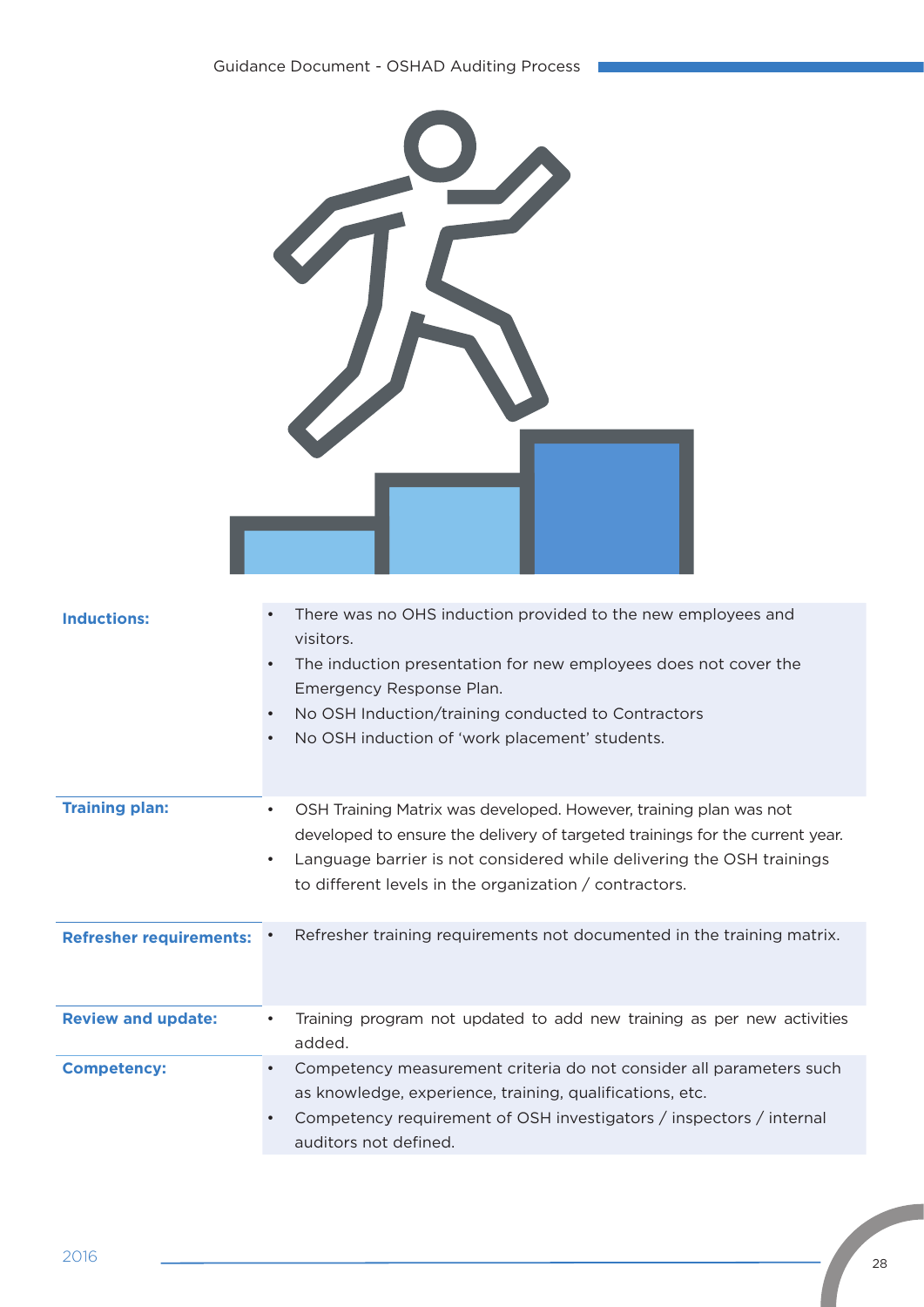## **7.11 Incident Reports and Investigation**

## 7.11.1 OSHAD-SF Requirements:

#### **The entity's OSH Reporting Procedure(s) shall address, at a minimum:**

- hierarchies, timetables and responsibilities for reporting;
- internal OSH performance and incident reporting requirements;
- external OSH performance and incident reporting requirements, including:
	- a. OSH Incidents to the SRA / CA as required;
	- b. quarterly OSH performance to the SRA;
	- c. annual third party external compliance audit results to the SRA;
	- d. requirements of OSH Performance & Incident Reporting; and
	- e. other legal and regulatory reporting requirements.
- Requirements outlined in SRA / CA requirements / permits / licenses / no objection certificates, or equivalent;
- requirements outlined in approved OSH Plans and Studies
- requirements outlined in relevant OSHAD SF Regulatory Instruments; and
- other requirements outlined by the entity's approved OSHMS.

### **The entity's OSH Incident Investigation Procedure(s) shall be compliant with OSHAD SF and shall address, at a minimum:**

- process of recording, investigating and analyzing OSH incidents;
- ensure investigations are performed by competent person(s) in consultation and coordination with relevant stakeholders;
- ensure investigations are performed in a timely manner;
- process to determine the root causes of OSH incidents;
- identify opportunities for corrective and preventative control measures; and
- ensure effective communication of investigation outcomes to relevant stakeholders.

### 7.11.2 Positive points observed, for example but not limited to:

- Incident register is accurate and includes all information of OSH incidents from incident date to completion of investigation and follow up and closure of corrective actions required.
- All the reported incidents are investigated thoroughly, and corrective actions implemented and verified for effectiveness.
- Employees are encouraged to report Near Miss Reporting, which can prevent major incidents in the future.
- A unified register exists for all OSH incidents that occurred in the entity (entity with multiple locations).
- All serious incidents reported to OSHAD and included in the performance report.

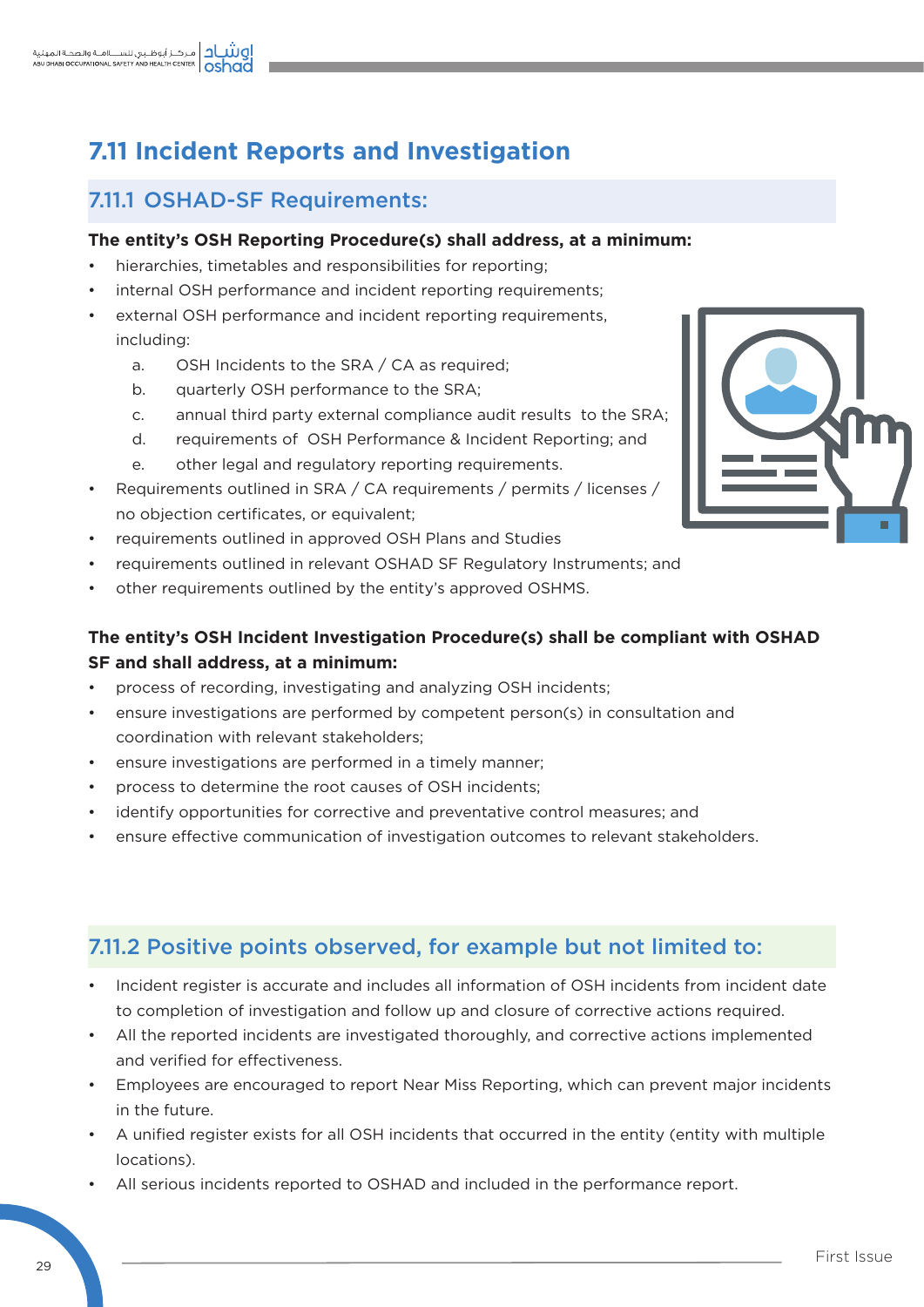## 7.11.3 Points could lead to NC, for example but not limited to:

| <b>Procedure:</b>                               | Incident Reporting and Investigation Procedure is not complying with<br>OSHAD-SF<br>requirements.                                                                                                                                                                                                                                                                                                                                                                                                                      |
|-------------------------------------------------|------------------------------------------------------------------------------------------------------------------------------------------------------------------------------------------------------------------------------------------------------------------------------------------------------------------------------------------------------------------------------------------------------------------------------------------------------------------------------------------------------------------------|
| <b>Recording (Incident</b><br><b>Register):</b> | There was no evidence of an incident log record developed<br>$\bullet$<br>Occupational incidents were not recorded (e.g. incident log); although there<br>$\bullet$<br>were incidents occurred as stated by the auditees.                                                                                                                                                                                                                                                                                              |
| <b>Incident Notification:</b>                   | The Incident Reporting process is not available and employees were not<br>$\bullet$<br>familiar on how to report incidents.<br>Serious OSH incidents not reported to OSHAD.<br>$\bullet$                                                                                                                                                                                                                                                                                                                               |
| <b>Incident Reports:</b>                        | Investigation reports were not identifying the root causes and the corrective<br>$\bullet$<br>action plan and follow-up requirements.<br>An incident was not reported using correct forms by the entity for closure.<br>$\bullet$                                                                                                                                                                                                                                                                                      |
| <b>Performance Report:</b>                      | Performance Reporting submitted to OSHAD does not reflect the incident<br>$\bullet$<br>statistics shown as evidenced during the audit.                                                                                                                                                                                                                                                                                                                                                                                 |
| <b>Investigation:</b>                           | Not all reported incidents were investigated.<br>$\bullet$<br>No investigation conducted for the Incidents notified to OSHAD to identify<br>$\bullet$<br>the corrective actions.                                                                                                                                                                                                                                                                                                                                       |
| <b>Corrective Actions:</b>                      | No evidence of corrective actions taken to prevent the reoccurrence of similar<br>$\bullet$<br>incidents e.g. an incident where an electrical cable got burned and no action<br>taken to identify the root cause and check all other cables that could lead to<br>same incident.<br>Incident corrective actions need to be included in the incident register for<br>$\bullet$<br>follow up and ensuring close-out.<br>Corrective Action identified in Incident Investigation has not been<br>$\bullet$<br>implemented. |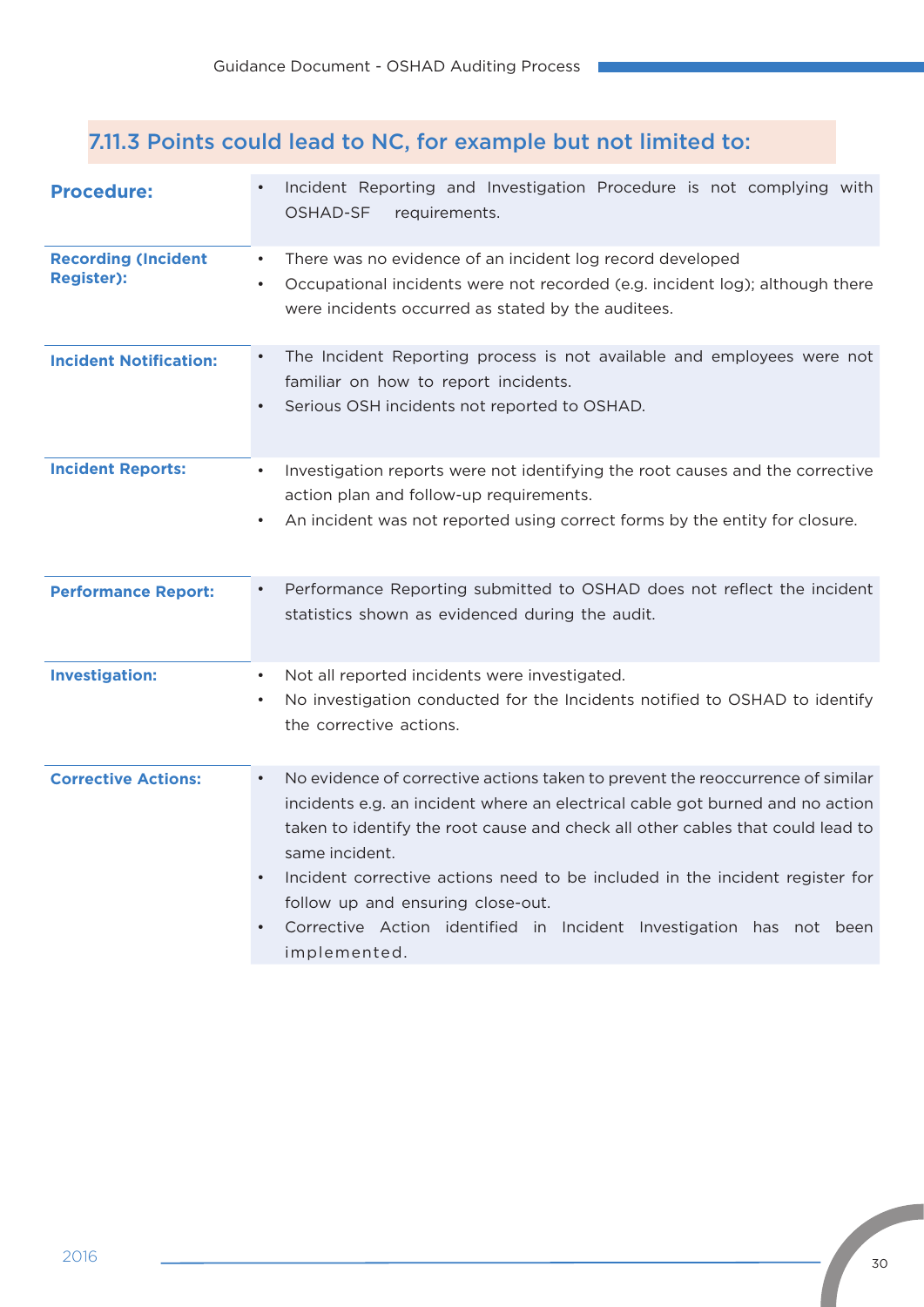## **7.12 Communication and Consultation**

### 7.12.1 OSHAD-SF Requirements:

#### **The entity's Communication Procedure(s) shall address, at a minimum:**

- internal communication throughout the various levels of the entity;
- communication with contractors and other visitors to the workplace;
- relevant communication with external stakeholders; and
- development of an annual OSH performance report, to be used for internal communication and management review purposes (external stakeholder communication / distribution is optional).

#### **The entity's Consultation Procedure(s) shall address, at a minimum:**

- ensure effective consultation and participation of employees in OSH matters;
- appropriate involvement in risk management activities;
- appropriate involvement in OSH incident investigation;
- involvement in the development and review of OSH policies and objectives;
- structure of consultation committees and meetings; and
- consultation with contractors and other external stakeholders

#### **OSH Committee Requirements**

- An entity with greater than (50) employees, or as warranted by risk assessment, shall establish in OSH Committee.
- OSH committee is considered as a platform that allows all employees to raise their issues and concerns and receive the required feedback.
- The Element provides clear and specific requirements about the mechanism of establishing the committee and the frequency of the committee meetings.



### 7.12.2 Positive points observed, for example but not limited to:

- Some good initiatives in place including development of an OSH portal internally for the department website and OSH E-awareness & training for their staff.
- Good OSH communication through Display screens and emails.
- Advance Document Management System for sharing OSHMS documents with all employees
- Safety instructions at the visited sites were displayed in multiple languages.
- A monthly OSH newsletter is issued to all employees which includes OSH.
- Safety and Health Cards provided to all employees visiting the sites (as part of the licensing activities).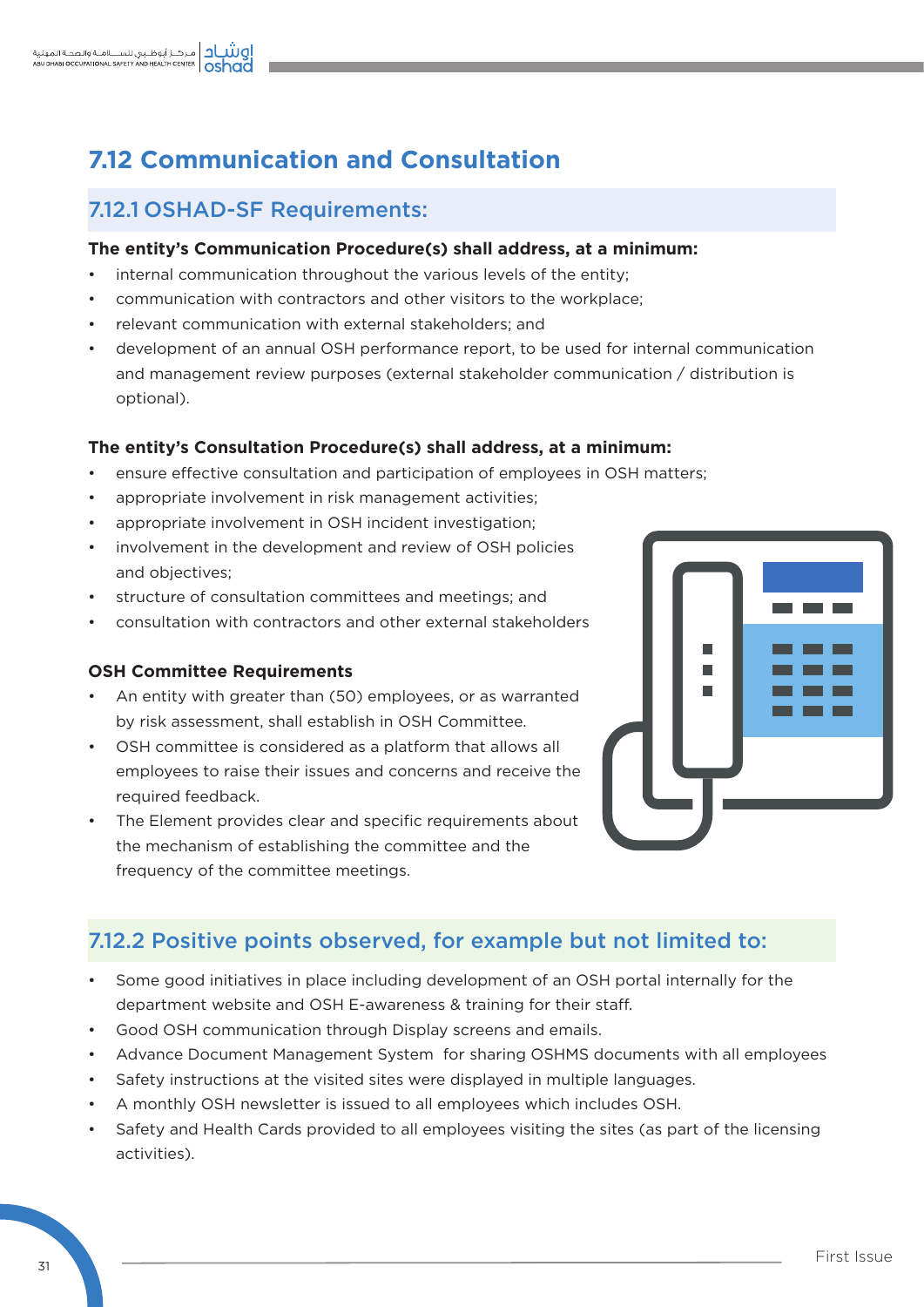

## 7.12.3 Points could lead to NC, for example but not limited to:

| <b>Procedure:</b>              |           | Communication and Consultation Procedure not complying with            |
|--------------------------------|-----------|------------------------------------------------------------------------|
|                                |           | OSHAD SF requirements.                                                 |
| <b>Internal Communication:</b> | $\bullet$ | There was no evidence of OSH communication through various levels      |
|                                |           | for the following:                                                     |
|                                |           | <b>OSH Policy</b><br>a.                                                |
|                                |           | OSH roles & responsibilities of employees.<br>b.                       |
|                                |           | OSH related forms like incident notification forms<br>$C_{1}$          |
|                                |           | Emergency response plan / evacuation plan.<br>d.                       |
|                                |           | First aiders and fire wardens names<br>е.                              |
|                                | $\bullet$ | Ineffective communication between the Corporate OSH and OSH            |
|                                |           | Team at other locations e.g. difference in risk registers and incident |
|                                |           | statistics.                                                            |
| <b>OSH Committee:</b>          | $\bullet$ | OSH committee not established                                          |
|                                | $\bullet$ | OSH committee has only met once in the last 12 months, instead of 4    |
|                                |           | times as required in OSHAD-SF.                                         |
|                                | $\bullet$ | OSH committee's minutes of meetings were recorded; however,            |
|                                |           | actions identified in the minutes of meetings were not tracked,        |
|                                |           | monitored and closed.                                                  |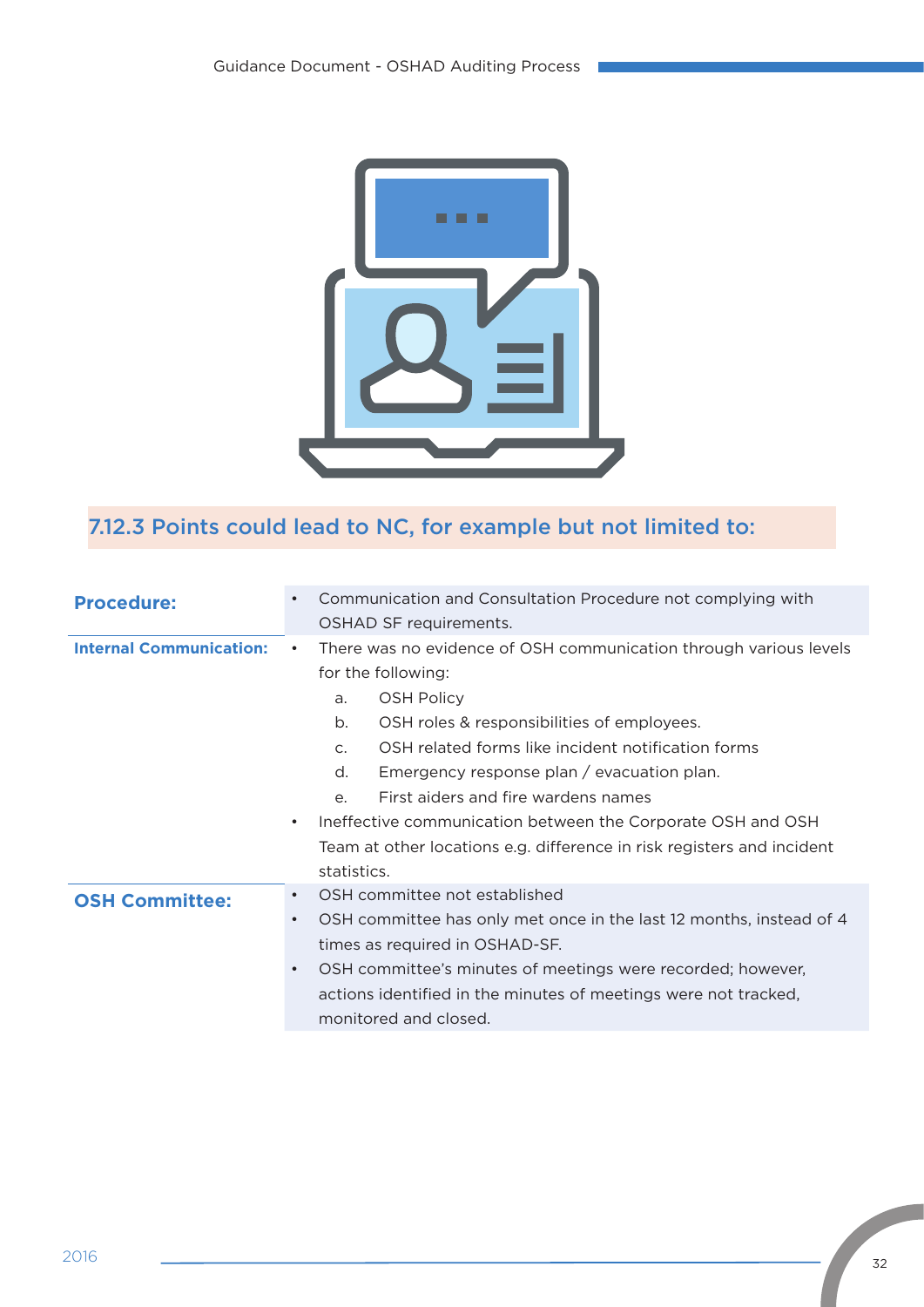## **7.13 Inspection and Audit**

## 7.13.1 OSHAD-SF Requirements:

#### **The entity's OSH audit and Inspection program / procedure(s), shall address, at a minimum:**

- scope, criteria, and objectives of audits / inspections to be conducted;
- program responsibilities, competencies and resources;
- program planning and implementation processes, including:
	- a. criteria;
	- b. frequency and schedule;
	- c. methods of collecting and verifying information;
	- d. reporting results; and
	- e. program record keeping.
- program monitoring and review; and
- internal and external reporting requirements.



### 7.13.2 Positive points observed, for example but not limited to:

- Management walk through done on a regular basis which focuses on OSH compliance as well. Each member of the management has to do three walk throughs during the year.
- All internal auditors are trained on auditing requirements.
- Corrective Actions completed on observations, minor and major NCs raised in OSHAD Audits.
- Internal audits are conducted on multiple levels in the entity.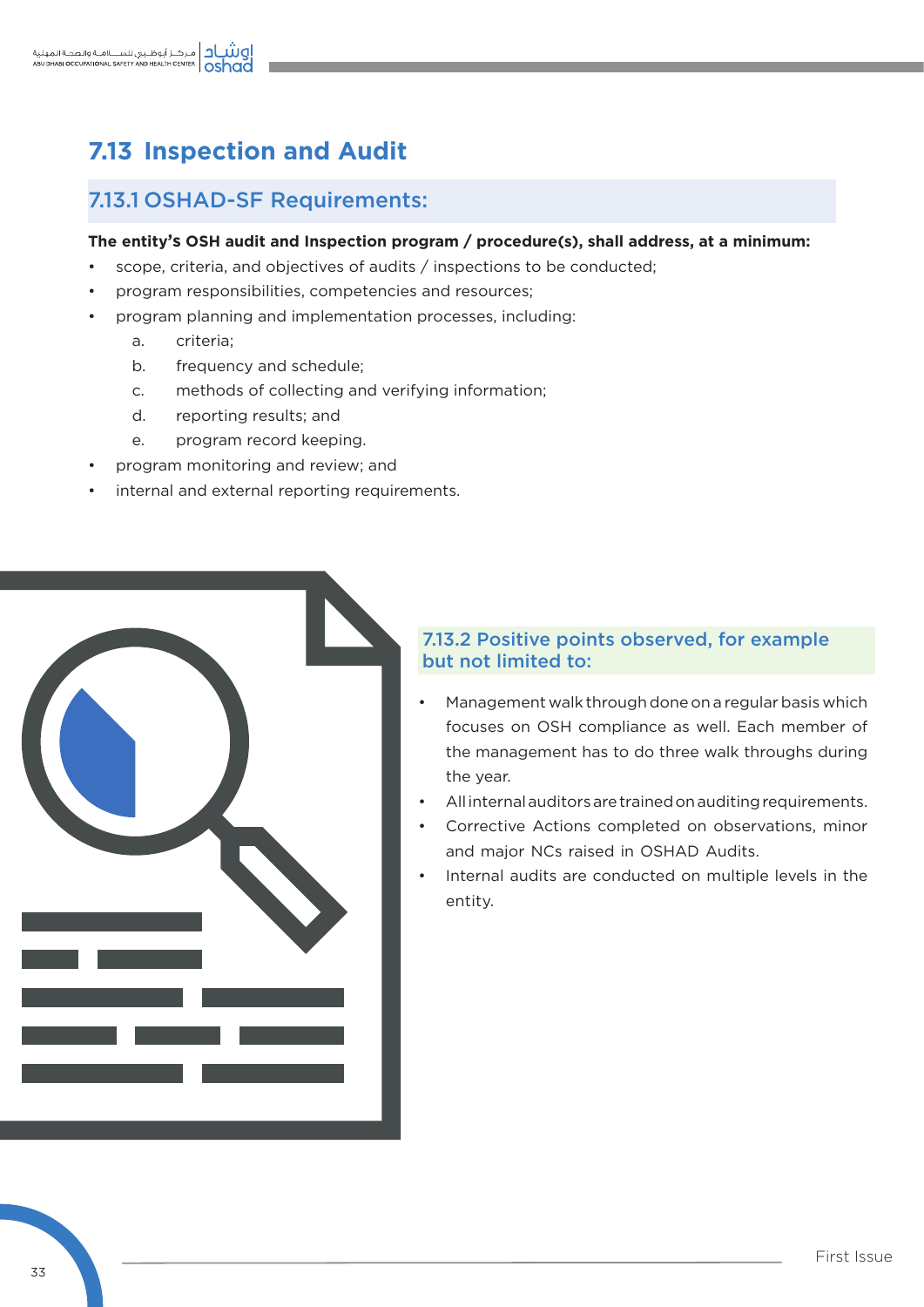

## 7.13.3 Points could lead to NC, for example but not limited to:

| <b>Procedure:</b>                               |                        | Audit and Inspection Procedure not complying with OSHAD SF requirements.                                                                                                                                                                                                                |
|-------------------------------------------------|------------------------|-----------------------------------------------------------------------------------------------------------------------------------------------------------------------------------------------------------------------------------------------------------------------------------------|
| <b>OSH Audit and Inspection •</b><br>Plan:      | $\bullet$<br>$\bullet$ | No OSH Audit & Inspection plan was available<br>Inspection plan is not suitable to adequately cover entity's area and<br>facilities requiring large scale inspections.<br>Audit scope needs to refer to OSHAD-SF as a requirement within the<br>audit procedure / report / plan etc.    |
| <b>Conducting Internal OSH</b><br><b>Audit:</b> | $\bullet$<br>$\bullet$ | Internal OSHMS Compliance Audits were not conducted since approval.<br>Moreover, there is no plan in place for internal audit.<br>Internal audits were conducted, however, the audit reports and non-<br>compliances reports template (as per the internal audit SoP) were<br>not used. |
| <b>Conducting OSH</b><br><b>Inspection:</b>     | $\bullet$              | Inspection planned to be done at least once a month according to<br>Workplace Inspection Procedure. However, inspection reports were<br>not available.                                                                                                                                  |
| <b>Monitoring Corrective</b><br><b>Actions:</b> | $\bullet$              | Corrective actions of non-conformance raised during the internal audit<br>were not monitored for closure.                                                                                                                                                                               |
| <b>Third Party Audit:</b>                       | $\bullet$              | The third party audit scope does not cover OSHAD SF requirements.                                                                                                                                                                                                                       |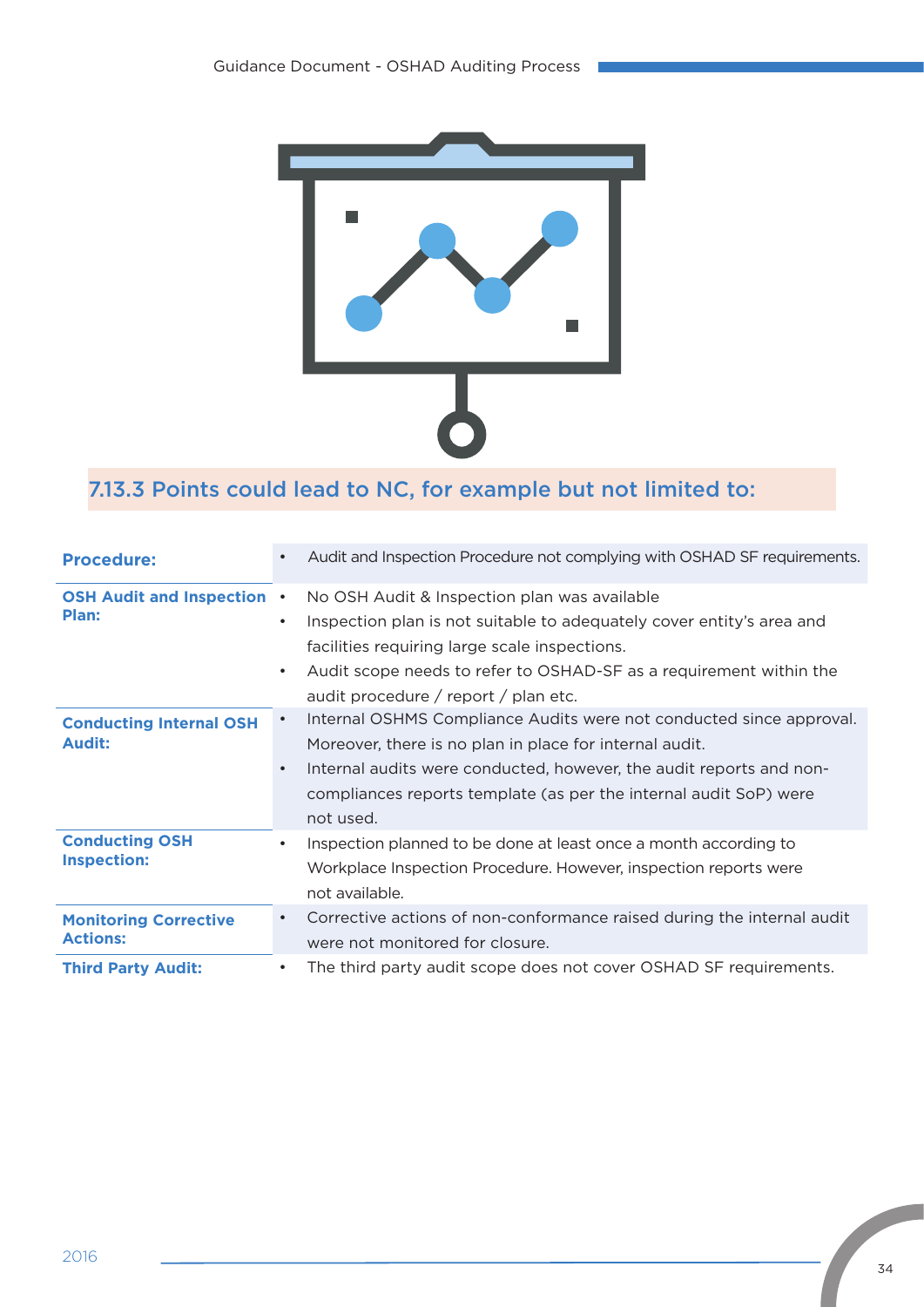## **7.14 OSH Performance Monitoring**

### 7.14.1 OSHAD-SF Requirements:

#### **The entity's OSH Monitoring Procedure(s) shall address, at a minimum:**

- monitoring of the entity's OSH targets and objectives;
- monitoring the effectiveness of OSH programs and control measures;
- proactive and reactive measures of performance to monitor conformance with OSH programs and control measures;
- monitoring compliance with applicable Federal Occupational Standards and OSHAD SF-Standards and Guideline Values;
- relevant requirements outlined in relevant OSHAD SF Regulatory Instruments;
- requirements outlined in SRA / CA permits / licenses / no objection certificate / etc.;
- requirements outlined in approved OSH Plans and Studies;
- requirements outlined by relevant SRA / Competent Authority(s); and
- description of methodologies and instruments used to monitor, including, calibration requirements and records.

#### **The monitoring of occupational Safety and Health shall be risk based and include at a minimum:**

- occupational noise, air and lighting;
- ergonomic and workplace design factors;
- wellness programs;
- waste management;
- hazardous substances;
- health surveillance;
- occupational illnesses; and
- OSH hazards, near-misses and incidents.



## 7.14.2 Positive points observed, for example but not limited to:

- Implementing programs for occupational health & safety to enhance employee awareness and wellbeing e.g. (ergonomic program, Blood donation campaign, Heat Stress and Healthy heart campaigns etc.).
- Conducting health campaign for employees like blood pressure campaign.
- Implementing programs for vaccination and health follow up for relevant employees in order to protect them from animal infectious disease.
- Noise monitoring survey to assess indoor noise levels was conducted.
- Organizing annual OSH week including health campaigns and programs like blood pressure and healthy diets, etc.
- Project OSH performance included in the entity performance reporting on monthly basis.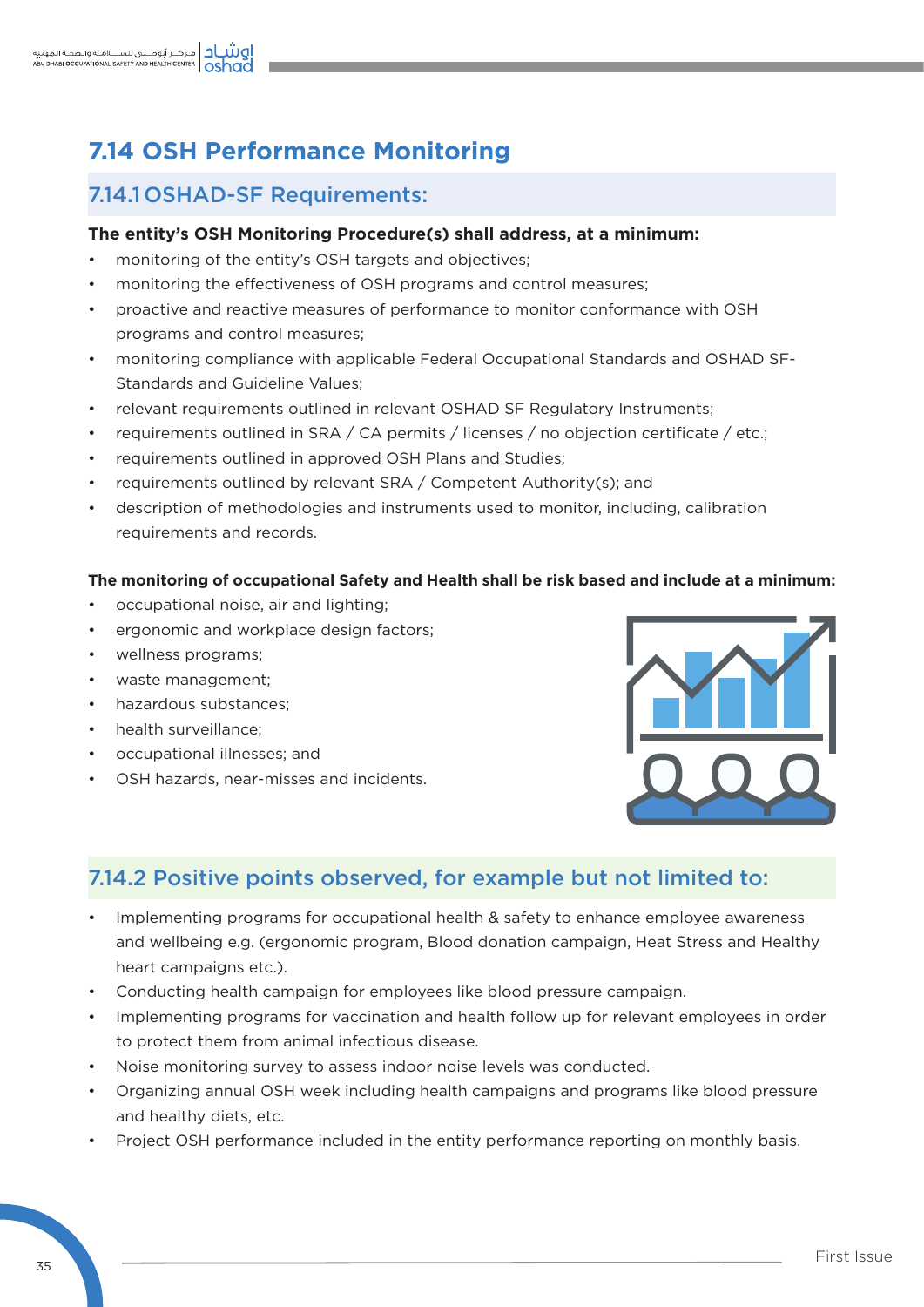| 7.14.3                                             | Points could lead to NC, for example but not limited to:                                                                                                                                                                                                                                                                                                                                                                                                                                                                                                                                                 |
|----------------------------------------------------|----------------------------------------------------------------------------------------------------------------------------------------------------------------------------------------------------------------------------------------------------------------------------------------------------------------------------------------------------------------------------------------------------------------------------------------------------------------------------------------------------------------------------------------------------------------------------------------------------------|
| <b>Procedure:</b>                                  | OSH Performance Monitoring Procedure not complying with OSHAD SF<br>$\bullet$<br>requirements.                                                                                                                                                                                                                                                                                                                                                                                                                                                                                                           |
| <b>Performance reports:</b>                        | <b>LTISR</b><br>defined<br>the<br><b>OSHMS</b><br>neither<br>monitored<br>not<br>in<br>and<br>$\bullet$<br>through objectives.<br>Quarterly report sent to OSHAD does not include OSH Performance<br>$\bullet$<br>data for the operational activities within the scope of entity's OSHMS.<br>OSH Performance data (KPIs) reported to OSHAD does not include all<br>$\bullet$<br>sites / locations.                                                                                                                                                                                                       |
| <b>Health Surveillance:</b>                        | No Health Surveillance Program established for employees involved in<br>$\bullet$<br>specific activities / exposed to health hazards<br>Health Surveillance of employees exposed to occupational health<br>$\bullet$<br>hazards is not conducted.                                                                                                                                                                                                                                                                                                                                                        |
| <b>Corrective actions:</b>                         | No monitoring process of the proactive and reactive actions (e.g.<br>$\bullet$<br>tracking register). A tracking register can help in recording the<br>identified actions in order to monitor and track them for closure.<br>No corrective action taken on indoor air quality tests.<br>$\bullet$<br>OSH corrective actions were not tracked, monitored and closed.<br>$\bullet$<br>Examples are:<br>Internal audit non conformities<br>a.<br>Incident investigation corrective actions<br>b.<br>Inspections reports corrective actions<br>C.<br>d.<br>Findings of risk management activities (controls) |
| <b>Indoor air quality and</b><br>noise monitoring: | No indoor air quality monitoring conducted although identified in<br>$\bullet$<br>Risk Register.<br>Indoor air quality monitoring not done in high risk areas.<br>$\bullet$<br>Air quality monitoring in the laboratory has not been conducted despite<br>warning of carcinogens being present within certain areas.                                                                                                                                                                                                                                                                                     |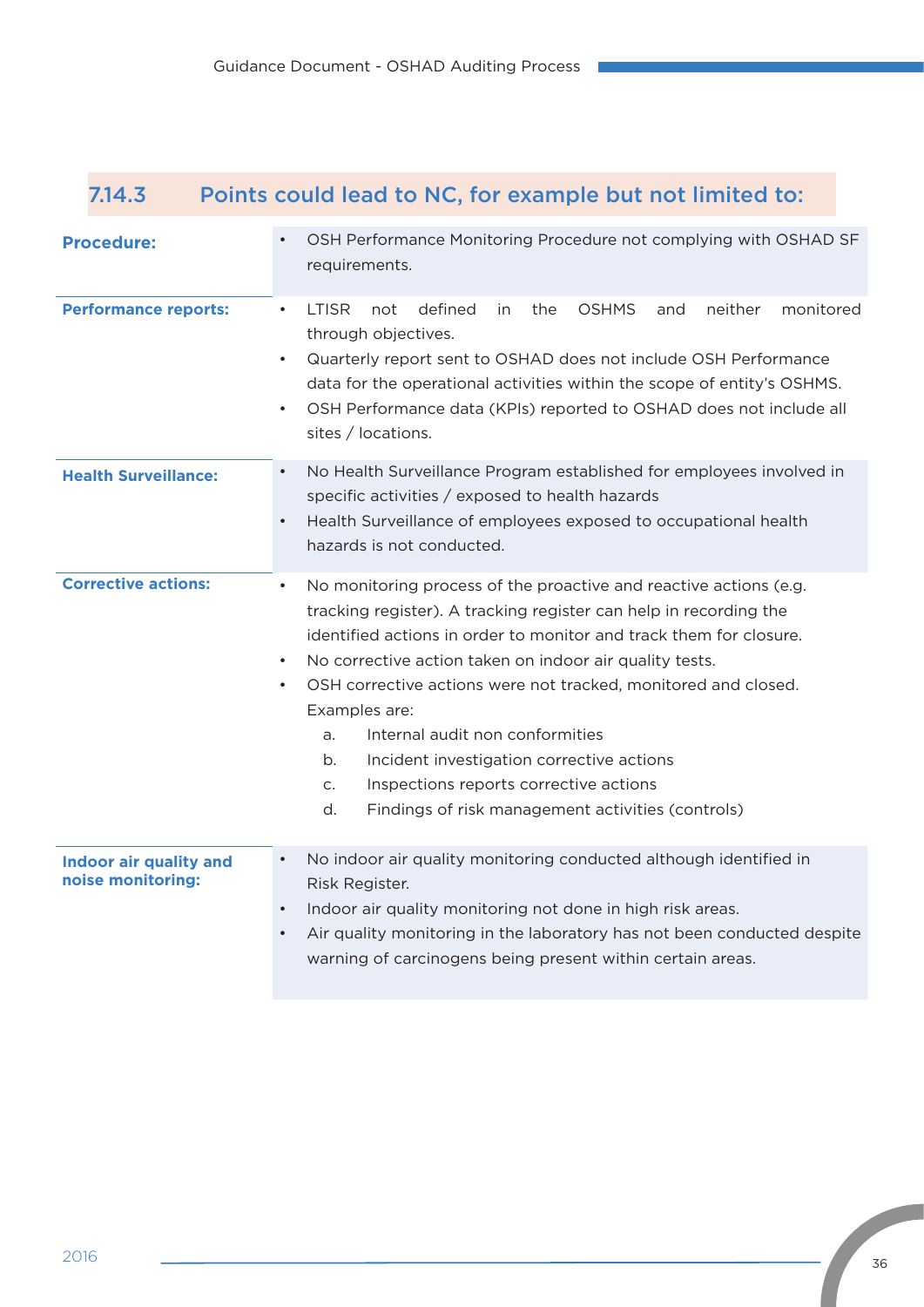## **7.15 Document Control and Record Retention**

### 7.15.1 OSHAD-SF Requirements:

#### **The entity's Document Control procedure(s) shall address, at a minimum:**

- ensure documents remain legible, traceable and secure;
- ensure relevant version control to prevent unintended use of obsolete documents;
- ensure appropriate review and approval processes; and
- ensure a distribution process for OSH documents.

#### **The entity's Record Retention procedure(s) shall address, at a minimum:**

- process to maintain OSH records as necessary to demonstrate conformity to the requirements of this document and Section 3 of Federal Law No. 8 for 1980, on Regulation of Labor Relations;
- process to ensure identification, storage, protection, retrieval, retention & disposal of records;
- process to retain OSH documents and record for a minimum period of 5 years; and
- process to retain medical / occupational health records for a minimum period of employment plus 30 years thereafter.

### 7.15.2 Positive points observed, for example but not limited to:

- OSHMS records are effectively managed with well-established logs.
- The entity OSHMS is very well structured and documented and updated as per latest version of OSHAD-SF
- Management System processes effectively managed using software application.

### 7.15.3 Points could lead to NC, for example but not limited to:

| <b>Procedure:</b>                      | Document Control and Record Retention Procedure not complying with OS-<br>$\bullet$<br>HAD SF requirements.                                                                                                                        |
|----------------------------------------|------------------------------------------------------------------------------------------------------------------------------------------------------------------------------------------------------------------------------------|
| <b>Record</b><br><b>Management:</b>    | Process of record management and control requires improvement as some<br>$\bullet$<br>records were unavailable during the audit.                                                                                                   |
| <b>Updated and</b><br>approving OSHMS: | The OSHMS is not upgraded in compliance with OSHAD-SF latest version.<br>$\bullet$<br>There was no approval signature on all the OHS documents as required un-<br>$\bullet$<br>der "Document Control & Record Retention Procedure" |
| <b>Record retention:</b>               | Record Retention was not defined as minimum retention period of OSH<br>records for 5 years and employee medical / occupational health records for<br>employment duration plus 30 years                                             |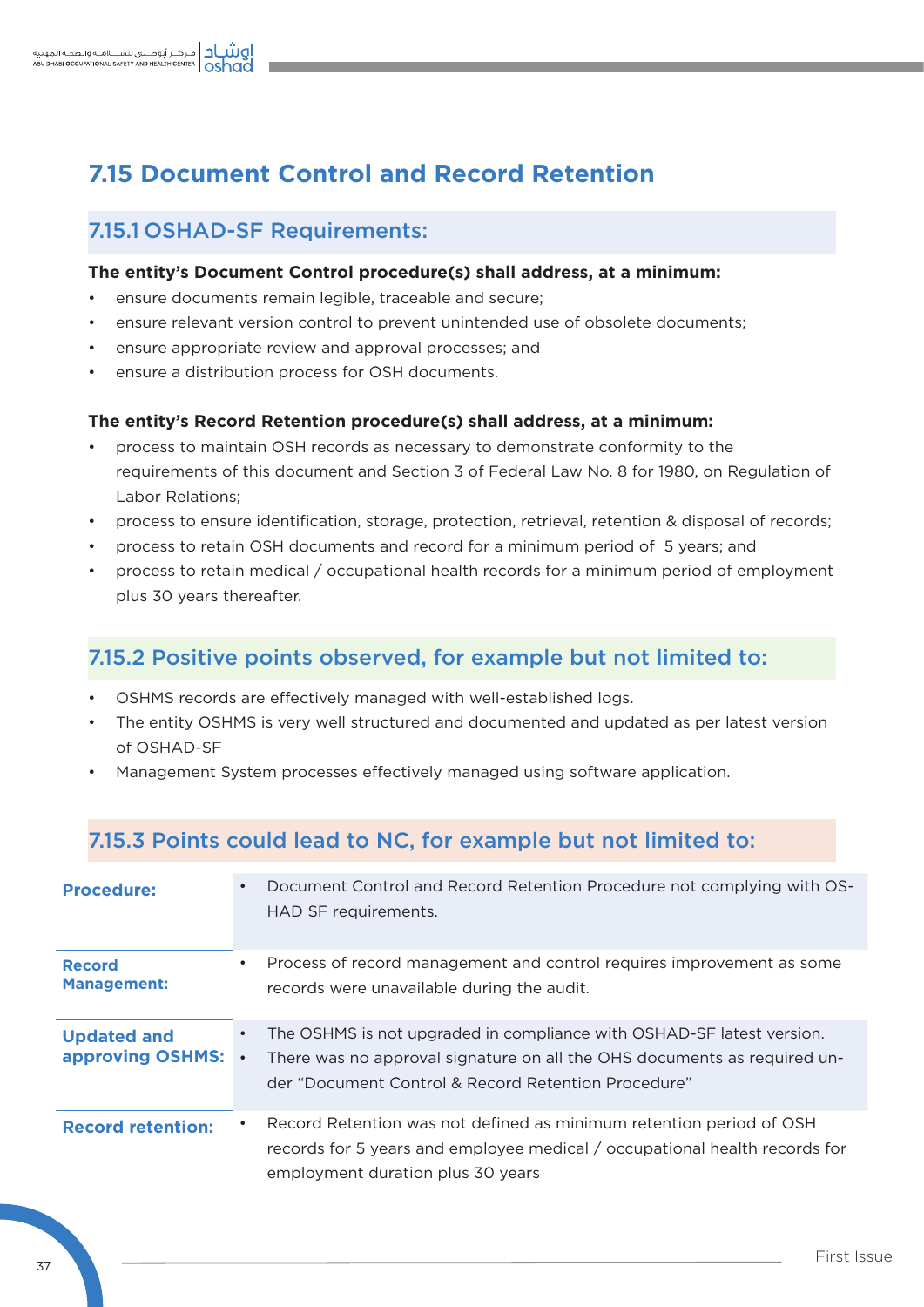## **7.16 Management Review**

### 7.16.1 OSHAD-SF Requirements:

#### **The entity's Management System Review procedure(s) shall address, at a minimum:**

- ensure top management review the entity(s) OSHMS, at planned intervals to ensure its suitability and effectiveness, minimum one full review per year;
- identity of key review team members;
- specify clear roles and responsibilities assigned to review team members;
- defines the process of recording, implementing and communicating the results of management reviews;
- define the criteria for the review, that shall include at a minimum:
	- a. review of the OSHMS by OSH staff;
	- b. previous review findings:
	- c. results of internal and external audits;
	- d. OSH performance against targets and objectives;
	- e. changes to legal and other requirements;
	- f. relevant communications and complaints;
	- g. OSH incidents, investigations, non-conformances and corrective and preventive actions; and
	- h. recommendations for continual improvement

### 7.16.2 Positive points observed, for example but not limited to:

- High level commitment from the Top Management with regards to OHS follow-up and monitoring by involvement in the OSH committee and Top Management Committee.
- Weekly OSH action plan status update is sent to the management.
- High level commitment from the Top Management with regards to OHS follow-up and monitoring to close all issues related to OSH.

#### **Procedure:** • Management Review Procedure not complying with OSHAD SF requirements. **Management review agenda:** • Management review did not cover the minimum agenda as defined in OSHAD-SF. **Conducting management review:** • Management review not conducted in the last 12 months. • Management review meeting is confused with OSH committee meeting. **Management review MoM** • Management review minutes of meeting not available **Management review recommendations:** • Management review was done; however actions recommended from the management review were not implemented.

## 7.16.3 Points could lead to NC, for example but not limited to: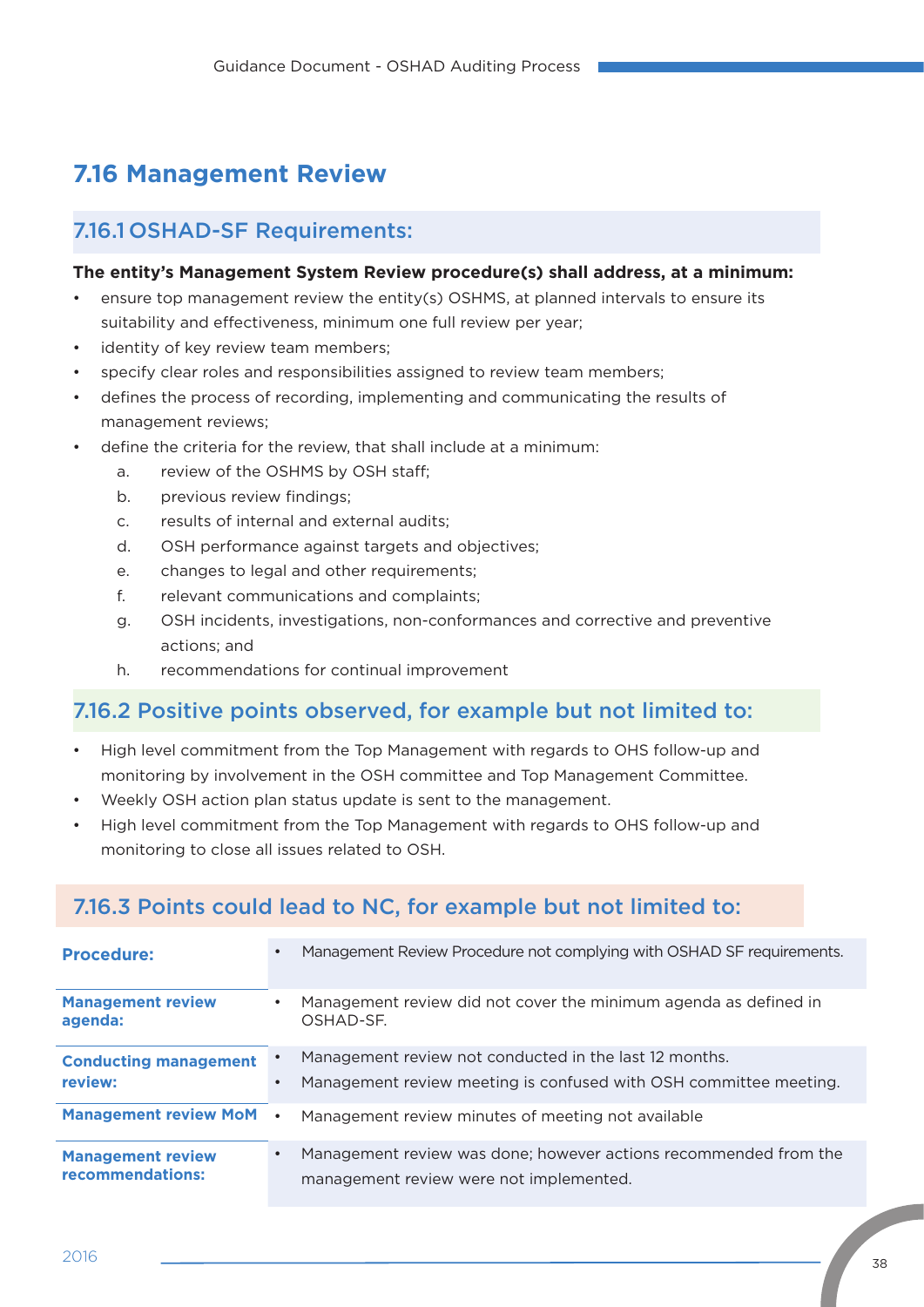## **8. References:**

- 1. OSHAD SF Glossary of Terms
- 2. OSHAD SF Element 01 Roles, Responsibilities and Self-Regulation
- 3. OSHAD SF Element 02 Risk Management
- 4. OSHAD SF Element 03 Management of Contractors
- 5. OSHAD SF Element 04 Consultation and Communication
- 6. OSHAD SF Element 05 Training and Competency
- 7. OSHAD SF Element 06 Emergency Management
- 8. OSHAD SF Element 07 Monitoring, Investigation and Reporting
- 9. OSHAD SF Element 08 Audit and Inspection
- 10. OSHAD SF Element 09 Compliance and Management Review
- 11. OSHAD SF Mechanisms on Performance Reporting and Incident Reporting & Investigation
- 12. OSHAD SF Mechanism 07 AD OSH Professional Entity Registration
- 13. OSHAD SF Mechanism 08 AD OSH Practitioner Registration
- 14. OSH Policy Guideline
- 15. OSHAD SF Guidance Document Roles and Responsibilities
- 16. OSHAD SF Technical Guideline Audits & Inspections
- 17. OSHAD Audit Standard Operating Procedure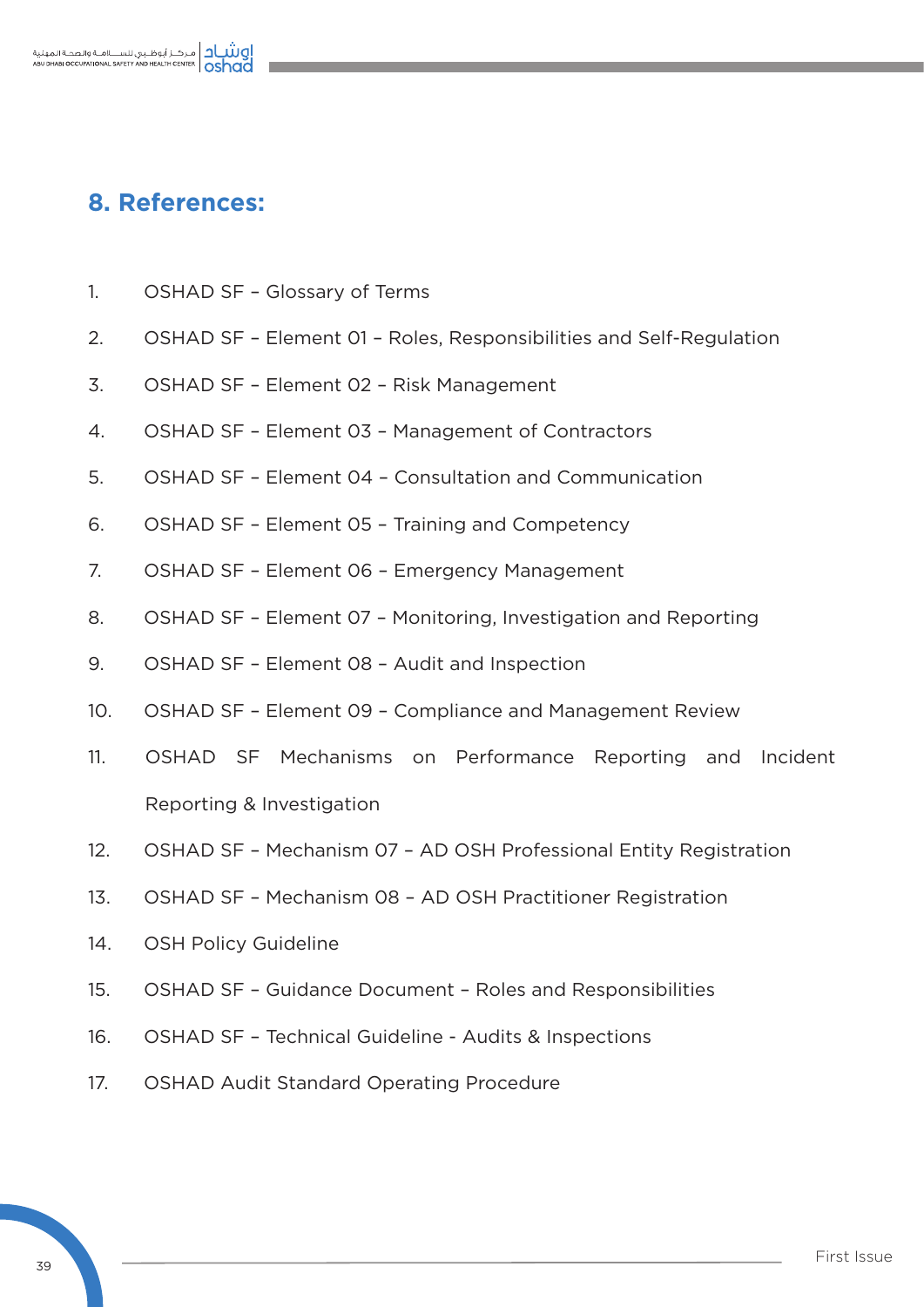